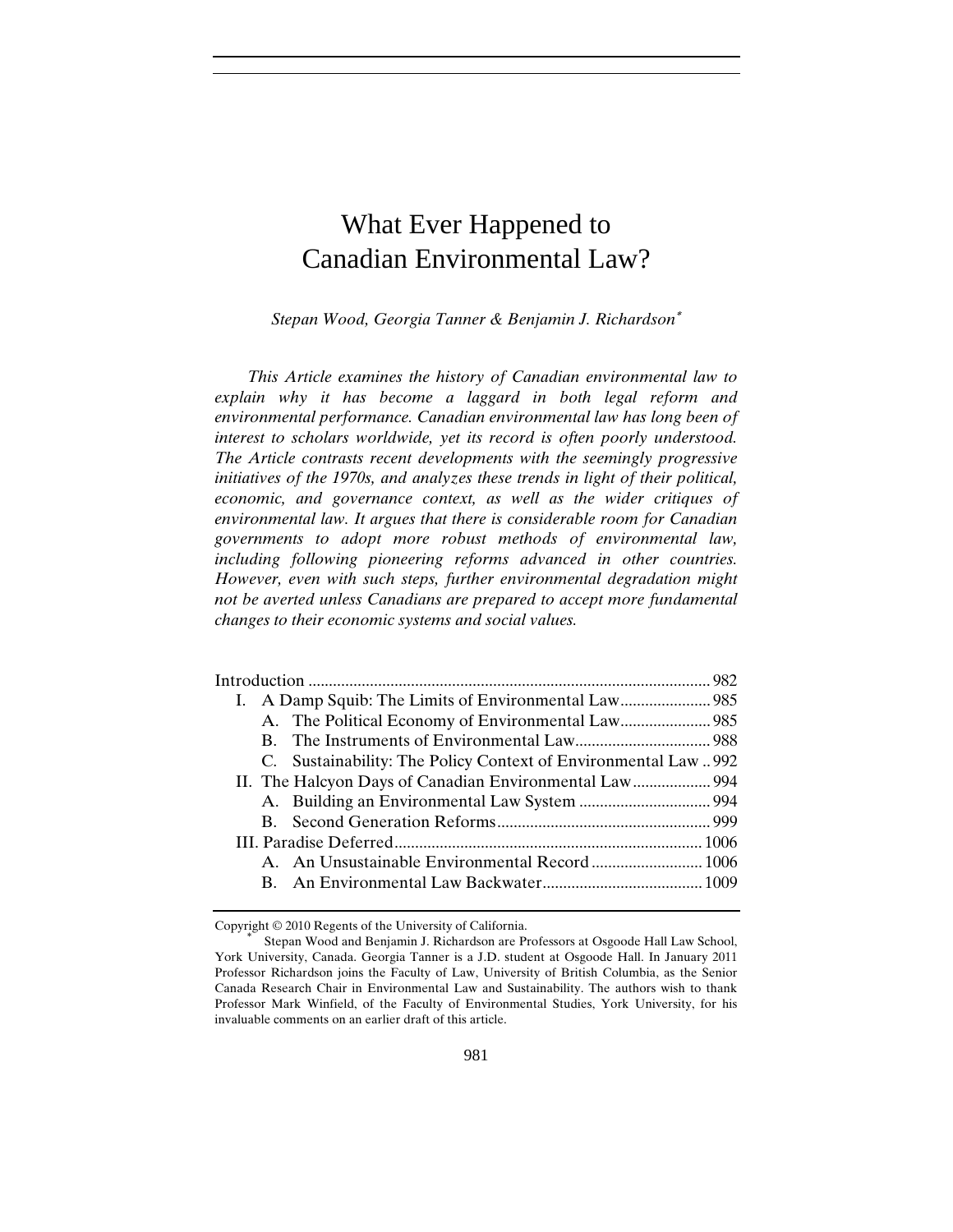|  | IV. Reasons for Canada's Environmental Law Decline  1016  |  |
|--|-----------------------------------------------------------|--|
|  |                                                           |  |
|  |                                                           |  |
|  |                                                           |  |
|  |                                                           |  |
|  |                                                           |  |
|  |                                                           |  |
|  | B. With or Without You: Provincial Initiatives on Climate |  |
|  |                                                           |  |
|  |                                                           |  |
|  |                                                           |  |
|  |                                                           |  |

#### **INTRODUCTION**

During the 1970s and 1980s, Canada was known internationally for its leadership in environmental law reform and progressive stance on environmental matters.<sup>1</sup> Trail-blazing accomplishments such as the Berger Inquiry into the Mackenzie Valley Pipeline, the Ontario Environmental Assessment Board, "round tables" on environment and economy, and comprehensive land claims agreements with Aboriginal peoples impressed policy makers and scholars worldwide. Indeed, Canada was known as an environmental law "exporter," setting precedents for other countries and taking a leadership role in international environmental diplomacy. Reinforcing this reputation was Canada's image as a largely unspoiled wilderness, boasting 24 percent of the world's wetlands, 10 percent of its forests (including more than half of its intact forest landscapes), 7 percent of its fresh water, its longest coastline, and some of its most striking natural landscapes.2

But Canada's reputation has waned in recent decades.<sup>3</sup> It is now a laggard in both policy innovation and environmental performance, known for inaction and obstruction on such issues as climate change. Scholarship on Canadian environmental law in international journals has

<sup>1</sup>*. See Concern Expressed in Europe about Canada's Environmental Decline*, EARTHVISION ENVTL. NEWS, Feb. 15, 2001, *available at* http://www.hartfordhwp.com/archives/44/210.html.

<sup>2</sup>*. See* TREASURY BD. OF CAN., CANADA'S PERFORMANCE 2004, at 110 (2004); GLOBAL FOREST WATCH, CANADA'S LARGE INTACT FOREST LANDSCAPES 2 (2006).

<sup>3</sup>*. See* CANADIAN ENVIRONMENTAL POLICY AND POLITICS: PROSPECTS FOR LEADERSHIP AND INNOVATION (Deborah Vannijnatten & Robert Boardman eds., 3d ed*.* 2009); DAVID R. BOYD, UNNATURAL LAW: RETHINKING CANADIAN ENVIRONMENTAL LAW AND POLICY (2003); Laura Telford et al., *Canada's First Green Provincial Report Card*, 27 CORP. KNIGHTS 40 (2009).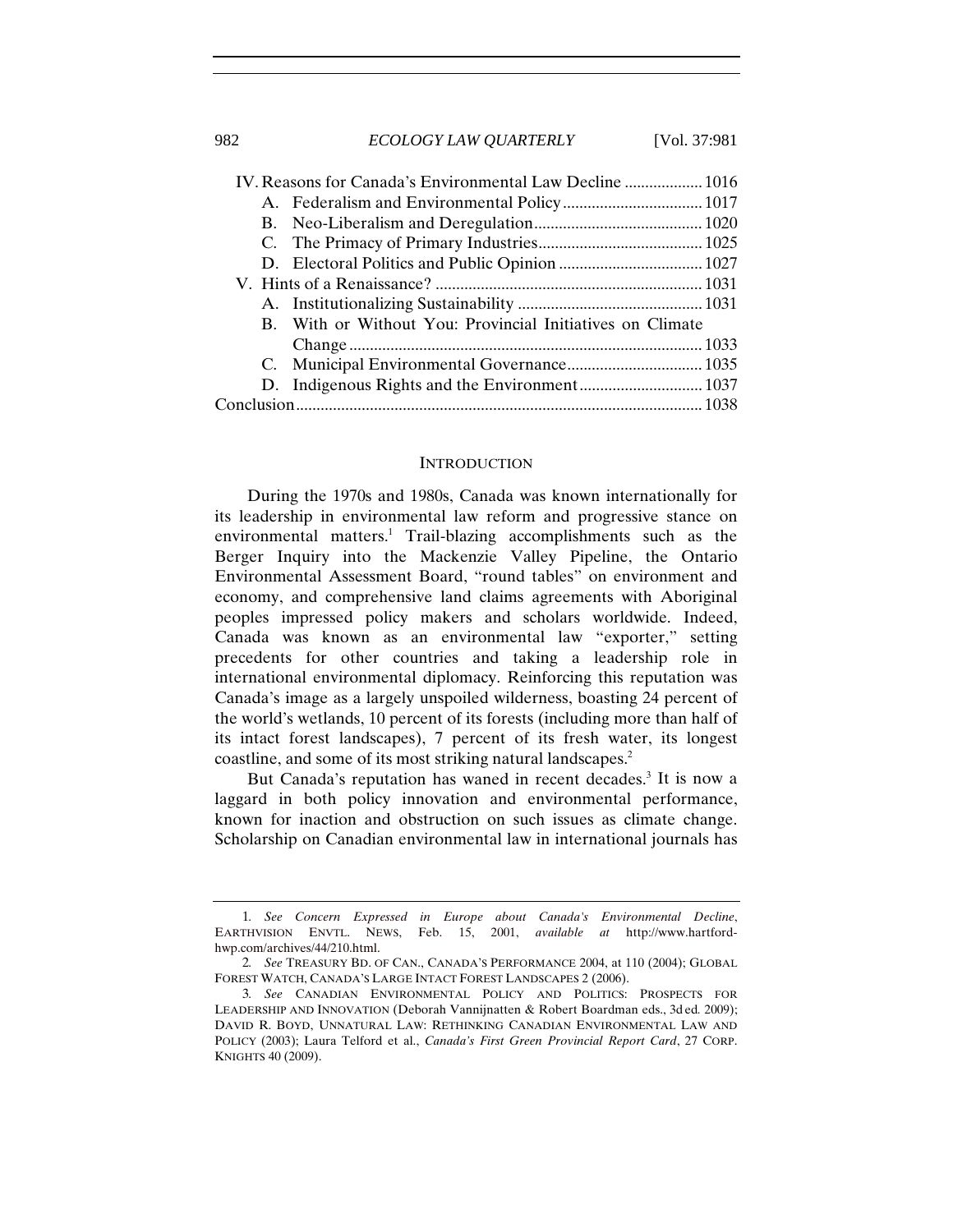become much more critical.4 Environmental law courses in non-Canadian universities now typically study Canada, if at all, only as an historical example.<sup>5</sup> Of the environmental law innovations that have occurred in Canada in recent years, most borrow foreign precedents.

Some of the same trends are evident in other jurisdictions such as Australia, where the political commitment to addressing climate change and other environmental issues languished under the Howard Government of 1996–2007.<sup>6</sup> Likewise, in the United States the environmental agenda faced indifference or hostility from Republican administrations starting with Ronald Reagan in 1980 and culminating with George W. Bush.<sup>7</sup> By contrast, environmental law reform has enjoyed a renaissance in the European Union over the past two decades.<sup>8</sup>

Even in innovative jurisdictions, a large gap is growing between current environmental performance and ecological sustainability. The countries with the best environmental records are not necessarily those with the most sophisticated environmental laws; rather, they include nations that have rejected industrial capitalism (Cuba, for example) or pursued different development policies (such as Costa Rica).<sup>9</sup> But according to Professor William Rees, co-pioneer of "ecological footprint" analysis, nearly every country is living beyond its means: "the world's average human eco-footprint is about 2.3 ha, even though there are only 1.9 ha of productive land and water per person on Earth."10 In 2005, the Board of the Millennium Ecosystem Assessment warned that "human activity is putting such strain on the natural functions of the Earth that the ability of the planet's ecosystems to sustain future generations can no

<sup>4</sup>*. See, e.g.*, Simon Marsden, *Why is Legislative EA Ineffective in Canada, and How Can It Be Enhanced?*, 18 INT'L IMPACT ASSESSMENT REV. 241 (1998); Loren Cass, *A Climate of Obstinacy: Symbolic Politics in Australian and Canadian Policy*, 21 CAMBRIDGE REV. INT'L AFF. 465 (2008); Duncan MacLellan, *Shifting from the Traditional to the New Political Agenda: The Changing Nature of Federal-Provincial Environmental Relations*, 25 AM. REV. CAN. STUD. 323 (1995); Barry G. Rabe, *Beyond Kyoto: Climate Change Policy in Multilevel Governance Systems*, 20 GOVERNANCE 423 (2007); Kathryn Harrison, *The Road Not Taken: Climate Change Policy in Canada and the United States*, 7 GLOBAL ENVTL. POL. 92 (2007).

<sup>5</sup>*. See, e.g.*, 2010 Course Handbook Listing Comparative Environmental Law, MACQUARIE UNIVERSITY, http://www.handbook.mq.edu.au/2010/Units/PGUnit/LAW853 (last updated Apr. 28, 2010); *Course Listing: Comparative Environmental Law*, NAT'L UNIV. SINGAPORE (Oct. 19, 2010), http://law.nus.edu.sg/student\_matters/course\_listing/courses \_desc.asp?MC=LL4013&Sem=2.

<sup>6</sup>*. See* Peter Christoff, *Policy Autism or Double-edged Dismissiveness? Australia's Climate Policy under the Howard Government*, 17 GLOBAL CHANGE, PEACE & SECURITY 29 (2005).

<sup>7</sup>*. See* Patrick Parenteau, *Anything Industry Wants: Environmental Policy under Bush II*, 14 DUKE ENVTL. L. & POL'Y F. 363 (2004).

<sup>8</sup>*. See generally* MARIA LEE, EU ENVIRONMENTAL LAW: CHALLENGES, CHANGE AND DECISION-MAKING (2005).

<sup>9</sup>*. See* Daniel D. Moran et al., *Measuring Sustainable Development—Nation by Nation*, 64 ECOLOGICAL ECON. 470 (2008); *Environmental Performance Index 2010*, YALE UNIV., http://epi.yale.edu (last visited Mar. 20, 2010).

<sup>10.</sup> William Rees, *A Blot on the Land*, 421 NATURE 898, 898 (2003).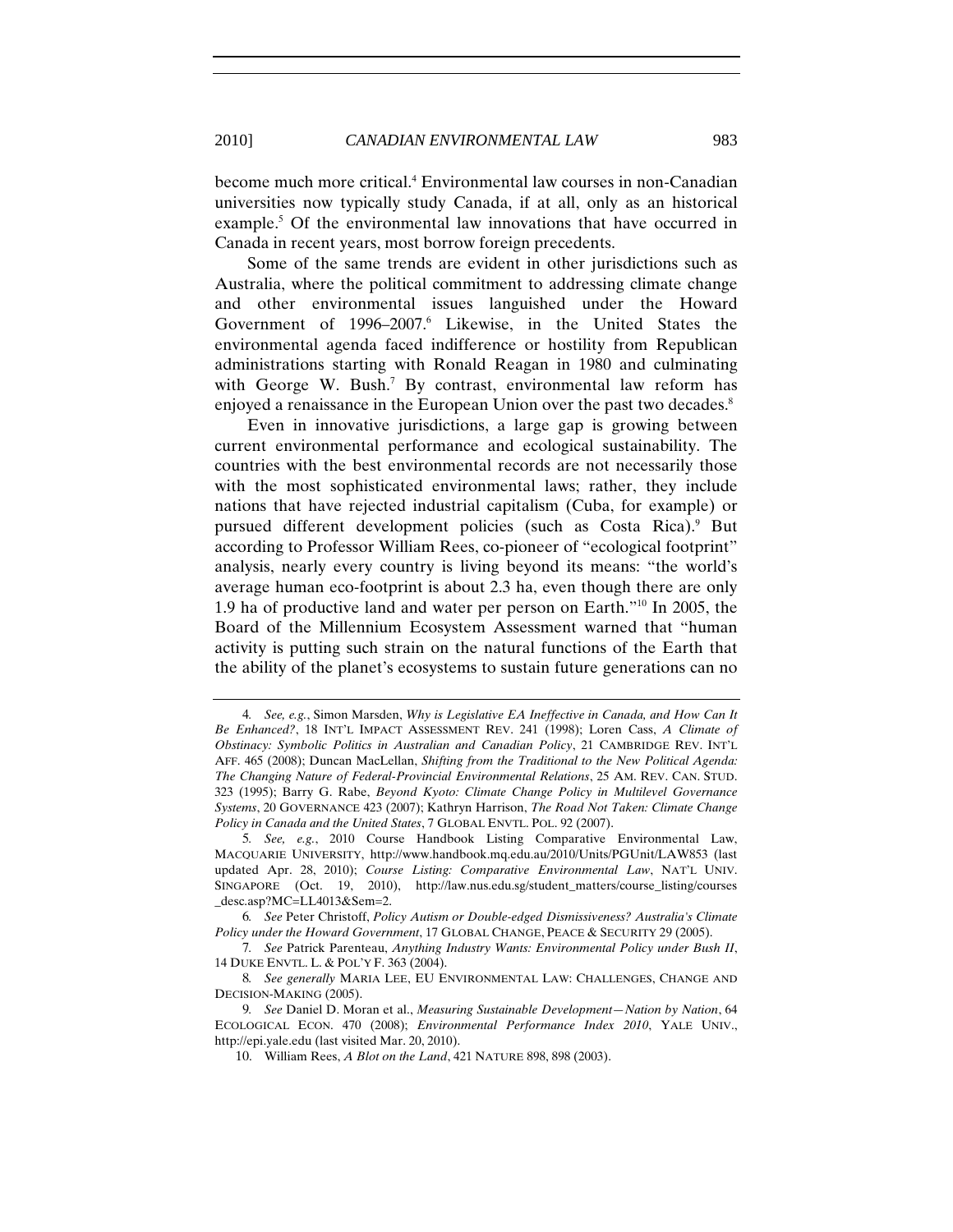longer be taken for granted."<sup>11</sup> Innumerable other international studies have echoed this view, including the International Union for the Conservation of Nature's annual Red List of Threatened Species,<sup>12</sup> and United Nations Environment Programme's periodic *Global Environment Outlook* reports.<sup>13</sup>

Something is badly wrong, and a deeper critique of environmental law and policy is needed. The aim of this Article is to provide such a critique of Canada's situation. The Article does not offer blueprints for change, although it will help readers to understand the roadblocks to reform. Dwelling neither on fine details, nor abstruse theories, this Article paints a mid-level picture of the decline of environmental law in Canada.

It is difficult to evaluate the success or failure of environmental law and to measure national environmental performance. This Article does not rest its judgements on a systematic attempt to quantify Canada's environmental record, although relevant studies are cited to corroborate the argument. It focuses instead on developments in Canada's legal and policy frameworks as a proxy for the shifting importance attached to environmental reform. It canvasses selected developments at all levels of government in Canada: federal, provincial, and municipal.

Part I analyzes the challenges facing environmental law in general, focusing on three issues: political economy, instrument choice, and policy frameworks. Part II turns to Canada, tracing the seemingly halcyon days of the birth and growth of modern environmental law in Canada. Part III examines its retreat and stagnation during the 1990s. Part IV explains the decline of Canadian environmental law by reference to electoral politics, perceived jurisdictional constraints arising from federalism, the continuing dominance of primary industries, and the lasting impact of neoliberal ideology. Part V considers the significance of some recent innovations. The Conclusion offers some parting thoughts on the current state of Canadian environmental law, and a glimpse into its potential future. Although our purpose is primarily to explain problems rather than to propose solutions, we hope to shed light on potential pathways for environmental law reform in Canada.

<sup>11.</sup> MILLENNIUM ECOSYSTEM ASSESSMENT, LIVING BEYOND OUR MEANS: NATURAL ASSETS AND HUMAN WELL-BEING, STATEMENT FROM THE BOARD 5 (2005).

<sup>12</sup>*. See News Release: Why is Biodiversity in Crisis?*, IUCN RED LIST OF THREATENED SPECIES (Sept. 3, 2010), http://www.iucnredlist.org/news/biodiversity-crisis (last visited Oct. 13, 2010) (reporting that "the escalating extinction crisis shows that the diversity of nature cannot support the current pressure that humanity is placing on the planet").

<sup>13</sup>*. See, e.g.,* U.N. ENV'T PROGRAMME, GLOBAL ENVIRONMENT OUTLOOK GEO-4: ENVIRONMENT FOR DEVELOPMENT 6 (2007); *Global Environment Outlook,* U.N. ENV'T PROGRAMME, http://www.unep.org/geo (last visited Oct. 13, 2010).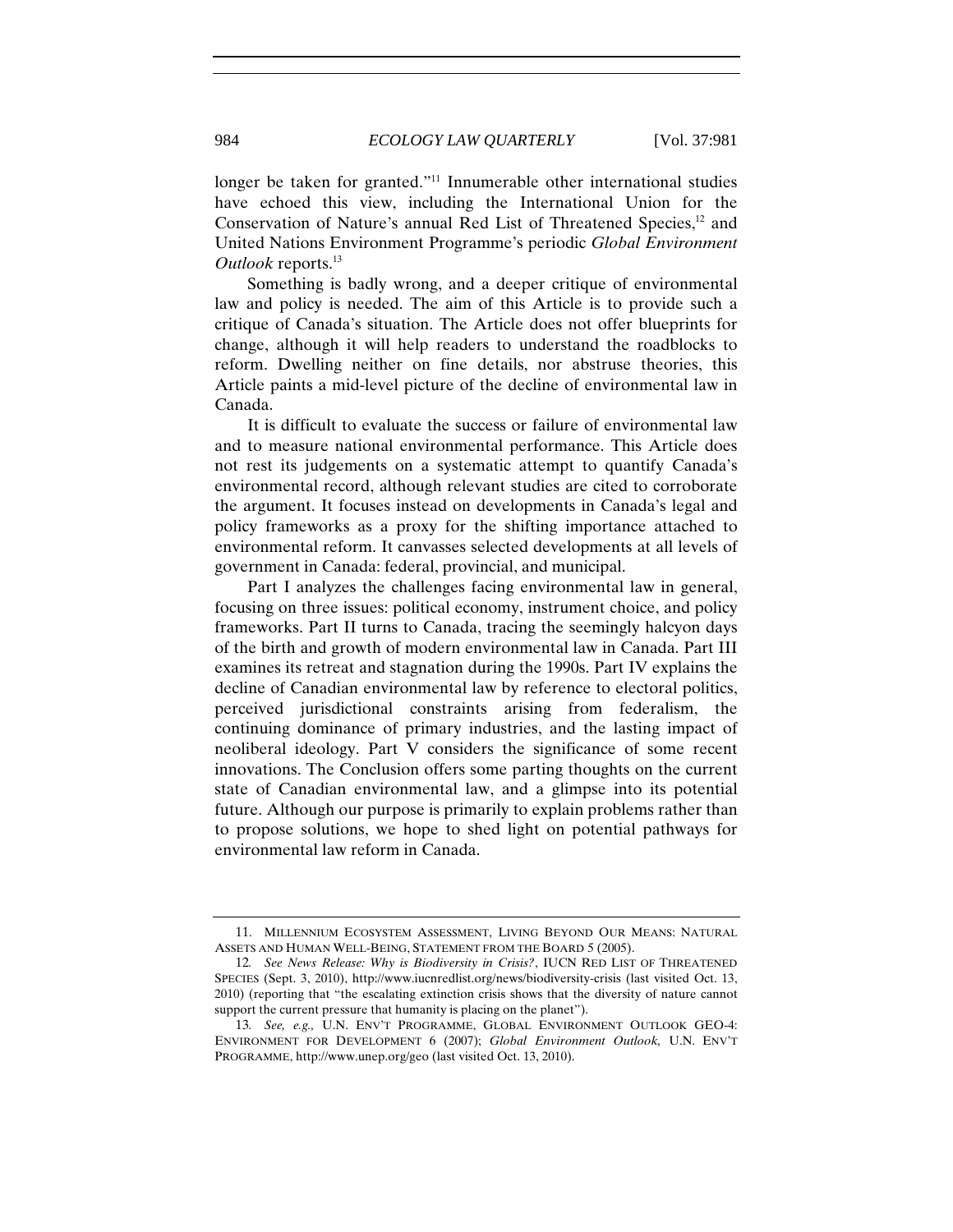# I. A DAMP SQUIB: THE LIMITS OF ENVIRONMENTAL LAW

Before turning to Canada, we canvas some critiques of environmental law in general. This will help us to evaluate whether Canada's mediocre record reflects unique factors or is a local manifestation of broader trends.

In many respects, environmental law can be considered a damp squib.<sup>14</sup> Many environmental problems have worsened despite the vast ensemble of regulations introduced in most countries in recent decades. We continue to edge closer to the precipice of an anthropogenic collapse in planetary ecological systems. Species are disappearing up to one thousand times faster than they did in pre-human times.15 Atmospheric carbon dioxide is at its highest level in some 650,000 years, and rising rapidly.16 Coinciding with these trends is the soaring human population and rampant economic growth; in the twentieth century the world's population quadrupled and the world economy grew by a factor of thirteen.<sup>17</sup>

The mismatch between environmental law's ubiquity and its relative impotence requires analysis of underlying structural problems. Three themes help to explain the failings of environmental law: its politicaleconomic context, its methods of regulation, and its policy framework.

#### *A. The Political Economy of Environmental Law*

Read any newspaper or listen to radio and television, in Canada or abroad, and you will soon notice remarks by politicians or corporate executives claiming that our well-being depends on maintaining economic growth.18 Despite its crushing burden on the biosphere, economic growth remains the pre-eminent goal of virtually all nations worldwide. Canada

<sup>14.</sup> A "damp squib" is anything that fails to meet expectations.

<sup>15</sup>*. See* Juliet Jowit, *Humans Driving Extinction Faster than Species Can Evolve, Say Experts*, GUARDIAN, Mar. 7, 2010, *available at* http://www.guardian.co.uk/environment/ 2010/mar/07/extinction-species-evolve; *see also* EXTINCTION RATES 10–22 (John Lawton & Robert May eds., 1995).

<sup>16</sup>*. See* INTERGOVERNMENTAL PANEL ON CLIMATE CHANGE, CLIMATE CHANGE 2007: SYNTHESIS REPORT 37 (2007); Gary Gardner & Thomas Prugh, *Seeding the Sustainable Economy*, *in* WORLD WATCH INST., STATE OF THE WORLD 2008, at 3 (2008).

<sup>17</sup>*. See* J.R. MCNEILL, SOMETHING NEW UNDER THE SUN: AN ENVIRONMENTAL HISTORY OF THE TWENTIETH-CENTURY WORLD 360 (2000).

<sup>18</sup>*. See, e.g.*, G-20 Toronto Summit Declaration, para. 9, June 26–27, 2010, *available at*  http://canadainternational.gc.ca/g20/summit-sommet/2010/toronto-declaration-

toronto.aspx?lang=eng (last visited Oct. 15, 2010) ("Increasing global growth . . . is the most important step we can take in improving the lives of all of our citizens. . . ."); Hon. Iona Campagnolo, Lieutenant Governor, British Columbia, Speech at the Opening of the Parliament of British Columbia: Speech from the Throne (Feb. 12, 2002), *available at*  http://www.leg.bc.ca/37th3rd/4-8-37-3.htm (last visited Oct. 14, 2010) ("Economic growth is the bedrock for prosperity. . . . It is the vital base for stability and opportunity in every community.  $\dots$ ").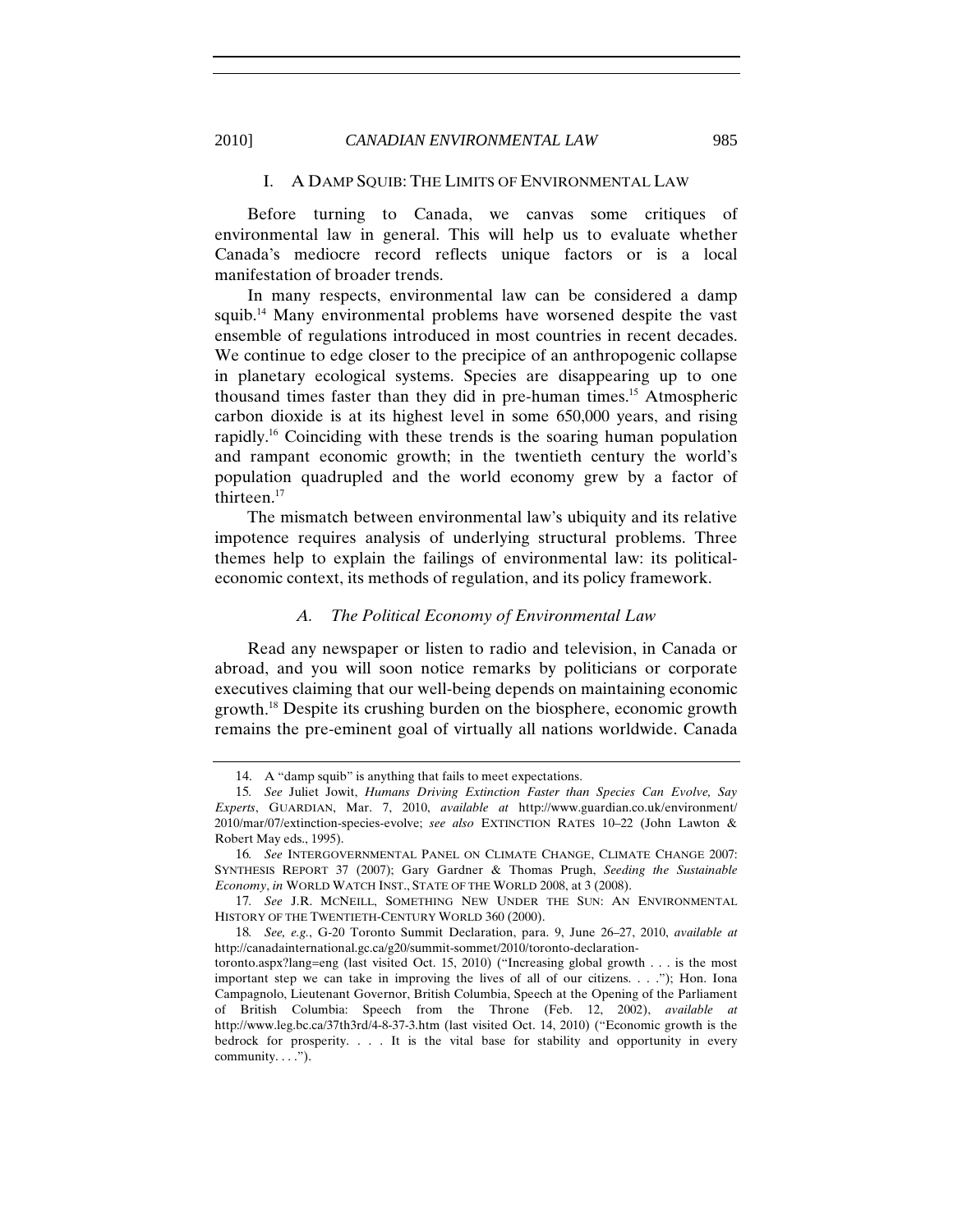is no exception. In *The Cancer Stage of Capitalism,* Professor John McMurtry analogizes this economic surge to a malignant tumour.<sup>19</sup> As many ecological economists have pointed out, infinite economic growth is impossible in a finite world.20

The economic trends are truly staggering and have continued seemingly unabated despite the expansion of environmental law during this period, driven substantially by the consumer economy.21 Worldwide consumer expenditure during the last century rose from US\$1.5 trillion in 1900 to US\$24 trillion in 1998.<sup>22</sup> Likewise, international trade in goods and services soared from US\$50 billion in 1870 to US\$8043 billion in 2005.23 Both trends have vastly outstripped the already extraordinary growth in human numbers from some 1.6 billion in 1900 to 6 billion in 2000.

These trends are not simply an expression of some basic human urge for greater material prosperity, but reflect the power of those with a vested interest in continued growth and profit-making. This situation restrains environmental law, as it does many forms of regulation, because the political fortunes of states hinge on their success as economic managers. In a socially heterogeneous and discordant world, where disagreement over many values is rife, the capitalist state can hardly govern on the basis of any putative moral consensus.<sup>24</sup> Rather, driven by the imperatives of national housekeeping, the state acts as *parens patriae* with responsibility to sustain economic growth.<sup>25</sup>

Yet because economic activity can produce politically contentious environmental impacts, the state must reconcile the antagonistic imperatives of curbing the worst pollution while allowing market actors enough freedom to create economic growth.<sup>26</sup> Unresolved contradictions between these imperatives have prompted major disputes over forestry, nuclear power, and mining.<sup>27</sup> With globalization and increasing trade

<sup>19</sup>*. See generally* JOHN MCMURTRY, THE CANCER STAGE OF CAPITALISM (1999).

<sup>20</sup>*. See, e.g.*, HERMAN E. DALY & JOHN B. COBB, JR., FOR THE COMMON GOOD: REDIRECTING THE ECONOMY TOWARD COMMUNITY, THE ENVIRONMENT, AND A SUSTAINABLE FUTURE (1994); HERMAN E. DALY, ECOLOGICAL ECONOMICS AND THE ECOLOGY OF ECONOMICS: ESSAYS OF CRITICISM (1999); PETER A. VICTOR, MANAGING WITHOUT GROWTH: SLOWER BY DESIGN, NOT DISASTER (2008).

<sup>21</sup>*. See* Mark Sagoff, *Do We Consume Too Much?*, ATLANTIC MONTHLY, June 1997, at 80.

<sup>22</sup>*. See* U.N. DEV. PROGRAMME, HUMAN DEVELOPMENT REPORT 1998, at 1 (1998).

<sup>23.</sup> Expressed in constant 1990 dollar values. *See* WORLD TRADE ORG., WORLD TRADE REPORT 2007, at 244 (2007); *see also* WILLIAM J. BERNSTEIN, A SPLENDID EXCHANGE: HOW TRADE SHAPED THE WORLD (2008).

<sup>24</sup>*. See* ARISTOTLE, THE POLITICS 197–98 (T.A. Sinclair trans., 1981).

<sup>25</sup>*. See* HANNAH ARENDT, THE HUMAN CONDITION 28–29, 38 (1957).

<sup>26</sup>*. See* K.J. Walker, *The State in Environmental Management: The Ecological Dimension*, 37 POL. STUD. 25, 26 (1989); Charles Lindblom, *The Market as Prison*, 44 J. POL. 324, 325–26 (1982).

<sup>27</sup>*. E.g.*, ROBERT FALKNER, BUSINESS POWER AND CONFLICT IN INTERNATIONAL ENVIRONMENTAL POLITICS (2009); IAN WATSON, FIGHTING OVER THE FORESTS (1990); David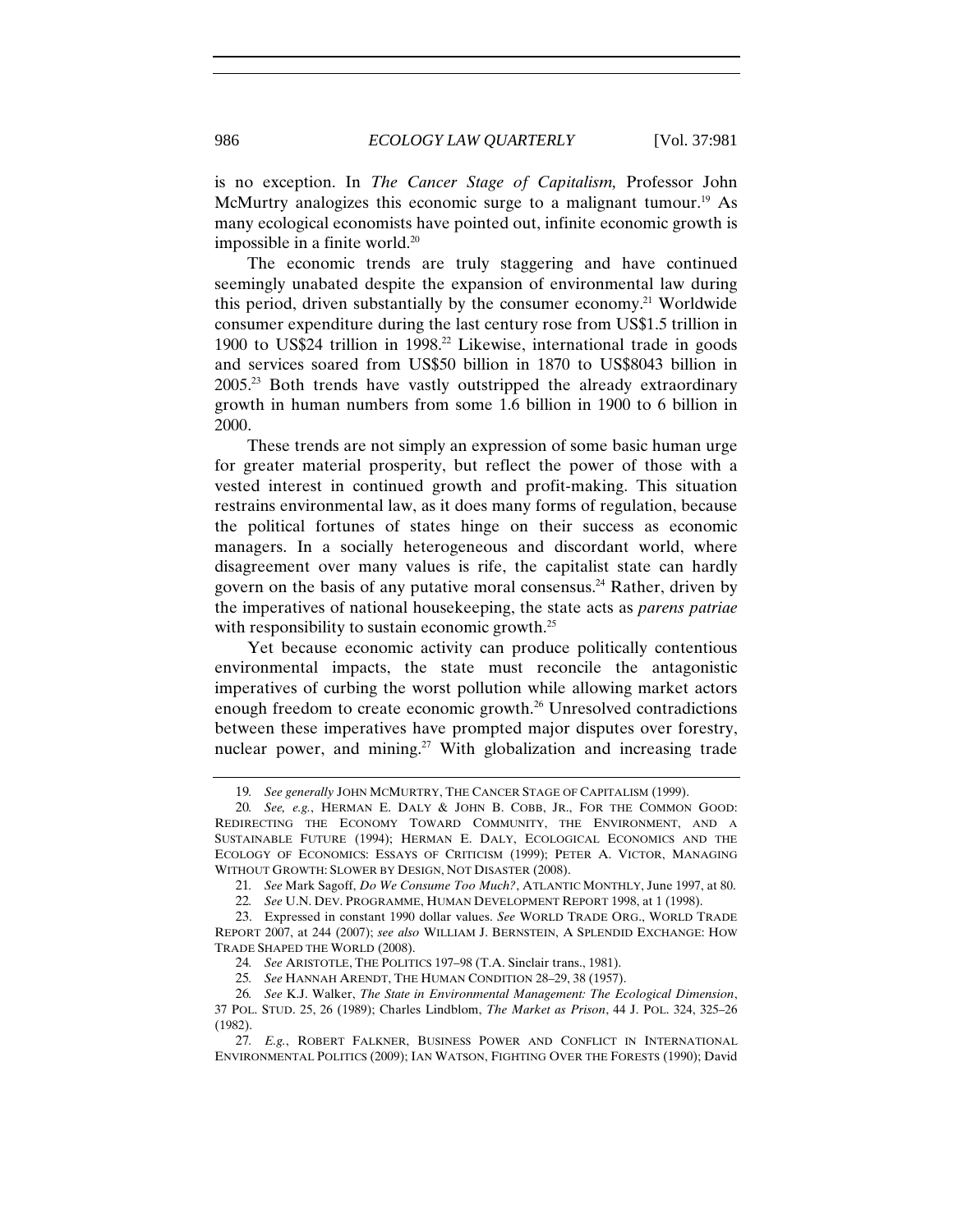competition, corporations have gained unparalleled leverage over states, and often prevail in such disputes. For example, the economic clout of the oil and gas industry in Alberta gives it significant policy influence in the province.28 Likewise, Ontario's massive automotive industry has been able to limit environmental regulation.29

Governments have sought to manage such contradictions and the attendant challenges to their legitimacy by devolving authority to market actors.30 Since the 1980s, they have privatized public services and assets and liberalized market controls in the hope of reducing the regulatory burden on industry and creating more opportunities to harness market efficiencies.31 This strategy, however, carries its own risks, as illustrated by the global financial crisis of 2008–09 where lack of regulation resulted in short-term trading and speculation that became divorced from real economic value.

The global financial crisis of 2008–09 led governments worldwide to intervene to restore market stability in a way not seen since the Great Depression.32 By contrast, the looming crisis of climate change prompted only a lukewarm political accord in Copenhagen in 2009.33 The function of environmental law, therefore, remains limited to mitigating the worst effects of the dominant model of economic development rather than fundamentally challenging or transforming it. It is rare for a major project, especially one that promises many jobs and other economic benefits, to be vetoed in the name of environmental protection. As will be shown later, this perceived tension between environmental protection and economic growth has been particularly salient in Canada because of the continuing primacy of extractive industries in its economy.

Meyer, *Protest Cycles and Political Process: American Peace Movements in the Nuclear Age*, 46 POL. RES. Q. 451 (1993).

<sup>28</sup>*. See* Norah A. MacKendrick & Debra J. Davidson, *State-Capital Relations in Voluntary Environmental Improvement*, 55 CURRENT SOCIOLOGY 674, 682–84 (2007).

<sup>29</sup>*. See* Julie Larsen & Steven Peck, *Making Change*, 27 ALTERNATIVES J. 17, 19–20 (2001).

<sup>30</sup>*. See* Robert W. Poole, Jr., *Privatizing Essential Services*, *in* MARKET LIBERALISM: A PARADIGM FOR THE 21ST CENTURY 205, 205 (David Boaz & Edward H. Crane eds., 1993).

<sup>31.</sup> The literature is massive. *See, e.g.*, OLIVER LETWIN, PRIVATISING THE WORLD: A STUDY OF INTERNATIONAL PRIVATISATION IN THEORY AND PRACTICE (1988); BERNARDO BORTOLOTTI & DOMENICO SINISCALCO, THE CHALLENGES OF PRIVATIZATION: AN INTERNATIONAL ANALYSIS (2004).

<sup>32</sup>*. See Adding Up the Government's Total Bailout Tab*, N.Y. TIMES, Feb. 4, 2009, http://www.nytimes.com/interactive/2009/02/04/business/20090205-bailout-totals-graphic.html; *Canada's Economic Action Plan*, GOV'T OF CAN., http://www.actionplan.gc.ca (last visited Oct. 14, 2010).

<sup>33</sup>*. See Copenhagen Accord Climate Pledges Too Weak: UN*, REUTERS, Mar. 31, 2010, *available at* http://www.reuters.com/article/idUSTRE62U13M20100331.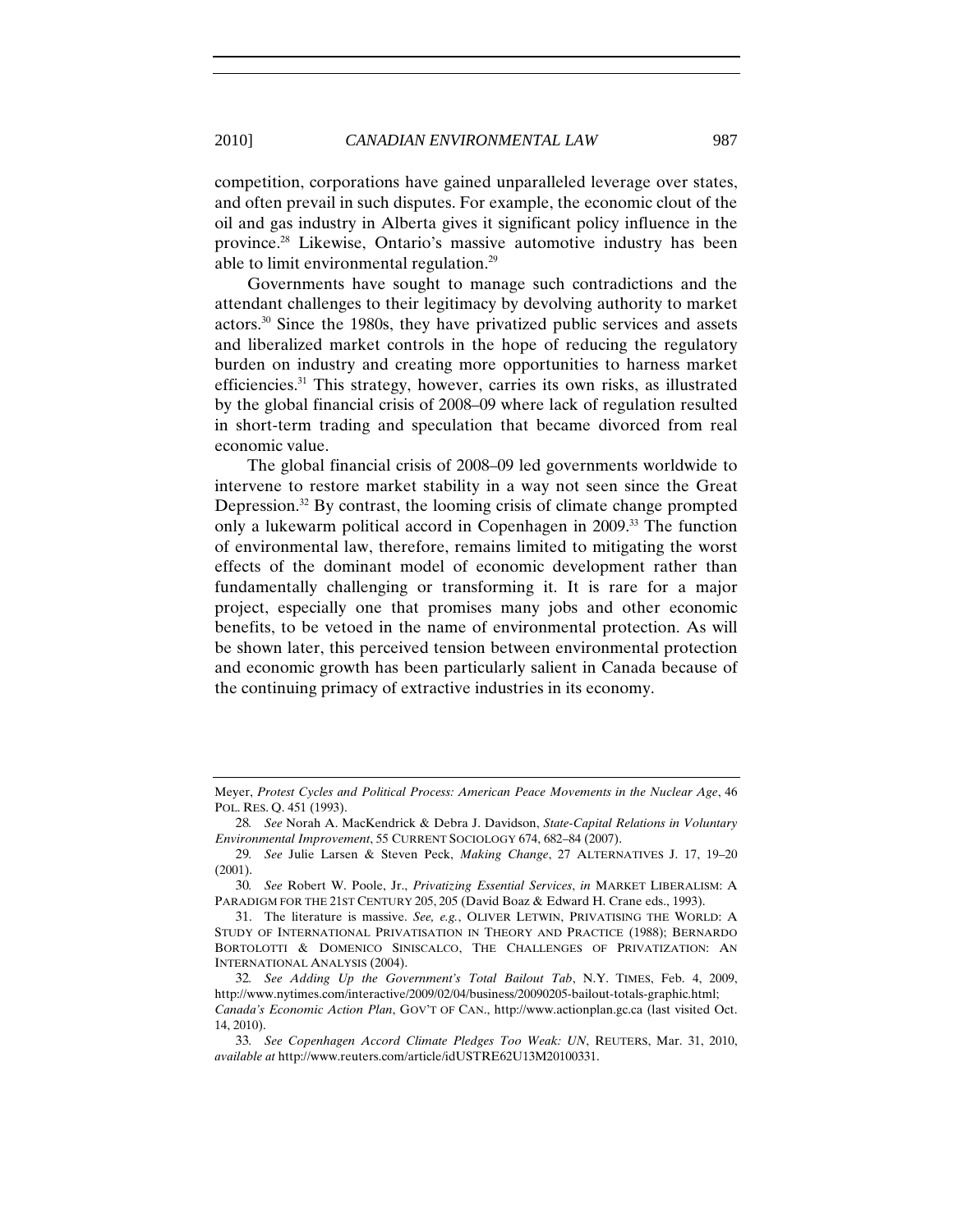#### *B. The Instruments of Environmental Law*

The effectiveness of environmental law is blunted not only by its political and economic context but also its *methods* of regulation. The rise of modern environmental law in Western countries was closely associated with the norms and institutions of the welfare state, including reliance on instruments of public ownership and prescriptive standards.<sup>34</sup> While these techniques helped mitigate such acute pollution problems as water pollution and lead in gasoline, their suitability for resolving complex environmental issues has been disputed since the early 1980s.<sup>35</sup> The main elements of the critique are familiar: the conventional techniques of "command and control" regulation are too rigid, complex, burdensome, costly, inefficient, adversarial, and ineffective; they stifle entrepreneurial innovation, eliminate jobs, and hinder competitiveness, in return for diminishing environmental benefits; and they are prone to industry capture.36 Their proliferation resulted in a dense maze of legal controls whose effectiveness is increasingly outweighed by their administrative costs and economic burden, so that ultimately the whole system threatens to grind to a halt or collapse under its own weight. $37$  According to one influential account, "[t]he present regulatory system wastes tens of billions of dollars every year, misdirects resources, stifles innovation, and spawns massive and often counterproductive litigation."38

It is doubtful whether this grim picture of environmental regulation ever corresponded faithfully to reality, particularly outside the United States where it originated. It was certainly not an accurate depiction of Canadian environmental law, which was and remains characterized by a consultative style in which environmental rules were developed and enforced in a largely non-coercive way via closed-door, bilateral negotiations between government and industry.39 In addition, the volume and stringency of Canada's environmental regulations were dwarfed by those of the United States. Canadian environmental legislation featured a

<sup>34</sup>*. See* Cass Sunstein, *Paradoxes of the Regulatory State*, 57 U. CHI. L. REV. 407 (1990); Michael Moran, *Understanding the Regulatory State,* 32 BRITISH J. POL. SCI. 391 (2002).

<sup>35</sup>*. See, e.g.*, PETER C. YEAGER, THE LIMITS OF LAW: THE PUBLIC REGULATION OF PRIVATE POLLUTION (1991).

<sup>36</sup>*. See, e.g.*, Carolyn Abbott, *Environmental Command Regulation*, *in* ENVIRONMENTAL LAW FOR SUSTAINABILITY: A READER 61, 76–85 (Benjamin J. Richardson & Stepan Wood eds., 2006).

<sup>37</sup>*. See* Gunther Teubner, *Juridification: Concepts, Aspects, Limits, Solutions*, *in* A READER ON REGULATION 389, 398 (Robert Baldwin, Colin Scott & Christopher Hood eds., 1998).

<sup>38.</sup> Bruce A. Ackerman & Richard B. Stewart, *Reforming Environmental Law*, 37 STAN. L. REV. 1333, 1333 (1985).

<sup>39</sup>*. See* Michael Howlett, *Policy Instruments and Implementation Styles: The Evolution of Instrument Choice in Canadian Environmental Policy*, *in* CANADIAN ENVIRONMENTAL POLICY: CONTEXT AND CASES 25, 25 (Debora VanNijnatten & Robert Boardman eds., 2002).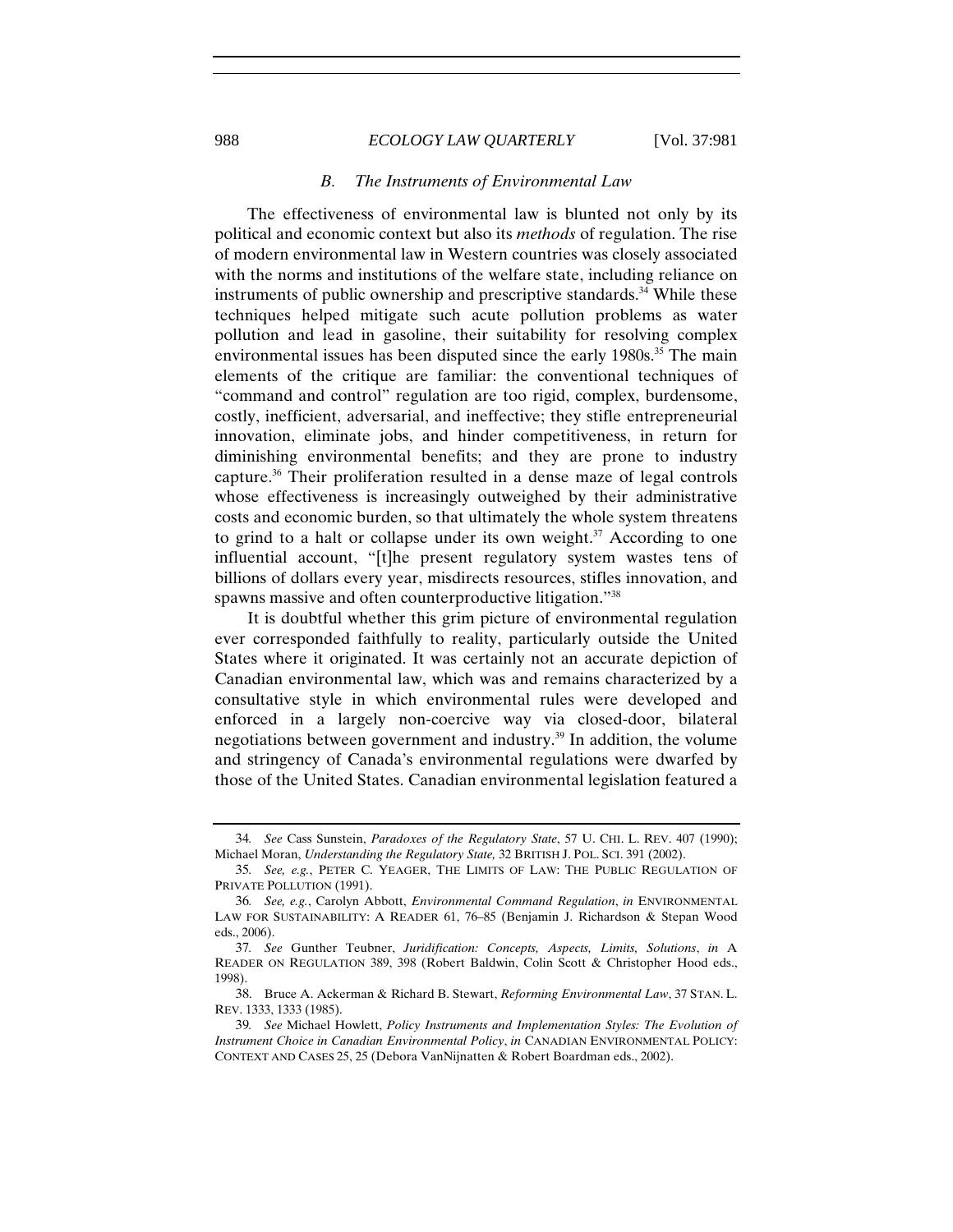high degree of administrative discretion, and standards were often facility-specific rather than uniform. Regulators relied heavily on industry self-monitoring and voluntarism.<sup>40</sup> American-style adversarial legalism was unheard of: prosecutions were rare, penalties were small, and citizeninitiated litigation almost unknown due to restrictive standing rules, the risk of large adverse cost awards, the lack of statutory citizen suit provisions, and judicial deference to governments.

Canadian business groups and conservative politicians nevertheless embraced this narrative almost as vehemently as their American counterparts, complaining of unnecessary, burdensome, and duplicative environmental regulation while vowing to cut "red tape."<sup>41</sup> Outside Canada, governments of various political stripes reacted to this narrative by experimenting with a range of techniques to align regulation better with market dynamics.<sup>42</sup> Legal theorists have characterized such responses in various ways, including "reflexive law,"43 "smart regulation,"44 "responsive regulation,"45 and "post-regulatory governance."46 Canadian federal and provincial governments, however, have had almost no appetite for such experimentation.<sup>47</sup>

These innovations in environmental law have tended to shift responsibility for addressing environmental problems from the public sector to the market or civil society. They have involved a preference for legal arrangements that are "less heavy-handed, and more responsive to the demands and possibilities of their context."48 The instruments of environmental governance have thus diversified to include more marketfriendly policy mechanisms, including economic incentives, contractual agreements with industry, and even outright delegation of governmental

<sup>40</sup>*. See* BOYD, s*upra* note 3, at 248–50.

<sup>41</sup>*. See, e.g.*, Red Tape Reduction Act, S.O., c. 18 (1998) (Can.).

<sup>42</sup>*. See, e.g*., DAVID OSBORNE & TED GAEBLER, REINVENTING GOVERNMENT: HOW THE ENTREPRENEURIAL SPIRIT IS TRANSFORMING THE PUBLIC SECTOR (1992); U.S. WHITE HOUSE, REINVENTING ENVIRONMENTAL REGULATION (1995), *available at* http://govinfo.library.unt.edu/npr/library/rsreport/251a.html; VOLUNTARY APPROACHES IN ENVIRONMENTAL POLICY (Carlo Carraro and François Lévêque eds., 1999).

<sup>43</sup>*. See* GUNTHER TEUBNER, LAW AS AN AUTOPOIETIC SYSTEM 37–38 (1993).

<sup>44</sup>*. See* NEIL GUNNINGHAM & PETER GRABOSKY, SMART REGULATION: DESIGNING ENVIRONMENTAL POLICY (1998).

<sup>45</sup>*. See* IAN AYRES & JOHN BRAITHWAITE, RESPONSIVE REGULATION: TRANSCENDING THE DEREGULATION DEBATE (1992).

<sup>46</sup>*. See* Colin Scott, *Regulation in the Age of Governance: The Rise of the Post Regulatory State*, *in* THE POLITICS OF REGULATION: INSTITUTIONS AND REGULATORY REFORMS FOR THE AGE OF GOVERNANCE 145 (Jacint Jordana & David Levi-Faur eds., 2004).

<sup>47</sup>*. See infra* Part III.B.

<sup>48.</sup> Jenny Steele & Tim Jewell, *Law in Environmental Decision-Making*, *in* LAW IN ENVIRONMENTAL DECISION-MAKING: NATIONAL, EUROPEAN, AND INTERNATIONAL PERSPECTIVES 1, 14 (Tim Jewell & Jenny Steele eds., 1998).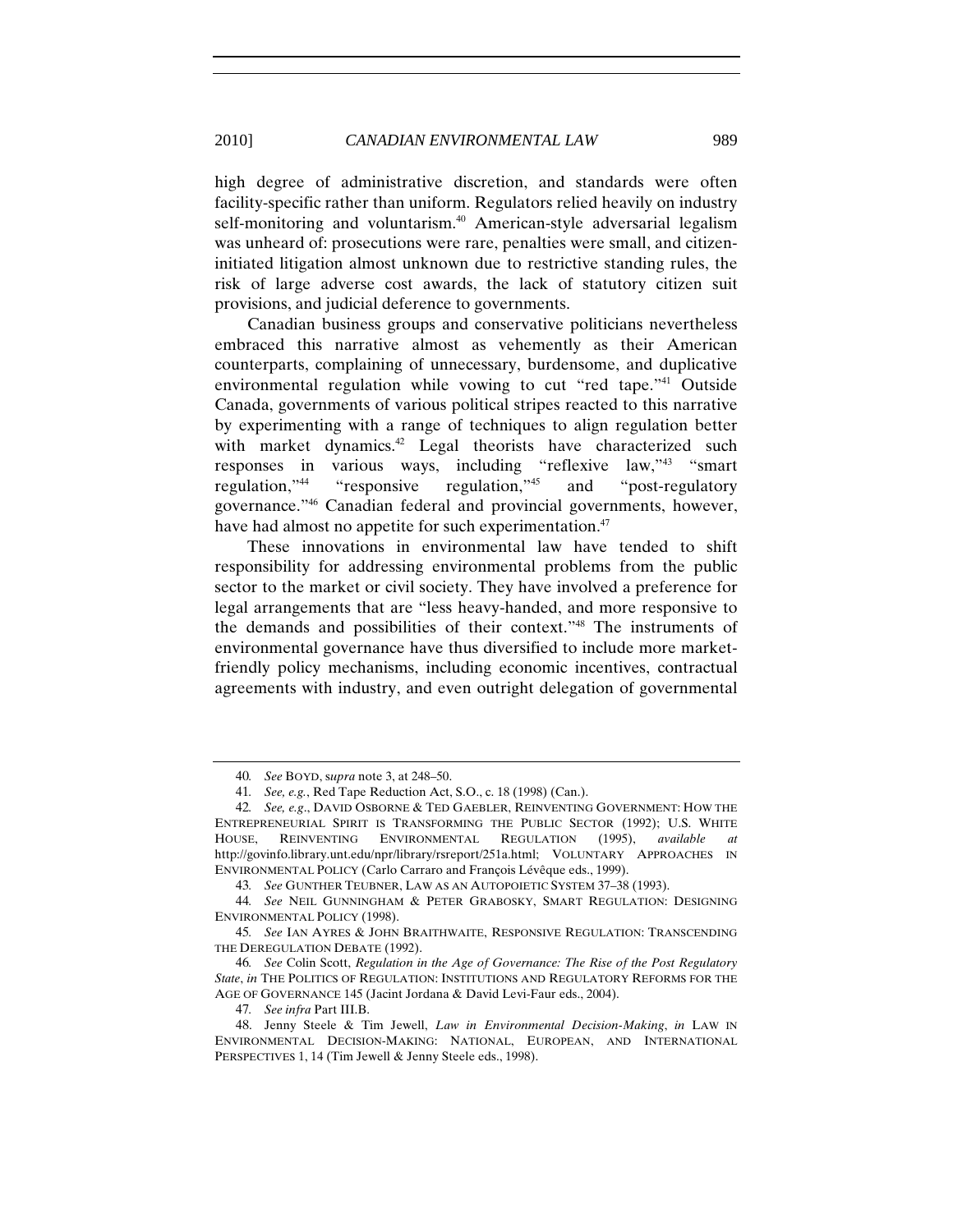responsibilities through industry-initiated codes of conduct.49 This trend also occurred in international environmental law, as in the Kyoto Protocol's so-called "flexibility mechanisms."50

Their success is debatable. Giving business too much discretion can enable corporations to shirk responsibilities and leave costly environmental problems unresolved.<sup>51</sup> The recent implosion of global financial markets and spate of corporate scandals show the social costs that can arise when markets are off the leash.<sup>52</sup> Furthermore, marketbased governance simply cannot function without detailed regulation; tradable pollution allowances, such as the European Union's Emissions Trading Scheme of 2005,<sup>53</sup> require extensive legal rules for their effective operation.54

This oscillation between state- and market-based methods of governance while environmental conditions continue to decline points to an institutionally unsustainable path for environmental law. Historian Joseph Tainter explains that societies tend to respond to their problems—environmental, social, or economic—by investing in ever more complex solutions.<sup>55</sup> Confronted with mounting environmental stresses we often prescribe more detailed rules, devise new technologies, and commit greater financial resources. Initially, such investments can yield concrete results; for example, in its early years between the late 1950s and mid-1970s, environmental law provided some immediate tangible benefits, such as ridding cities of much of their smog. $56$  Later experimentation with market-based methods of environmental law in an

<sup>49</sup>*. See* Daniel A. Farber, *Taking Slippage Seriously: Noncompliance and Creative Compliance in Environmental Law*, 23 HARV. ENVTL. L. REV. 297, 305–11 (1999); Alastair Iles, *Adaptive Management: Making Environmental Law and Policy More Dynamic, Experimentalist and Learning*, 13 ENVTL. & PLAN. L.J. 288 (1996); ENVIRONMENTAL CONTRACTS: COMPARATIVE APPROACHES TO REGULATORY INNOVATION IN THE UNITED STATES AND EUROPE (Eric W. Orts & Kurt Deketelaere eds., 2001).

<sup>50</sup>*. See* Kyoto Protocol to the United Nations Framework Convention on Climate Change, arts. 4, 6, 12, 17, Dec. 10, 1997, 37 I.L.M. 22 (defining four mechanisms for flexibility in fulfilling developed countries' emission limitation and reduction commitments: joint implementation (art. 6), emissions trading (art. 17), the Clean Development Mechanism (art. 12), and "bubbles" (art.4)).

<sup>51</sup>*. See, e.g.*, Stepan Wood, *Voluntary Environmental Codes and Sustainability*, *in* ENVIRONMENTAL LAW FOR SUSTAINABILITY, *supra* note 36, at 229.

<sup>52</sup>*. See* James Crotty, *Structural Causes of the Global Financial Crisis: A Critical Assessment of the "New Financial Architecture"*, 33 CAMBRIDGE J. ECON. 563 (2009).

<sup>53</sup>*. See* EU CLIMATE CHANGE POLICY: THE CHALLENGE OF NEW REGULATORY INTIATIVES (Marjan Peeters & Kurt Deketelaere eds., 2006).

<sup>54</sup>*. See* Cass R. Sunstein, *Administrative Substance*, 3 DUKE L.J. 607, 608 n.5 (1991); Catherine Redgwell, *Privatisation and Environmental Regulation: Some General Observations* 15 J. ENERGY & NAT. RES. L. 33, 36 (1997).

<sup>55</sup>*. See* JOSEPH TAINTER, THE COLLAPSE OF COMPLEX SOCIETIES 37 (1988).

<sup>56</sup>*. See, e.g.,* GARRET NAGLE*,* HAZARDS 117 (1998) (discussing English Clean Air Act, 1956, 4 & 5 Eliz. 2, which helped to reduce the sources of the smog that had killed hundreds of Londoners in the years immediately preceding its passage).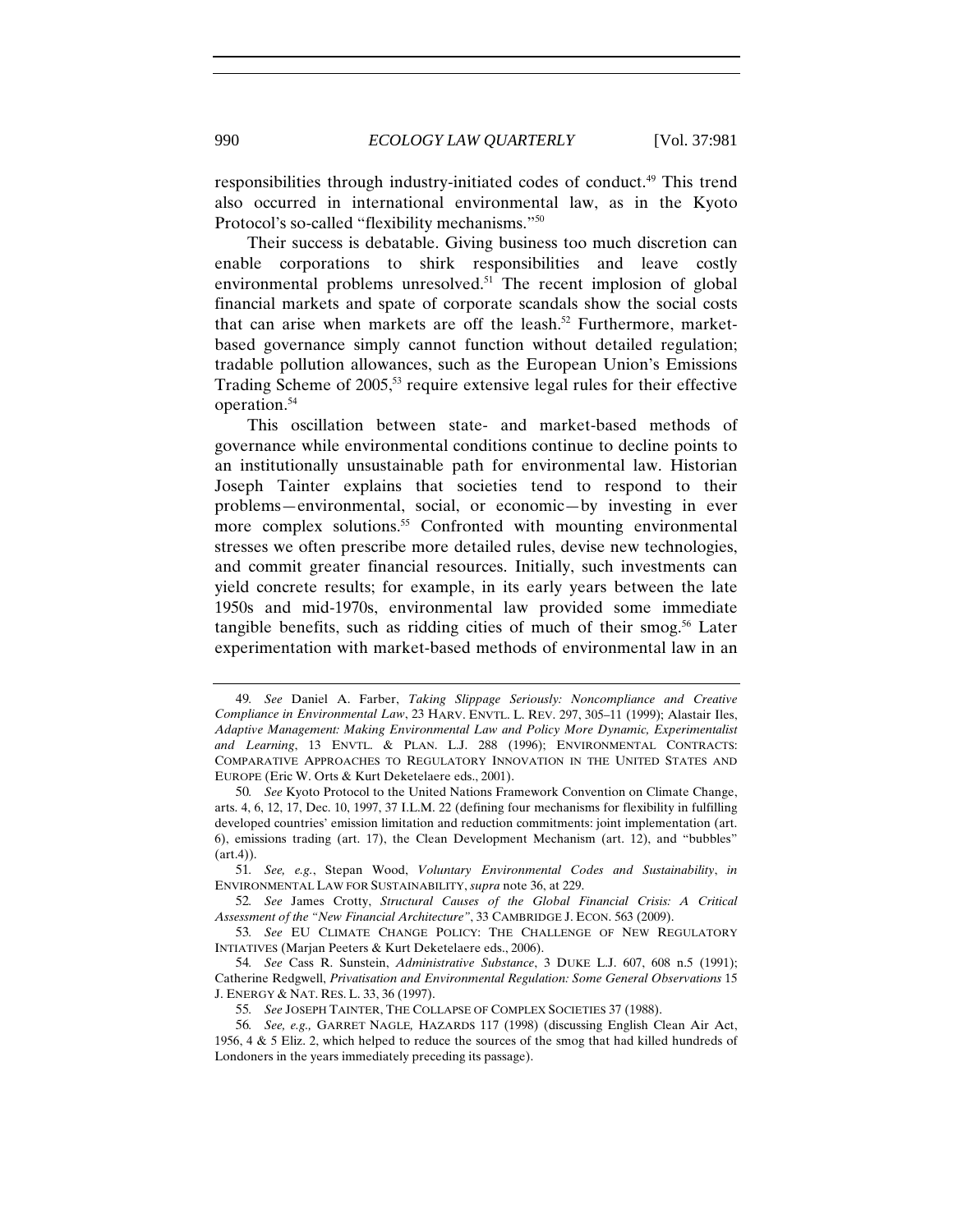attempt to reduce the complexity and costs of administrative regulation has produced mixed results because many economic instruments such as environmental taxes and tradable pollution allowances require an extensive regulatory apparatus to be implemented effectively.<sup>57</sup> Yet, Professor Tainter argues, such investments in complexity yield ever more meagre results to the point where the remedial costs become unsustainable to society.<sup>58</sup> This is because societies respond first with measures that are the simplest and yield the biggest return, resorting only later to more complex and expensive solutions. Over time, when the costs of more complexity outweigh the benefits, the mounting pressure can precipitate societal collapse. Historical evidence suggests that environmental mismanagement proved ruinous to some older civilizations.59

This is also the situation we face today: environmental law has picked much of the low-hanging fruit, but faces a new generation of more difficult challenges such as toxic chemicals in the food chain and global warming. These will likely require much more complex responses. The United Kingdom's *Stern Review* of 2007 calculated that climate change if left unabated will, by the middle of this century, cut world gross domestic product (GDP) by between 5 and 20 percent annually, but by only 1 percent if we act now.60 Other commentators predict even higher costs of inaction.<sup>61</sup>

Unless an entirely different economic and political system carrying a lower ecological burden can be designed, environmental law will continue to face ever-diminishing returns. Even when its instruments of governance have been revamped in the search for more efficient ways to

<sup>57</sup>*. See* Jacint Jordana & David Levi-Faur, *The Politics of Regulation in the Age of Governance*, *in* THE POLITICS OF REGULATION: INSTITUTIONS AND REGULATORY REFORMS FOR THE AGE OF GOVERNANCE, *supra* note 46, at 1 (noting that deregulation, privatization and the use of market-based instruments have often, paradoxically, been accompanied by a substantial increase in the volume and scope of regulation).

<sup>58</sup>*. See* TAINTER, *supra* note 55, at 92, 115, 122.

<sup>59.</sup> Environmental mismanagement, as manifested for example by poorly designed laws, should also ultimately be viewed as a result of political, economic, and cultural factors, which Professor Jared Diamond examines in a series of case studies including Easter Island, the Maya people, and Haiti. *See generally* JARED DIAMOND, COLLAPSE: HOW SOCIETIES CHOOSE TO FAIL OR SUCCEED (2005).

<sup>60</sup>*. See* NICHOLAS STERN, STERN REVIEW ON THE ECONOMICS OF CLIMATE CHANGE vi (2007), *available at* http://webarchive.nationalarchives.gov.uk/+/http://www.hm-treasury.gov.uk/ d/Summary\_of\_Conclusions.pdf.

<sup>61</sup>*. See* GEORGE MONBIOT, HEAT: HOW TO STOP THE PLANET BURNING 6–9 (2005) (discussing ecological and economic costs of climate change); TIMOTHY FLANNERY, THE WEATHER MAKERS 233–38 (2006) (discussing costs and benefits of climate change mitigation); THOMAS HOMER-DIXON, THE UPSIDE OF DOWN: CATASTROPHE AND RENEWAL AND THE RENEWAL OF CIVILISATION 77–100, 219–23 (2006) (discussing rising costs and diminishing returns from our economic model in light of declining fossil fuel reserves and the absence of easy alternatives).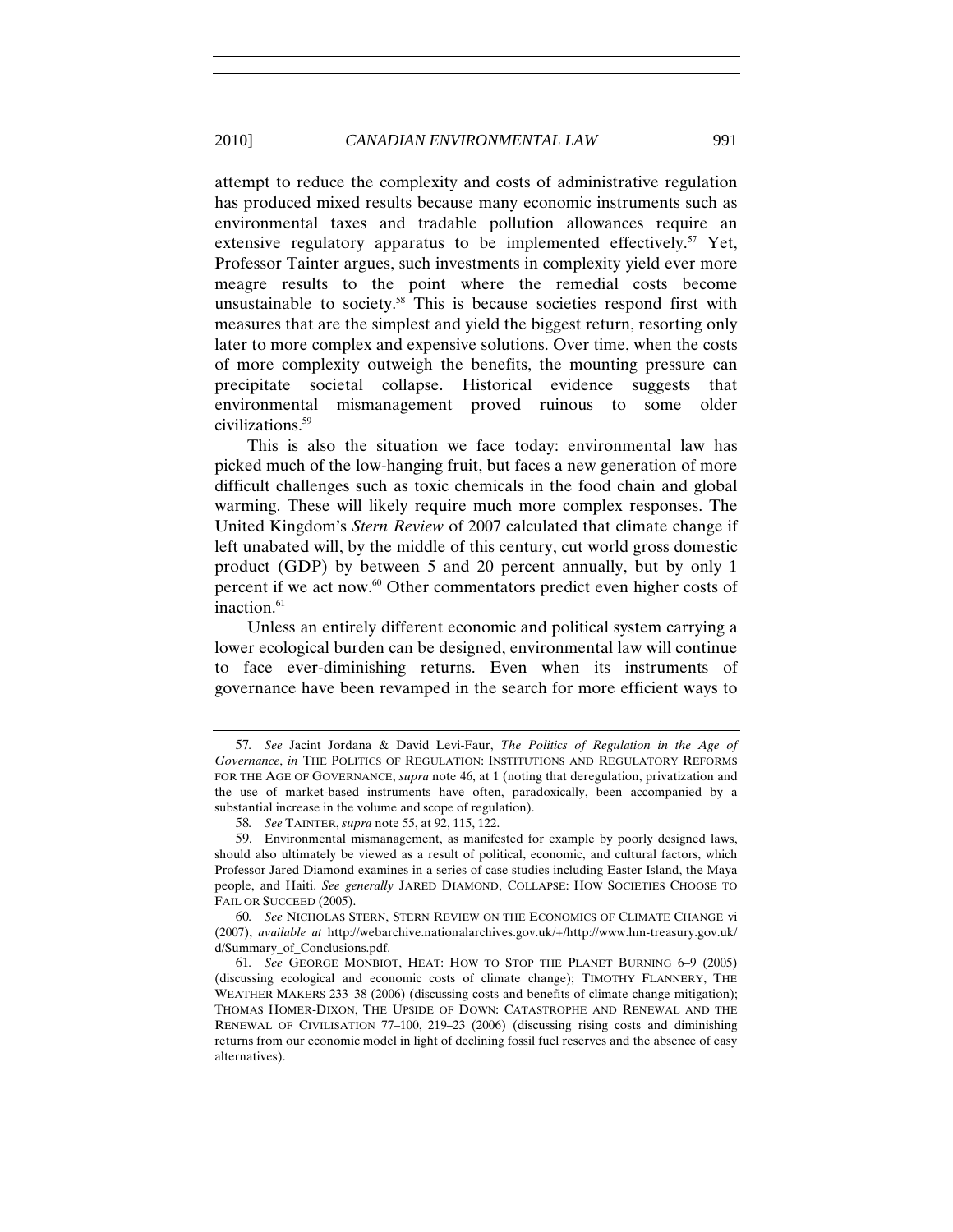solve environmental damage, it leaves unchanged the very system that generates such damage. This brings us to the third important aspect of modern environmental law: its policy frameworks to integrate economic and environmental concerns in support of sustainable development.

## *C. Sustainability: The Policy Context of Environmental Law*

Since the late 1980s, "sustainability"—or "sustainable development" in its most common formulation—has emerged as the most influential norm in environmental policy making worldwide. It is formally recognized in countless international environmental treaties, national environmental plans, and legislation.<sup>62</sup> It aims to reconcile the habits of unfettered economic exploitation of the biosphere with the reality that all life, including humankind, depends on healthy ecosystems. Several principles under this rubric have been enunciated by policy makers, notably the precautionary principle and inter-generational equity.<sup>63</sup> The sustainability discourse has inspired a move toward more principled and strategic approaches to environmental policy in Canada and other Western states, in contrast to the previous more fragmented and tentative approaches.

The ambiguity and open-endedness of the concept of sustainability allow it to be embraced by numerous actors with divergent objectives.<sup>64</sup> Its broader potential implications, including a radical restructuring of capitalism65 and an emphasis on biosphere ethics in environmental policy,66 have mostly been marginalized by business and political elites which have promoted the notion that the creative and innovative side of

<sup>62</sup>*. See* MARIE-CLAIRE CORDONIER SEGGER & ASHFAQ KHALFAN, SUSTAINABLE DEVELOPMENT LAW: PRINCIPLES, PRACTICES, AND PROSPECTS (2004); Stepan Wood, *Sustainability in International Law*, in UNESCO ENCYCLOPEDIA OF LIFE SUPPORT SYSTEMS (2003), http://www.eolss.net; RICHARD L. REVESZ, PHILIPPE SANDS & RICHARD B. STEWART, ENVIRONMENTAL LAW, THE ECONOMY AND SUSTAINABLE DEVELOPMENT: THE UNITED STATES, THE EUROPEAN UNION AND THE INTERNATIONAL COMMUNITY (2000); John Dembach, *Sustainable Development as a Framework for National Governance*, 49 CASE W. RES. L. REV. 1 (1998).

<sup>63</sup>*. See, e.g.*, Jaye Ellis & Stepan Wood, *International Environmental Law*, in ENVIRONMENTAL LAW FOR SUSTAINABILITY 343, 361–64, 373, 376–78 (Benjamin J. Richardson & Stepan Wood eds., 2006).

<sup>64</sup>*. See* Andrew Basiago, *Methods of Defining 'Sustainability'*, 3 SUSTAINABLE DEV. 109, 111–19 (1995).

<sup>65</sup>*. See* HERMAN E. DALY, STEADY STATE ECONOMICS (2d ed. 1991); Mick Common & Charles Perrings, *Towards an Ecological Economics of Sustainability*, 6 ECOLOGICAL ECON. 7 (1992).

<sup>66</sup>*. See* KLAUS BOSSELMANN, THE PRINCIPLE OF SUSTAINABILITY: TRANSFORMING LAW AND GOVERNANCE (2008).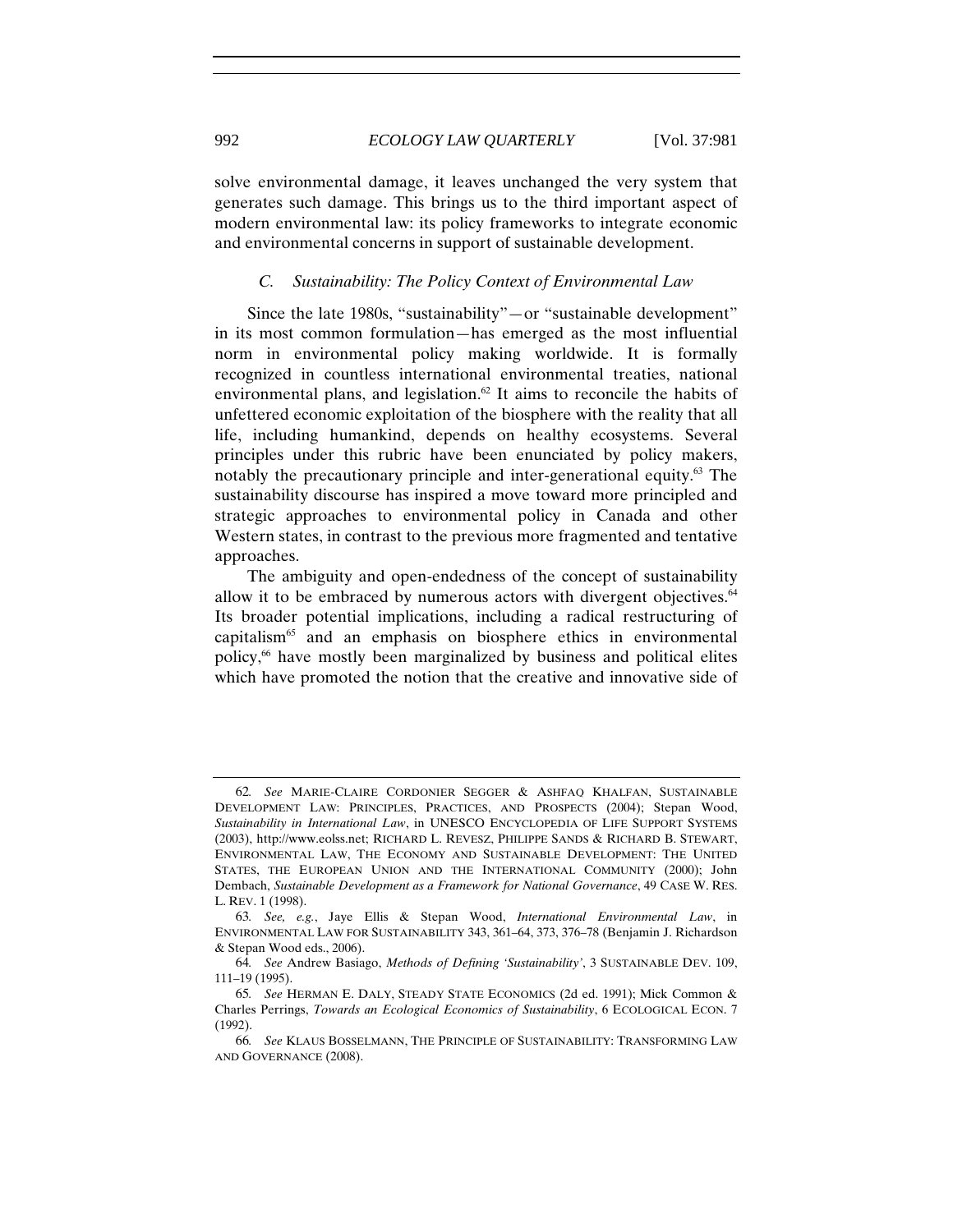capitalism can find solutions to protect the environment while growing the economy.67

Known as "ecological modernization," this branch of the sustainability discourse reframes the ethical and political dilemmas of industrialization as technical and managerial challenges.<sup>68</sup> It has been particularly influential in Japan and the European Union, but less evident in Canada.<sup>69</sup> Ecological modernization posits that environmental degradation can be resolved through a framework of industrial modernity, harnessing innovative technologies, business acumen, and managerial creativity.70 Consequently, green companies should benefit financially by gaining competitive advantages, building new markets, and improving production efficiency.<sup>71</sup> This "business case" for sustainability has become a very influential driver of corporate social responsibility, increasingly displacing an earlier emphasis on ethically-motivated change.72

Thus, while the sustainability discourse initially promised a new approach to development that assimilated ecological principles, its legacy has been muted, incremental, and reformist. Markets continue to enjoy significant autonomy as trusted agents of progress, while states have embellished their environmental laws with the rhetoric of sustainable development that leave largely undisturbed many routine controls and procedures.

As will be shown in the following Parts of this Article, all of the issues canvassed above help explain the rise and decline of environmental law in Canada. The extraordinary growth in its environmental laws in the 1970s marked a period of exuberant confidence in the ability of states to solve environmental problems through enlightened regulation. Later, Canada's increasingly mangled environmental regulations reflected the effects of neoliberal deregulation, fiscal restraint, and corporate

<sup>67.</sup> On the potential symbiosis of environmental and economic concerns, see Michael E. Porter & Claas van der Linde, *Green and Competitive: Ending the Stalemate*, 73 HARV. BUS. REV. 120 (1995).

<sup>68</sup>*. See* Mikael Skou Andersen & Ilmo Massa, *Ecological Modernisation—Origins, Dilemmas and Future Directions*, 2 J. ENVTL. POL'Y & PLAN. 337 (2000); MAARTEN A. HAJER, THE POLITICS OF ENVIRONMENTAL DISCOURSE: ECOLOGICAL MODERNISATION AND THE POLICY PROCESS 3 (1995).

<sup>69</sup>*. See* Hajime Nishimura, *The Greening of Japanese Industry*, *in* BUSINESS AND THE ENVIRONMENT 21 (Michael D. Rogers ed., 1995); GOVERNING THE ENVIRONMENT: POLITICS, POLICY AND ORGANIZATION IN THE NORDIC COUNTRIES (Peter Christensen ed., 1996).

<sup>70</sup>*. See generally* JOSEPH HUBER, NEW TECHNOLOGIES AND ENVIRONMENTAL INNOVATION (2004).

<sup>71</sup>*. E.g.*, WORLD BUSINESS COUNCIL FOR SUSTAINABLE DEV. & U.N. ENV'T PROGRAMME, CLEANER PRODUCTION AND ECO-EFFICIENCY, COMPLEMENTARY APPROACHES TO SUSTAINABLE DEVELOPMENT 3 (1998).

<sup>72</sup>*. See* John Elkington, *Towards the Sustainable Corporation: Win-Win-Win Business Strategies for Sustainable Development*, 36 CAL. MGMT. REV. 90, 91 (1994).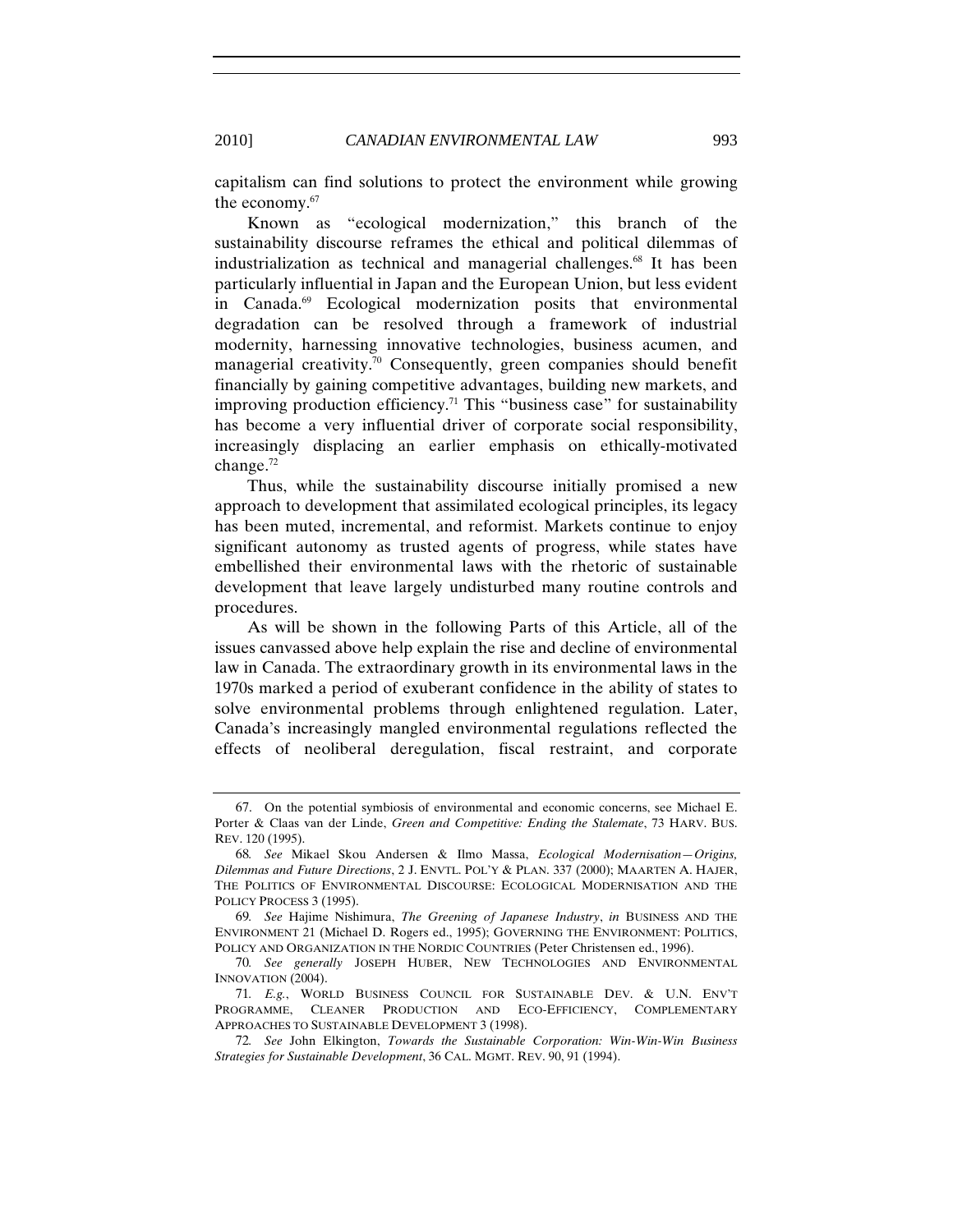influence. The sustainability discourse has also been influential in Canadian law-making, though it too has not resolved the contradictions in environmental governance nor reversed Canada's environmental decline.

# II. THE HALCYON DAYS OF CANADIAN ENVIRONMENTAL LAW

#### *A. Building an Environmental Law System*

There was a time when there was a much greater public faith in the transformative capacity of politics to solve environmental problems. The late 1960s and early 1970s were heady days for environmental law advocacy in Canada and some other countries.73 Through legislative reform, lobbying, and other strategies, environmentalists believed that they could use the organs of the state as a means to solve the mounting pollution, resource depletion, and other environmental problems of industrial capitalism.74 Legislation had, of course, been availed earlier to manage the environment, but primarily as a regulatory tool to facilitate the "orderly" exploitation of natural resources.<sup>75</sup> The common law had also played a role, but it was limited by its constricted focus on safeguarding private property rights.76 The emergence of a *system* of environmental law began only in the late 1960s, when a more liberal political climate in Western societies, coupled with greater economic prosperity and improved scientific understanding of humanity's ecological impacts, created the conditions for heightened public awareness and demand for action on environmental deterioration.<sup>77</sup> In many parts of the world, especially among developing countries, these trends transpired much later.

Many of the basic features of environmental law that we know today are traceable to innovations in this period. Milestones such as environmental impact assessment legislation,<sup>78</sup> endangered species protection laws,<sup>79</sup> and specialist environmental agencies and courts<sup>80</sup> were

<sup>73</sup>*. See* William Rodgers, *The Most Creative Moments in the History of Environmental Law: "The Whats"*, 2000 U. ILL. L. REV. 1.

<sup>74</sup>*. See generally* JOSEPH L. SAX, DEFENDING THE ENVIRONMENT: A HANDBOOK FOR CITIZEN ACTION (1971). For a Canadian perspective, *see* D. Paul Emond, *Are We There Yet? Reflections on the Success of the Environmental Law Movement in Ontario*, 46 OSGOODE HALL L.J. 219, 219–25 (2008).

<sup>75.</sup> ROBYN ECKERSLEY, ENVIRONMENTALISM AND POLITICAL THEORY: TOWARD AN ECOCENTRIC APPROACH 35–36 (1992).

<sup>76</sup>*. See generally* ENVIRONMENTAL PROTECTION AND THE COMMON LAW (John Lowry & Rod Edmunds eds., 2000).

<sup>77.</sup> Zygmunt J.B. Plater, *From the Beginning, A Fundamental Shift of Paradigms: A Theory and Short History of Environmental Law*, 27 LOY. L.A. L. REV. 981 (1994).

<sup>78</sup>*. See, e.g*., National Environmental Policy Act, 42 U.S.C. §§ 4321–4347 (1969).

<sup>79</sup>*. See, e.g.*, Endangered Species Act, 16 U.S.C. §§ 1531–1544 (1973).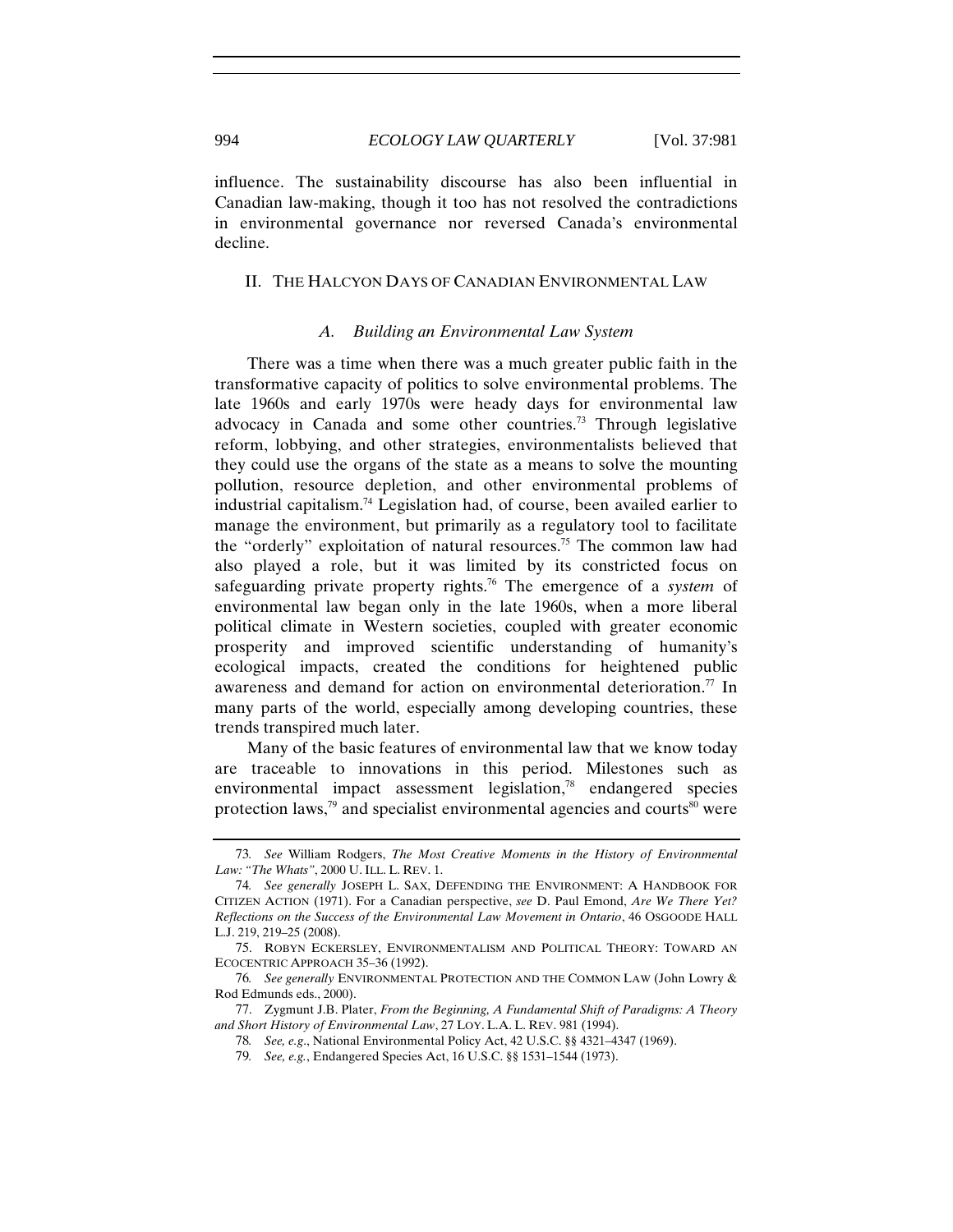among the flurry of reforms in an era where many were optimistic about the ability of the state to solve environmental challenges. Some of these reforms were initiated, or evolved to an advanced form, in Canada. Their progenitors were planted in the late 1940s. In Ontario, the development of a more coherent framework for land use and watershed planning was stimulated by the Conservation Authorities Act of 1946<sup>81</sup> and the Planning Act of 1946.<sup>82</sup> Pollution began to be addressed more systematically in the 1950s, particularly through the creation of specialized agencies. A leading example was the creation in 1956 of the Ontario Water Resources Commission with the mandate to reduce industrial pollution, along with the oversight of sewage disposal and drinking water treatment.<sup>83</sup>

Pollution of the Great Lakes also fostered a growing national and international dimension to environmental controls in Canada; in 1964, the Canadian and U.S. governments asked the International Joint Commission to study pollution and water levels in the Great Lakes.<sup>84</sup> Its recommendations led to the 1972 bilateral Great Lakes Water Quality Agreement, $85$  which was superseded by a new agreement in 1978 $86$  and extended by supplementary protocols in 1983 and 1987.<sup>87</sup> The 1972 Agreement was one of the earliest international agreements to adopt an ecosystem approach, setting an ambitious and still unrealized goal of zero discharge of persistent toxic substances into the Great Lakes Basin ecosystem.88 Canada and the United States would continue to cooperate on other environmental issues, such as negotiating the 1991 Canada-U.S. Air Quality Agreement to control acid rain pollution.<sup>89</sup>

85. Great Lakes Water Quality Agreement, U.S.-Can., Apr. 15, 1972, 23.1 U.S.T. 301.

86. Agreement between Canada and the United States of America on Great Lakes Water Quality, 1978, U.S.-Can., Nov. 22, 1978, 30 U.S.T. 1383.

<sup>80</sup>*. See, e.g.*, Land and Environment Court Act, 1979, N.S.W. Stat. 204 (Austl.) (establishing environmental agencies and courts in New South Wales, Australia).

<sup>81.</sup> R.S.O. 1990, c. C.27.

<sup>82.</sup> R.S.O. 1990, c. P.13.

<sup>83</sup>*. See* DOUGLAS MACDONALD, BUSINESS AND ENVIRONMENTAL POLITICS IN CANADA 70 (2007).

<sup>84</sup>*. See* Don Piper, *A Significant Docket for the International Joint Commission*, 59 AM. J. INT'L L. 593, 593 (1965). The International Joint Commission was established by the Boundary Waters Treaty, U.S.-U.K., Jan. 11, 1909, 36 Stat. 2448, to help prevent and resolve disputes between Canada and the United States over the use of boundary waters and other transboundary issues. *See* ANNUAL REPORT FOR 2008: BOUNDARY WATERS TREATY CENTENNIAL EDITION 2 (2009).

<sup>87.</sup> Protocol Amending the 1978 Agreement between the United States of America and Canada on Great Lakes Water Quality, as Amended on October 16, 1983, U.S.-Can., Nov. 18, 1987, T.I.A.S. No. 11551; Agreement Amending the Agreement of November 22, 1978 and Supplementing Annex 3, U.S.-Can., Oct. 16, 1983, T.I.A.S. 10798.

<sup>88.</sup> Great Lakes Water Quality Agreement, *supra* note 85, art. II & Annex 12, art. 2.

<sup>89.</sup> Agreement Between the Government of the United States of America and the Government of Canada on Air Quality, Mar. 13, 1991, U.S.-Can., T.I.A.S. No. 11783.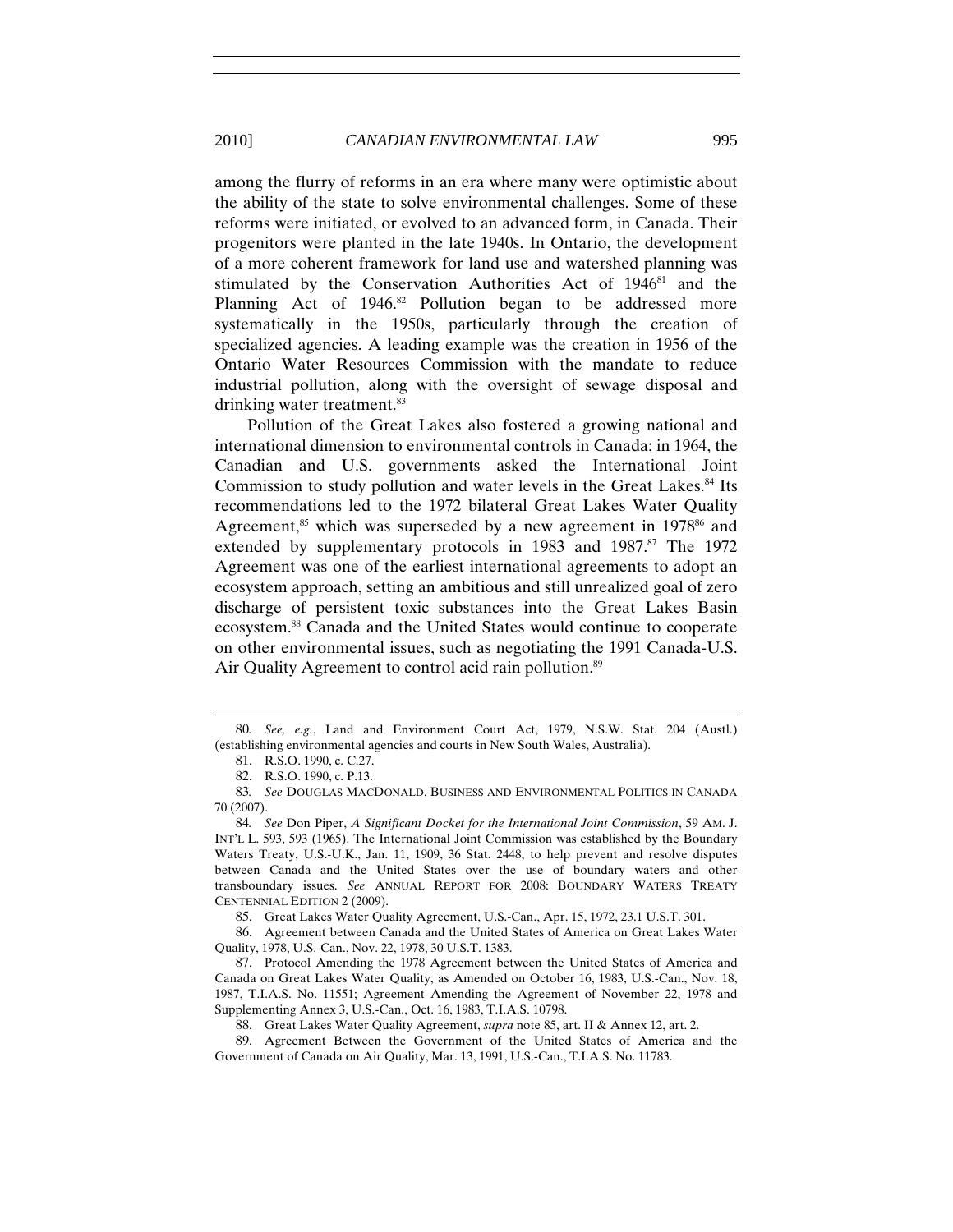Pollution was certainly not the only concern. Although Canada had set aside natural areas for recreation since the 1885 creation of Banff National Park, it was not until much later that national parks began to be conceived as "wilderness" areas to be protected for posterity. Only by the mid-1960s had sufficient pressure emerged to expand the parks system with the aim of protecting all representative ecosystems. Amid plans for intensification of development in Jasper and Banff, the National and Provincial Parks Association was founded with the goal of redirecting park management away from economic to conservation goals.<sup>90</sup> The provinces were also expanding their nature conservation laws during this period, and in 1971 Ontario passed Canada's first endangered species protection law,<sup>91</sup> modelled after the U.S. Endangered Species Act.<sup>92</sup>

A defining moment in the move towards an actual *system* of environmental protection was Prime Minister Pierre Trudeau's 1969 *Throne Speech* promoting five new environmental statutes, most of which would later be merged into the Canadian Environmental Protection Act of 1988.93 The Canada Water Act was adopted shortly afterwards in 1970, introducing pollution control regulations that arose partly in response to pressure from community groups such as Pollution Probe.<sup>94</sup> In 1971, the Trudeau government created a special department, known today as Environment Canada, and passed the Clean Air Act.<sup>95</sup> The federal Fisheries Act was also transformed into a powerful anti-pollution statute in this period by amending it to protect fish habitat and prevent water pollution.96 Several provinces also showed leadership: Ontario enacted its Environmental Protection Act and created a ministry of the environment, while Alberta created a department of the environment and enacted the

<sup>90</sup>*. See* Alan MacEachern, *Changing Ecologies: Preservation in Four National Parks, 1935- 1965*, *in* CANADIAN ENVIRONMENTAL HISTORY: ESSENTIAL READINGS 361, 379 (David Freeland Duke ed. 2006).

<sup>91.</sup> Endangered Species Act, R.S.O. 1990, c. E.15, *repealed by* Endangered Species Act of 2007, S.O. 2007, c. 6.

<sup>92.</sup> Endangered Species Conservation Act of 1969, 83 Stat. 275, 16 U.S.C. § 668aa(c), *repealed by* Endangered Species Act of 1973, 16 U.S.C. §§ 1531–1544 (2006).

<sup>93.</sup> R.S.C. 1985, c. 16 (supp. 4) (in force June 30, 1988) (incorporating the Clean Air Act, Environmental Contaminants Act and Ocean Dumping Act, among others), *repealed by* Canadian Environmental Protection Act of 1999, S.C. 1999, c. 33; *see* MACDONALD, *supra* note 83, at 71.

<sup>94.</sup> Canada Water Act, R.S.C. 1985, c. C-11; *see Who We Are: Highlights of Past Accomplishments*, POLLUTION PROBE, http://www.pollutionprobe.org/Whoweare/Milestones 2.htm (last visited Sept. 4, 2010).

<sup>95</sup>*. See* MACDONALD, *supra* note 83, at 71; Clean Air Act, S.C.1970-71-72, c. 47, *repealed by* Canadian Environmental Protection Act of 1988, R.S.C. 1985, c. 16 (supp. 4).

<sup>96.</sup> An Act to Amend the Fisheries Act and to Amend the Criminal Code in Consequence Thereof, R.S.C. 1985, c. F-14.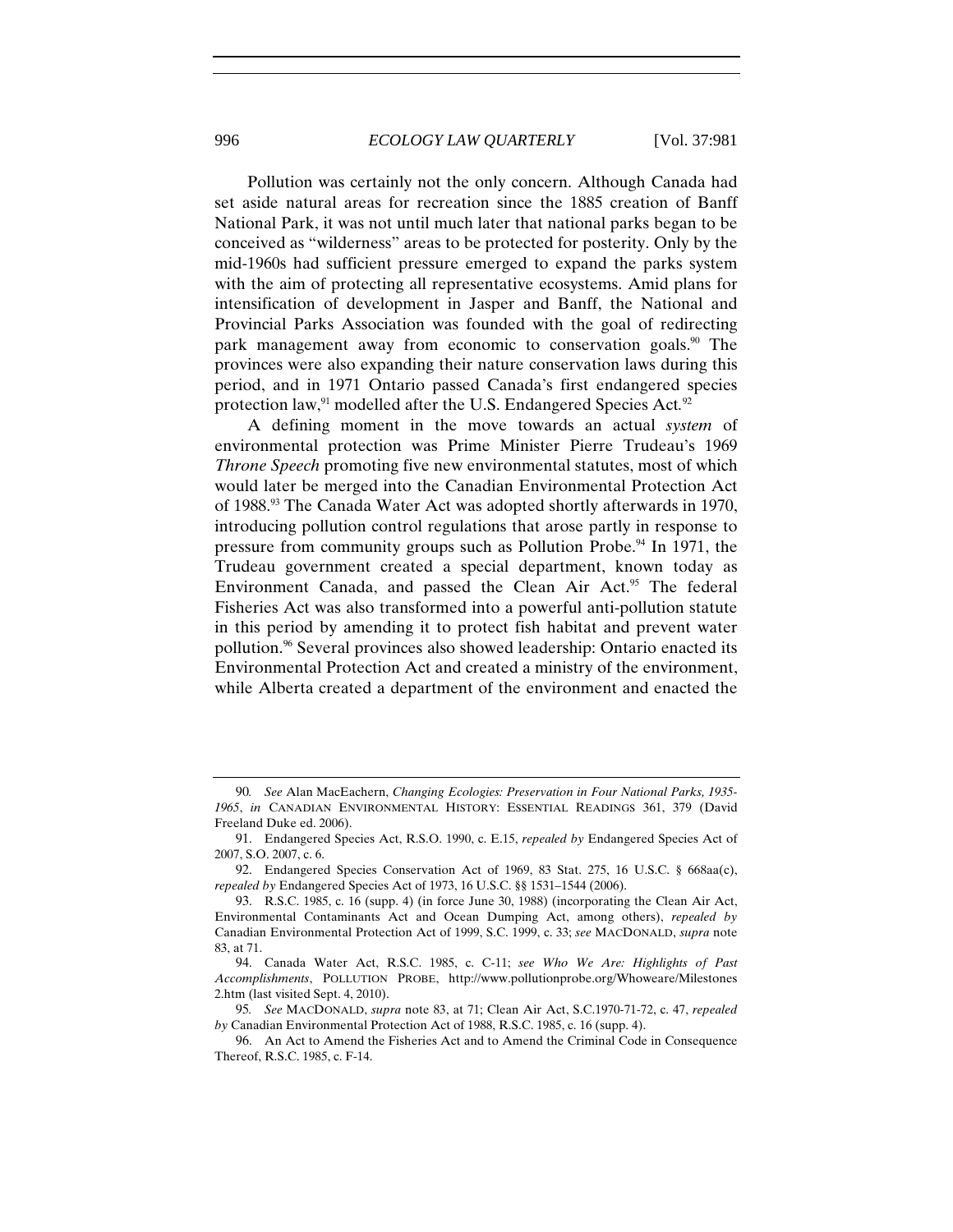Clean Air Act and Clean Water Act. $97$  In 1973, the federal government introduced the Environmental Assessment Review Process, the first of many assessment rules,<sup>98</sup> which was soon followed by provincial initiatives such as Ontario's Environmental Assessment Act of 1975.<sup>99</sup>

Concomitantly to these initiatives, networks of environmental lawyers emerged that would later play crucial roles as advocates, watchdogs, and commentators of Canadian developments. The Canadian Environmental Law Association and the Canadian Environmental Law and Research Foundation were both founded in 1970.<sup>100</sup> Similar groups sprang up in Alberta and British Columbia. The development of this niche environmental lawyer community was crucial in providing focused pressure for adoption of specific reforms and improved implementation.<sup>101</sup>

This period was not without setbacks and delays. Lengthy waits in implementing new environmental statutes occurred in some instances; $^{102}$ Ontario's new controls on pollution spills, $103$  enacted in the late 1970s, were not proclaimed in force until 1985, following a change of government. Fiscal constraints also limited the expansion of environmental agencies, and Environment Canada incurred budget cuts.104 And, foreshadowing later major constraints to federal leadership, the Trudeau Government prevaricated at times in the face of provincial or industry resistance to economically costly environmental regulation.<sup>105</sup>

While many of these trends were not unique to Canada, some were. A shift in Canadian law was underway during this period relating to recognition of Aboriginal rights, with wider environmental ramifications.106 The trigger was the Supreme Court of Canada's

105*. Id.* at 76–77.

<sup>97.</sup> Environmental Protection Act, R.S.O. 1990, c. E.19; Clean Air Act, S.A. 1971, c. 16 (Alta.); Clean Water Act, S.A. 1971, c. 17 (Alta.); *see* HENRY C. KLASSEN, A BUSINESS HISTORY OF ALBERTA 308 (1999) (discussing the Alberta legislation).

<sup>98</sup>*. See* ENVIRONMENTAL MANAGEMENT IN PRACTICE: INSTRUMENTS FOR ENVIRONMENTAL MANAGEMENT 189 (Bhaskar Nath et al. eds., 2002).

<sup>99.</sup> Environmental Assessment Act, R.S.O. 1990, c. E.18; *see* MACDONALD, *supra* note 83, at 71.

<sup>100</sup>*. See About CIELAP: History*, CANADIAN INST. FOR ENVTL. LAW AND POLICY, http://www.cielap.org/history.php (last visited Sept. 4, 2010).

<sup>101.</sup> Emond, *supra* note 74, at 222.

<sup>102</sup>*. See* THOMAS RIDEOUT, ENVIRONMENTAL LAW, REGULATORY REGIMES AND ECOSYSTEM MANAGEMENT: A REALITY CHECK 12 (1997).

<sup>103</sup>*. See* Environmental Protection Act, R.S.O. 1990, c. E.19, pt. X.

<sup>104</sup>*. See* Glen Toner, *Contesting the Green: Canadian Environmental Policy at the Turn of the Century*, *in* ENVIRONMENTAL POLICY AND POLITICS IN INDUSTRIALIZED COUNTRIES 71, 76 (Uday Desai ed., 2002).

<sup>106.</sup> While Indigenous minorities in Australia, New Zealand, and the United States were also gaining better recognition of their rights during the 1970s, the trend was much more pronounced in Canadian law. Paul L.A.H. Chartrand, *The "Race" for Recognition: Toward a Policy of Recognition of Aboriginal Peoples in Canad*a, *in* ABORIGINAL TITLE AND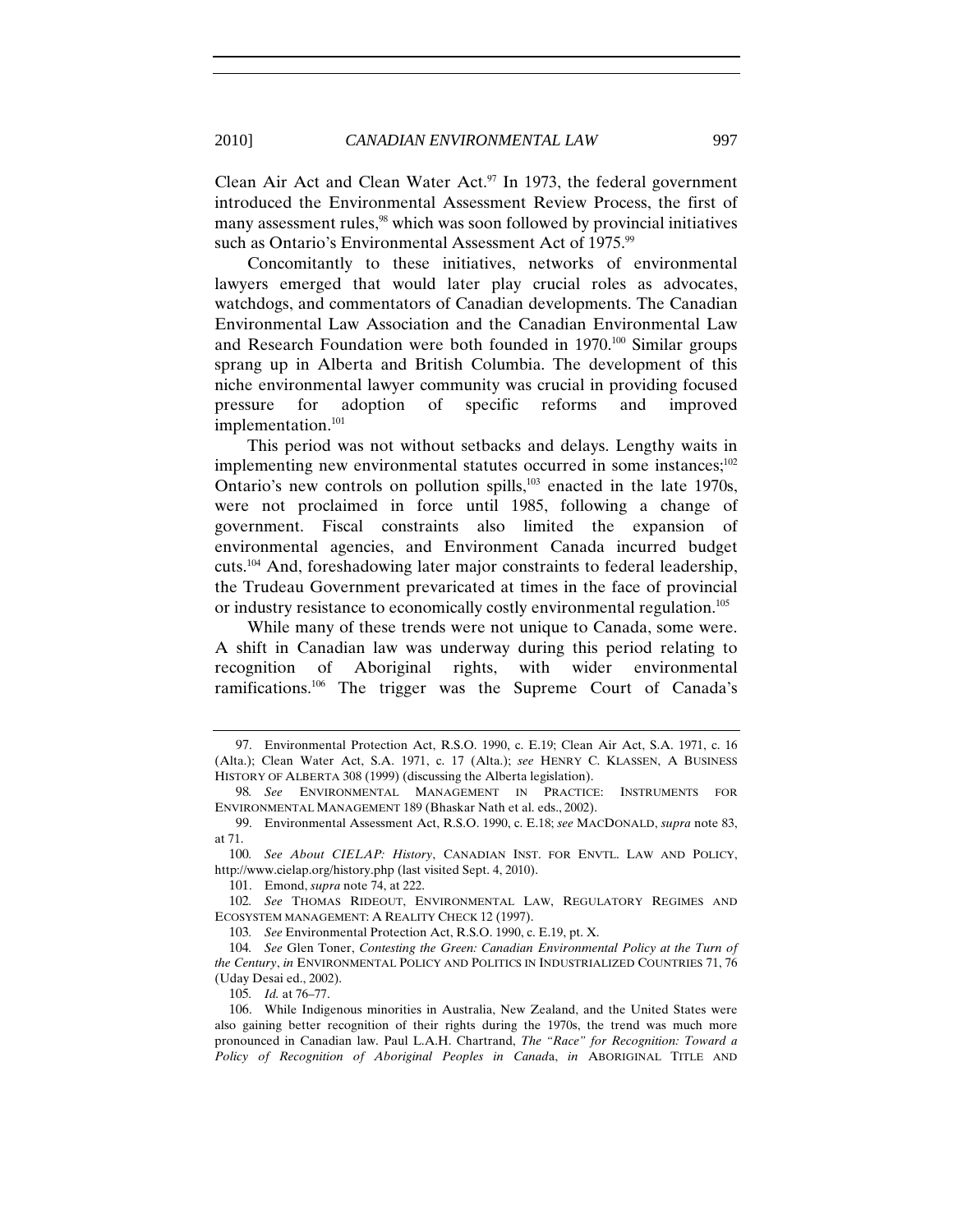landmark judgement in the *Calder* case of 1973, which recognized Aboriginal title to land.107 To stem the resulting legal claims and the attendant disputes over hydropower, forestry, and other developments on Indigenous lands,108 Canada drafted the Comprehensive Land Claims Policy,<sup>109</sup> which provided a much more sophisticated model than the flawed settlement negotiated by the U.S. government with Alaska Natives in the early 1970s. It not only gave a framework to negotiate Indigenous claims, but fashioned new regimes for regional environmental governance.110 Eventually covering vast tracts of northern Canada, the policy provided a world class model for participatory, bi-cultural environmental governance. The Policy was innovative in several respects; it led to negotiated agreements that established complex wildlife and natural resource management institutions which incorporated Aboriginal values and knowledge, involved local Aboriginal people in decision making, as well, allowed agreements to be later renegotiated if necessary to allow Aboriginal parties to secure additional benefits and rights as circumstances changed.<sup>111</sup>

Another Canadian innovation also relating to Aboriginal peoples was the use of public inquiries as a means of community participation and dialogue. In 1974 the federal government established the Berger Inquiry to review plans to build an oil and gas pipeline through the Mackenzie Valley, in western Canada.112 Headed by Justice Thomas Berger, whose commission gave him considerable flexibility, the inquiry pioneered innovative techniques to ensure that all stakeholders, especially indigenous communities, would have a say. For example, Berger established a fund to support any group that desired to participate in the inquiry but lacked the financial means to do so. Berger also held hearings in the affected communities, and improvised informal procedures to improve the inquiry's accessibility.<sup>113</sup>

The Berger report endorsed several themes that remain central to environmental law, including the idea of ecological limits to economic

INDIGENOUS PEOPLES: CANADA, AUSTRALIA, AND NEW ZEALAND 125 (Louis A. Knafla & Haijo Westra eds., 2010); Kent McNeil, *The Sources and Content of Indigenous Land Rights in Australia and Canada: A Critical Comparison*, *in* ABORIGINAL TITLE AND INDIGENOUS PEOPLES: CANADA, AUSTRALIA, AND NEW ZEALAND, *supra*, at 146.

<sup>107.</sup> Calder v. British Columbia (Att'y Gen.), [1973] S.C.R. 313.

<sup>108.</sup> One prominent example was the James Bay Dam, in Quebec. *See* SEAN MCCUTCHEON, ELECTRIC RIVERS: THE STORY OF THE JAMES BAY PROJECT (1991).

<sup>109</sup>*. See* DEP'T OF INDIAN AFFAIRS AND N. DEV., STATEMENT ON CLAIMS OF INDIAN AND INUIT PEOPLE (1973).

<sup>110</sup>*. See* BENJAMIN J. RICHARDSON, DONNA CRAIG & BEN BOER, REGIONAL AGREEMENTS FOR INDIGENOUS LANDS AND CULTURES IN CANADA 3–4 (1995).

<sup>111</sup>*. Id*. at 56–58 (discussing the example of the Inuvialuit Agreement).

<sup>112</sup>*. See* THOMAS BERGER, NORTHERN FRONTIER, NORTHERN HOMELAND: THE REPORT OF THE MACKENZIE VALLEY PIPELINE INQUIRY (1985).

<sup>113</sup>*. Id.*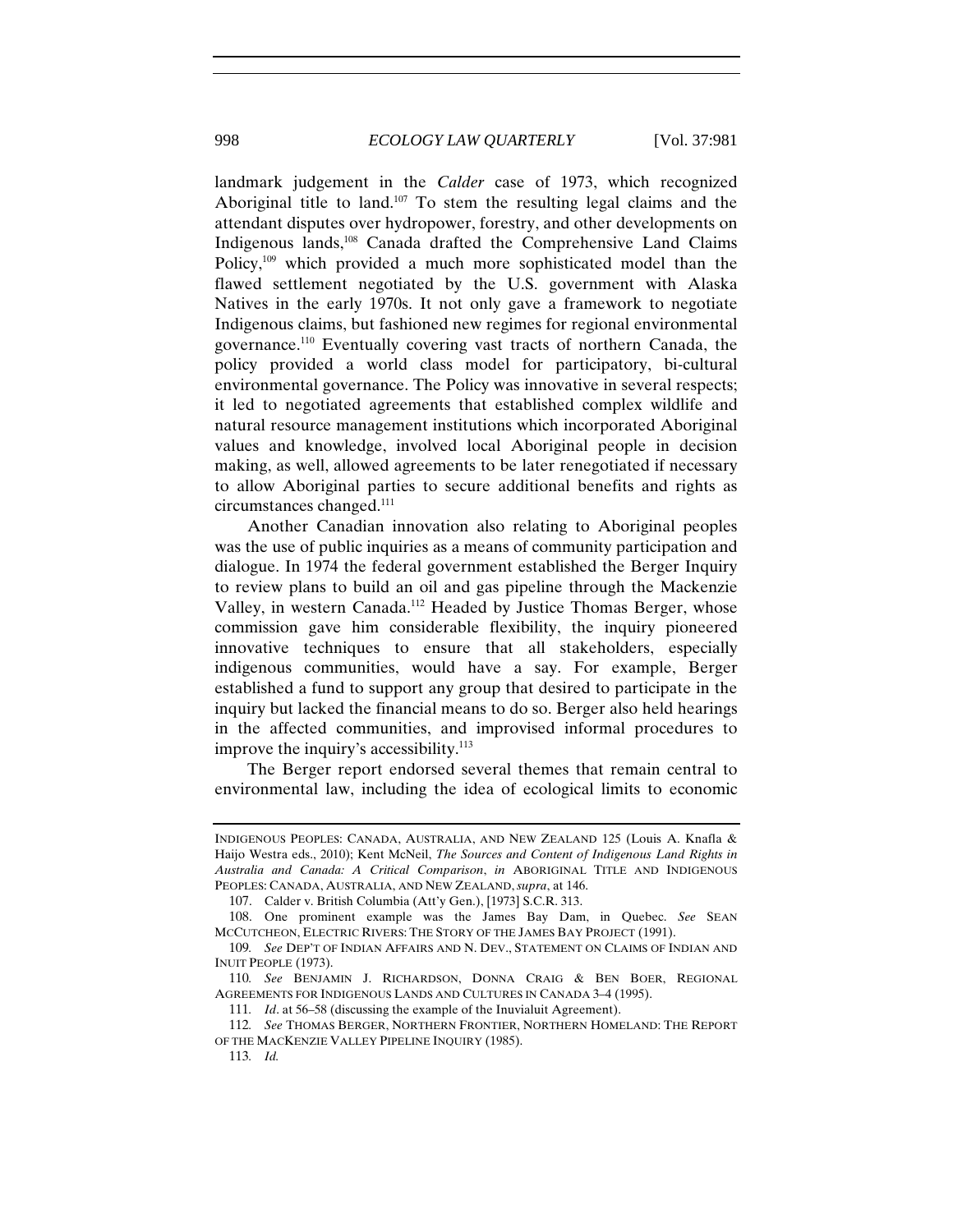growth, the realization that some places may need total protection against development, the need to consider cumulative impacts, the need for caution in the face of uncertainty, and the importance of informed consent of affected aboriginal peoples.<sup>114</sup> The report's recommended moratorium on the pipeline stayed in place for two decades, until the proposal was resurrected with widespread support from affected First Nations. Berger's approach today remains a benchmark for the public inquiry model, setting a precedent that countries such as Australia and New Zealand have followed in areas of Indigenous affairs and environmental policy.

Aside from these developments related to Aboriginal rights and public inquiries, however, Canada did little to earn its reputation as an environmental law innovator during this early period. On the contrary, Canada was and still is much more of an importer than an exporter of environmental law reform. As in many other fields, American law and policy were the main influences on Canadian environmental law. From environmental impact assessment to endangered species protection, environmental rights, and environmental clean-up liability, Canadian law and policy emulated American precedents, often in watered-down forms and often after delays measured in decades.<sup>115</sup>

As Professor David Boyd points out, this pattern of policy emulation is a double-edged sword, benefiting environmental protection in areas where American standards are higher but holding back progress where the United States is a laggard.116 Ironically, Canada continues to emulate American environmental law even as evidence of its failure to solve environmental problems mounts. The fundamental problem with the American and Canadian approaches is that they address symptoms rather than root causes of environmental degradation.<sup>117</sup> Thus, despite the development of numerous environmental laws in the halcyon days of Canadian environmental law, Canada's reputation as an early environmental law pioneer does not stand up to careful scrutiny.

#### *B. Second Generation Reforms*

Although the intensity of environmental law reform in Canada has never matched the first wave of activity in the 1970s, some spurts of reform continued to build upon earlier initiatives and to address new

<sup>114</sup>*. Id.*

<sup>115</sup>*. See* BOYD, *supra* note 3, at 225; *see also supra* Part I.B. Among these influential American statutes, see, e.g., National Environmental Policy Act of 1969, 42 U.S.C. §§ 4321– 4370f (2006); Endangered Species Act, 1973, 16 U.S.C**.** §§ 1531–1544 (2006); Comprehensive Environmental Response, Compensation, and Liability Act, 1980, 42 U.S.C**.** §§ 9601–9675 (2006).

<sup>116</sup>*. See* BOYD, *supra* note 3, at 225.

<sup>117</sup>*. Id.* at 276.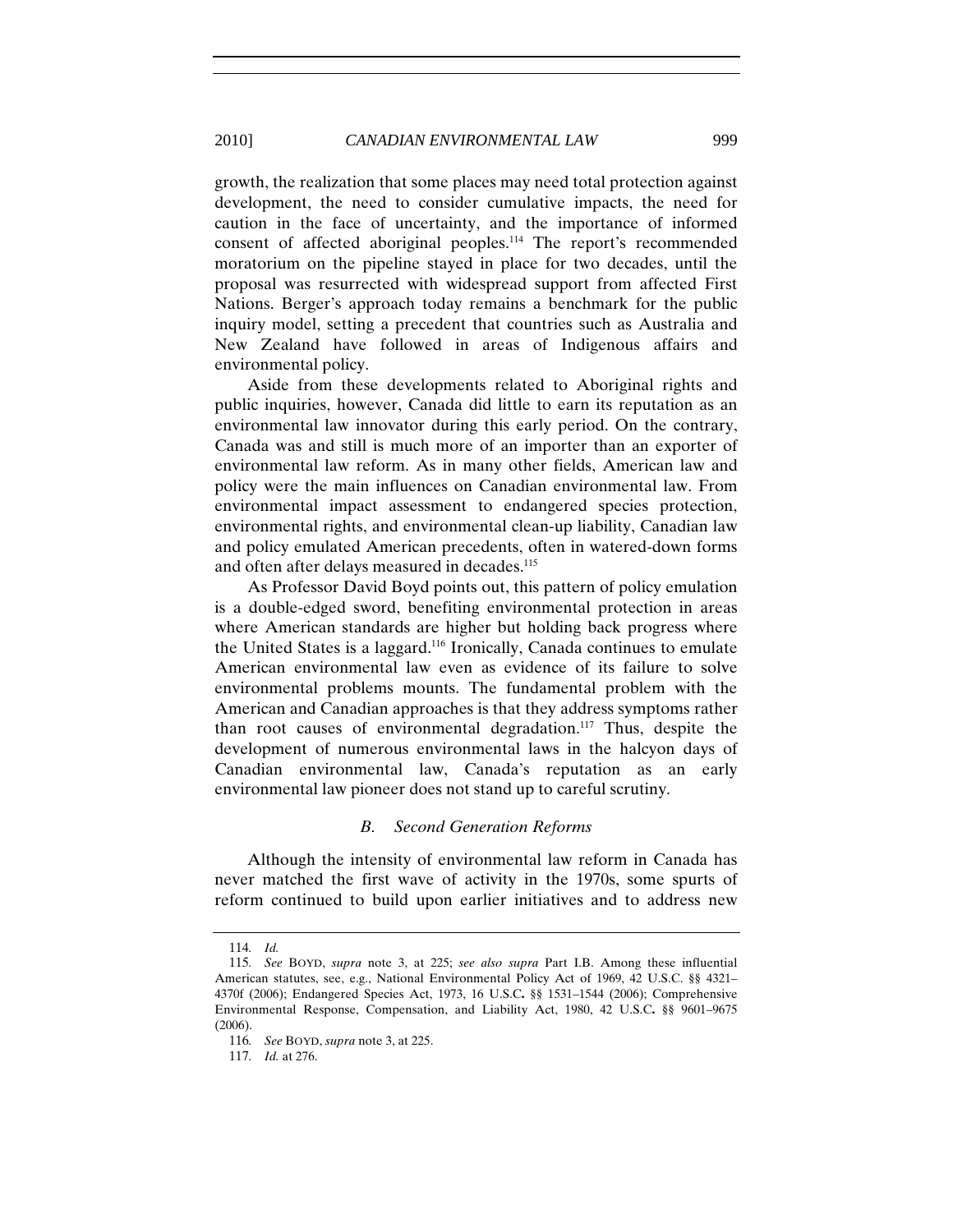challenges. Through the 1980s, the environmental movement in Canada, as elsewhere, became a significant political force.<sup>118</sup> Its salience peaked in the late 1980s in the lead-up to the historic Earth Summit of 1992.119 But this period also displayed some emerging stresses in Canadian environmental law, including federal-provincial tensions and the economic cost of reforms, which eventually would result in major policy shifts and retreats.

Federal leadership was evident in some areas. Canada strengthened standards for environmental assessment of proposed developments. In 1984, the federal government promulgated a rule requiring environmental assessments of all projects involving federal lands, approvals, or funding.120 Another significant federal milestone was the 1988 amendments of the Canada National Parks Act, mandating maintenance of "ecological integrity" in park management.<sup>121</sup> These reforms spawned a massive expansion of Canada's protected areas, in which some 38 million ha were added, raising the area under protection from 2.95 percent of Canada's landmass in 1989 to 6.84 percent in 2000.<sup>122</sup>

The 1980s also saw a new emphasis on robust and independent enforcement of environmental laws. Ontario led the way, establishing a separate inspections and enforcement branch within its environment ministry.<sup>123</sup> Inspections increased in frequency and significant fines and penalties began to be handed out to the worst polluters. A groundbreaking 1980 Yukon court decision recognized that "pollution offences must be approached as crimes, not as morally blameless technical

120. Environmental Assessment and Review Process Guidelines Order, SOR/1984-467. Federal officials did not take the Order was not taken seriously, however, until the courts declared it legally binding in 1989. *See* Canadian Wildlife Fed'n Inc. v. Canada (Minister of the Env't), [1989] 3 F.C. 309 (Trial Div.), *aff'd*, (1989), 99 N.R. 72 (C.A.).

121. An Act to Amend the National Parks Act and to Amend An Act to Amend the National Parks Act, S.C. 1988, c. 48, s. 4 (adding s. 5(1.2) ("Maintenance of ecological integrity through the protection of natural resources shall be the first priority when considering park zoning and visitor use in a management plan.")), *repealed by* Canada National Parks Act, S.C. 2000, c. 32 (enacting a broader ecological integrity clause, s. 8(2) ("Maintenance or restoration of ecological integrity, through the protection of natural resources and natural processes, shall be the first priority of the Minister when considering all aspects of the management of parks.")).

122*. See* Philip Dearden & Jessica Dempsey, *Protected Areas in Canada: Decade of Change*, 48 CANADIAN GEOGRAPHER 225, 226 (2004).

123*. See Front-line Environmental Officers Protecting Our Environment*, ONT. MINISTRY OF THE ENV'T, http://www.ene.gov.on.ca/en/enviroforce/protection/officers.php (last visited Sept. 4, 2010).

<sup>118</sup>*. See* Robert Paehlke, *The Environmental Movement in Canada*, *in* CANADIAN ENVIRONMENTAL POLICY AND POLITICS: PROSPECTS FOR LEADERSHIP AND INNOVATION, *supra* note 3, ch. 1.

<sup>119.</sup> Also known as the United Nations Conference on Environment and Development. According to national polls, the number of Canadians who perceived harm to the environment to be a "very serious" issue declined from an all-time high of 77 percent in 1990 to 63 percent by April 1992. *See* KATHRYN HARRISON, PASSING THE BUCK: FEDERALISM AND CANADIAN ENVIRONMENTAL POLICY 117 (1996).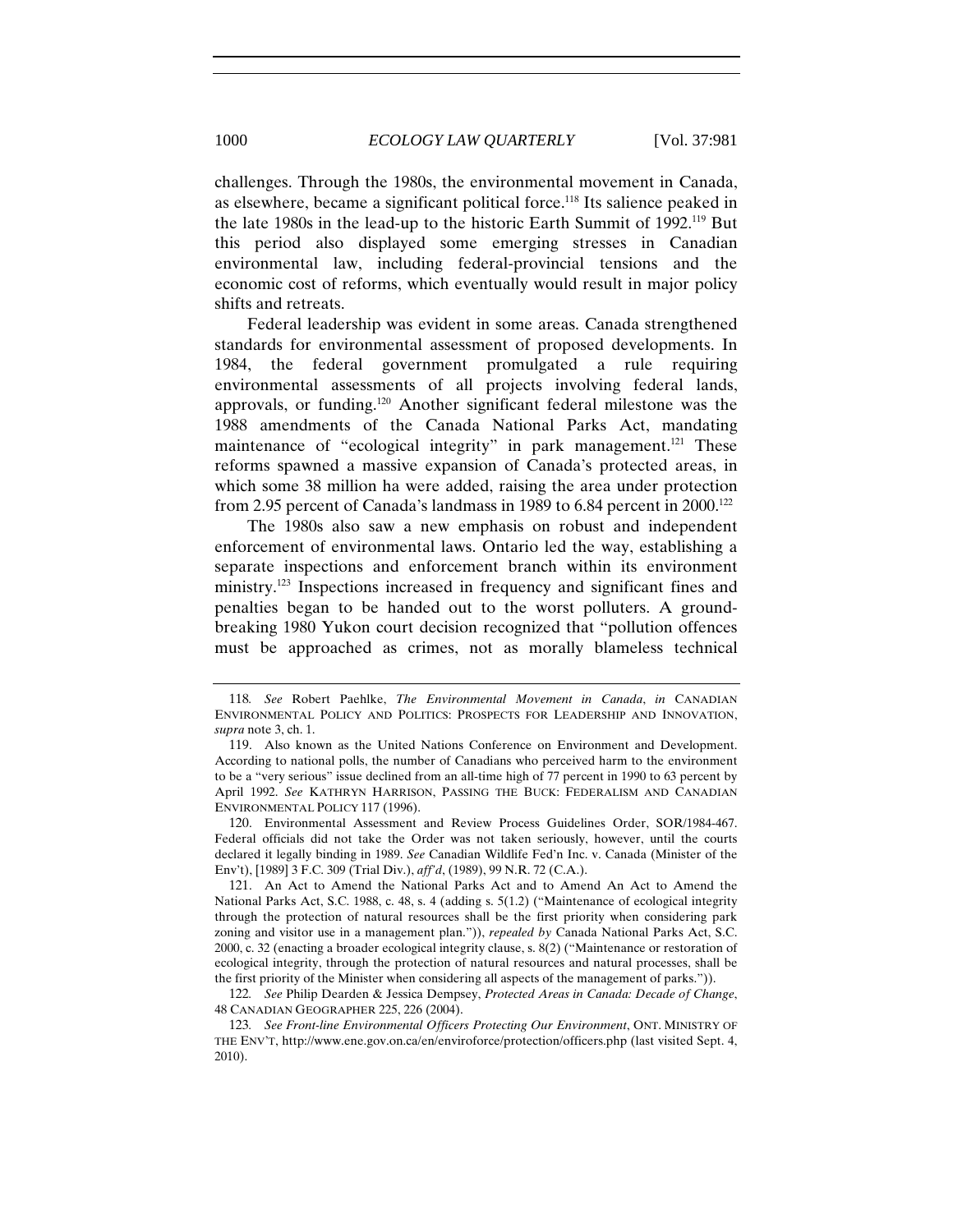breaches of a regulatory standard,"124 reflecting a change in the way environmental violations were perceived in Canadian society.

Although environmental rights were not included in the new Charter of Rights and Freedoms in 1982,125 the constitutional entrenchment of human rights intensified demands for increased public participation and access to information in environmental decision making. However, it was not until the early 1990s—some twenty years after similar laws were passed in the United States—that Canadian jurisdictions began to enact environmental bills of rights to create more systematic frameworks for public participation, access to information, and access to justice on environmental matters.126 The Northwest Territories were the first to do so, in 1990,<sup>127</sup> followed by the Yukon<sup>128</sup> and Ontario.<sup>129</sup> The federal Canadian Environmental Protection Act of 1999 also introduced public notice, comment, and citizen suit provisions.130 Public access to information was strengthened by a National Pollutant Release Inventory in 1992, modelled after the U.S. Toxics Release Inventory.131 The early 1990s also saw the enactment of federal limits on the release of dioxins from pulp and paper mills, one of the most successful environmental regulations in Canadian history.132

Tempering these successes were several other prominent regulatory directions that emerged in Canadian environmental policy in the 1990s, as governmental agencies faced tightening budgets and pressure to streamline or downsize operations. Under the influence of the "New Public Management" philosophy, Canadian governments initiated public sector reforms that hit environmental departments particularly hard.<sup>133</sup>

<sup>124.</sup> R. v. United Keno Hill Mines, [1980] 1 Y.R. 299, para.10 (Can. Yukon Terr. Ct.).

<sup>125.</sup> Part I of the Constitution Act*,* 1982, *being* Schedule B to the Canada Act, 1982, c. 11 (U.K.).

<sup>126</sup>*. See* Elaine L. Hughes & David Iyalomhe, *Substantive Environmental Rights in Canada*, 30 OTTAWA L. REV. 229, 234 (1998–99).

<sup>127</sup>*. See* Environmental Rights Act, R.S.N.W.T. 1988, c.83 (supp.).

<sup>128</sup>*. See* Environment Act, S.Y. 1991, c. 5.

<sup>129</sup>*. See* Environmental Bill of Rights*,* S.O. 1993, c. 28.

<sup>130.</sup> S.C. 1999, c. 33, pt. 2.

<sup>131</sup>*. See* Canadian Environmental Protection Act of 1999, S.C. 1999, c. 33, s. 48 (establishing the inventory); *National Pollutant Release Inventory*, ENV'T CAN., http://www.ec.gc.ca/inrpnpri/default.asp?lang=En&n=4A577BB9-1 (last visited Sept. 4, 2010).

<sup>132</sup>*. See* Pulp and Paper Mill Effluent Chlorinated Dioxins and Furans Regulations, SOR/1992-267; Jerry V. DeMarco & Toby Vigod, Smarter Regulation: The Case for Enforcement and Transparency, 17 J. ENVTL. L. & PRAC. 85, 95 (2007) (reporting on the regulations' effectiveness); *Implementing Sustainable Practices in the Pulp and Paper Industry: A 10-Year Path to Success*, ENV'T CAN. (June 6, 2003), http://www.ec.gc.ca/media\_archive/ press/2003/030606\_b\_e.htm; C.E. Luthe, *Progress in Reducing Dioxins and AOX: A Canadian Perspective*, 36 CHEMOSPHERE 225 (1998) (reporting 99 percent reduction in discharges of dioxins from Canadian pulp mills).

<sup>133</sup>*. See* PETER AUCOIN, THE NEW PUBLIC MANAGEMENT: CANADA IN COMPARATIVE PERSPECTIVE 8–16, 198–202 (1996).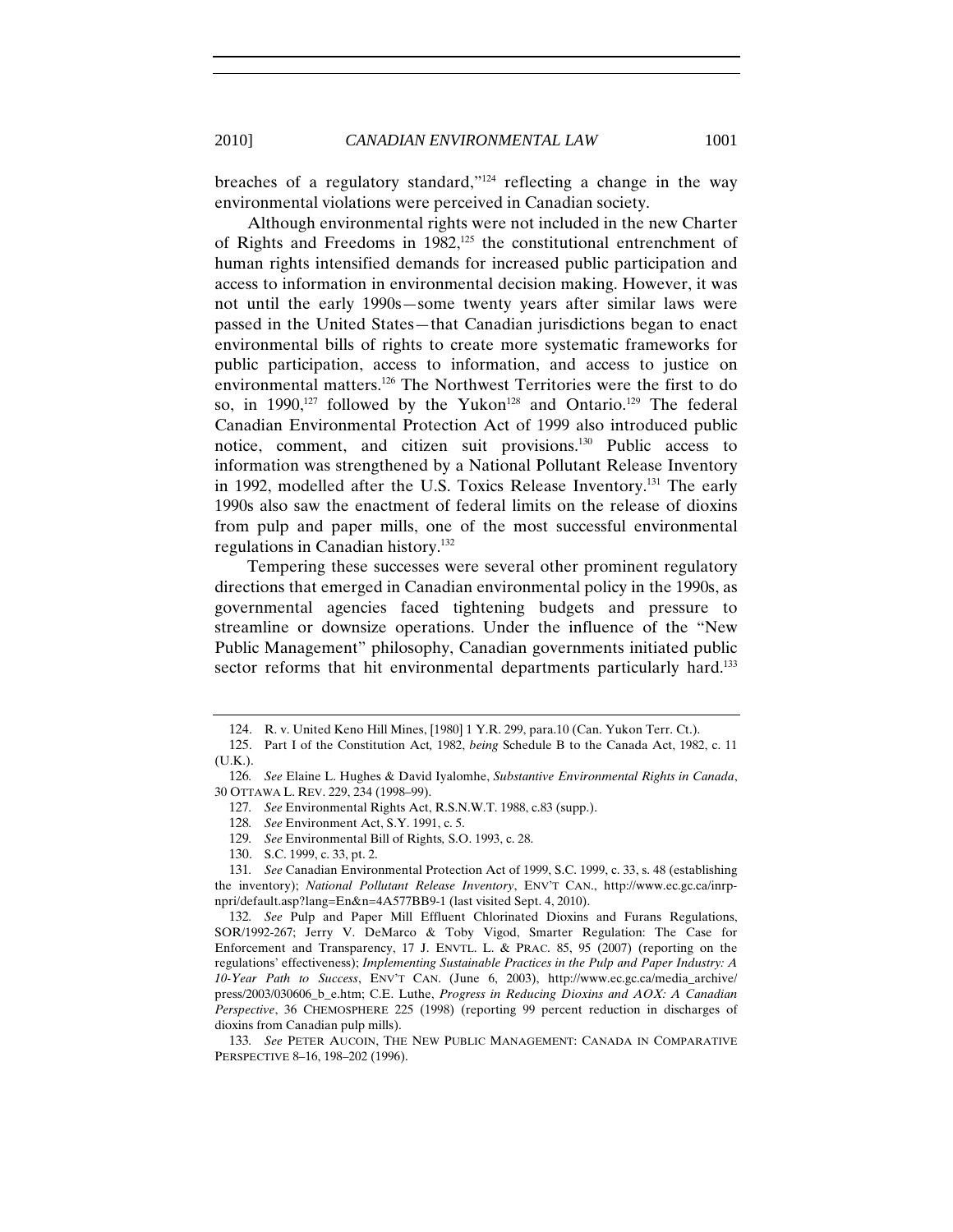"New Public Management" was a label used to describe a program for public sector reform based on the application of private sector management philosophies and techniques to the public sector.<sup>134</sup> Key features of these reforms included massive budget and program cuts, use of private sector management techniques, a "client-service" orientation to regulated industries, cost-benefit analysis of proposed regulations, and increased reliance on non-legislative tools and private-sector standards.135 These changes were accompanied by a reduced federal role in environmental regulation, harmonization of allegedly duplicative provincial and federal regulation, and an increased role for the provinces in the negotiation and implementation of international agreements and the setting of Canadian international environmental priorities.<sup>136</sup>

Alongside these cutbacks, the same period saw efforts to improve integration of environmental and economic policy making, particularly in the upper echelons of government. Measures to facilitate such integration included environmental analysis of policy proposals and legislation across different government portfolios, establishment of national and provincial "round tables" on environment and economy, preparation of sustainable development plans for natural resource sectors, creation of a federal Commissioner of the Environment and Sustainable Development, and concomitant requirements of federal departments to prepare sustainable development strategies.137 These reforms were paralleled in provincial governments, such as the establishment in 1993 of an Environmental Commissioner of Ontario.<sup>138</sup> While seemingly impressive, these efforts towards a "whole-of-government" approach to furthering sustainability tended to be much less effective in practice.

Most notable among the disappointing results was the Progressive Conservative federal government's much vaunted 1990 *Green Plan*—one of the earliest national sustainable development plans.139 The *Green Plan* promised C\$3 billion of federal spending on environmental protection over five years, but with a decline in public attention to environmental issues after the Earth Summit and the election of a deficit-slaying Liberal government in 1993, the *Green Plan* lost political support and 70 percent

<sup>134</sup>*. See* JAN-ERIK LANE, NEW PUBLIC MANAGEMENT (2000); KATE MCLAUGHLIN, NEW PUBLIC MANAGEMENT: CURRENT TRENDS AND FUTURE PROSPECTS (2002).

<sup>135</sup>*. Id.*

<sup>136.</sup> On these themes, see generally Howlett, *supra* note 39; Kathryn Harrison, *Federal-Provincial Relations and the Environment: Unilateralism, Collaboration, and Rationalization*, *in* CANADIAN ENVIRONMENTAL POLICY: CONTEXT AND CASES, *supra* note 39, at 123.

<sup>137</sup>*. See* BOYD, *supra* note 3, at 214, 297.

<sup>138.</sup> Environmental Bill of Rights, S.O. 1993, c. 28, s. 49; *see generally* ENVTL. COMM'R OF ONT. (Oct. 14, 2010), http://www.eco.on.ca.

<sup>139</sup>*. See* ENV'T CAN., CANADA'S GREEN PLAN FOR A HEALTHY ENVIRONMENT (1990).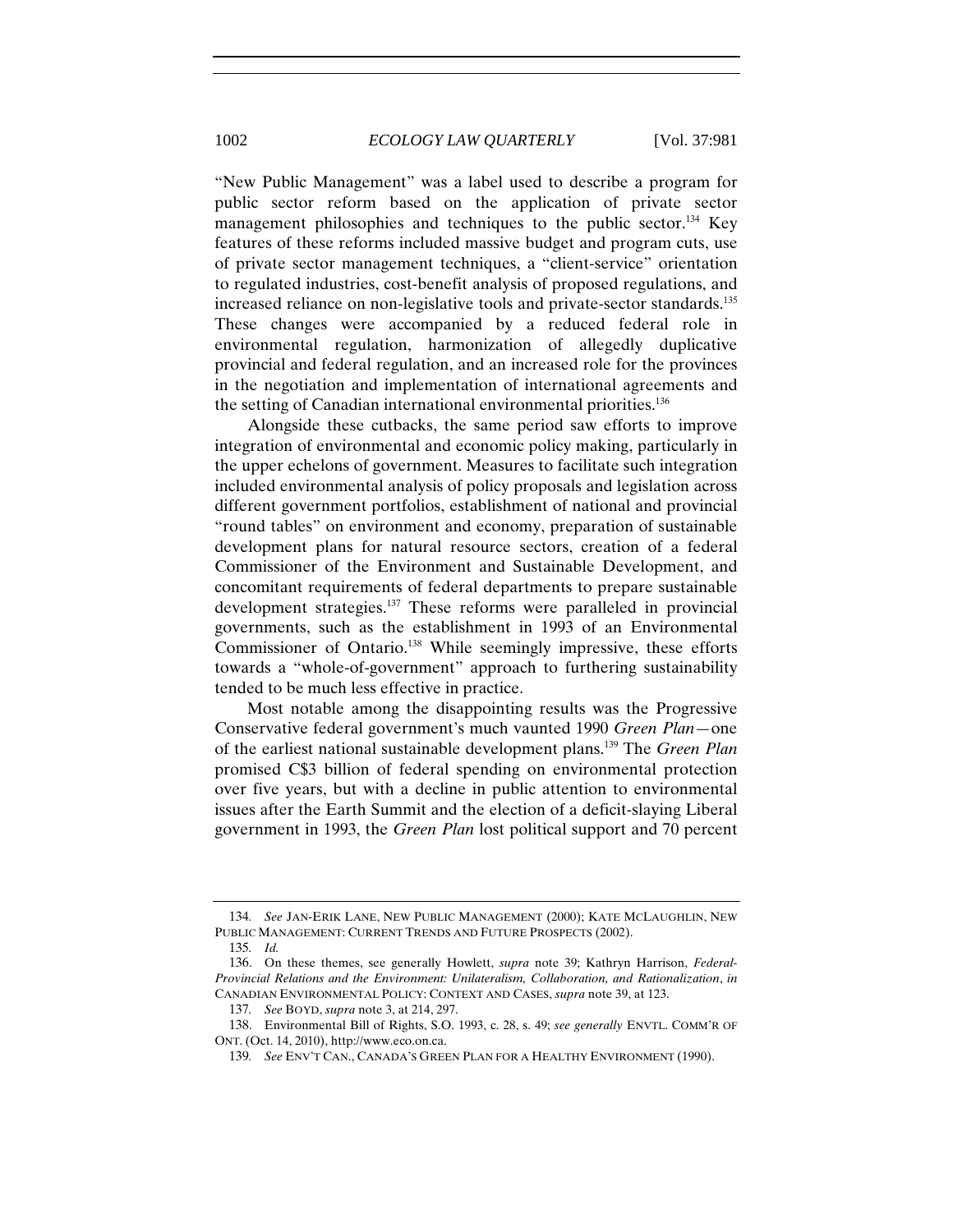of this money was never allocated.140 Notwithstanding this lack of funding, the *Green Plan* itself was a disappointment, having more to do with spending than with creating lasting institutional change.<sup>141</sup>

More successful were the institutional mechanisms established to foster federal-provincial cooperation, research, and dialogue on national environmental challenges. The Canadian Council of Resource and Environment Ministers, comprised of federal and provincial cabinet ministers, established the National Task Force on Environment and Economy in 1986 "to initiate dialogue on environment-economy integration among" Canadian governmental, business, and community stakeholders and to help reconcile conflicts concerning natural resource industries.142 Illustrative of Canada's lingering capacity to inspire environmental law reform, the example set by the task force influenced other countries, such as Australia, which in 1989 established the Resource Assessment Commission with a similar mandate.<sup>143</sup>

International law provided another impetus for domestic action during this period, and was arguably a seminal factor in postponing Canada's policy stagnation. While a distinct corpus of international law relating to the environment emerged in the early 1970s, it was not until the late 1980s that a more comprehensive global framework for cooperation on environmental matters emerged. Initiatives such as the World Commission on Environment and Development, established in 1983, and the 1992 United Nations Conference on Environment and Development (UNCED) were instrumental to this shift. Many international environmental conventions ratified by Canada would ultimately lead to changes in domestic legislation, but the process was painfully slow: it was, for example, thirty years after the signing of the CITES convention<sup>144</sup> and more than ten years after the Convention on Biological Diversity<sup>145</sup> before Canada enacted comprehensive federal

<sup>140</sup>*. See* BOYD, *supra* note 3, at 104 (noting, however, that this failure was due to recession, not decline in public attention); *see also* Robert Gale, *Canada's Green Plan*, *in* NATIONALE UMWELTPLÄNE IN AUSGEWÄHLTEN INDUSTRIELÄNDERN 97 (1997) (criticizing Canada's *Green Plan*, *supra* note 139).

<sup>141.</sup> RICHARD TARASOFSKY, CANADA'S PROGRESS IN ADDRESSING THE STRATEGIC IMPERITIVE SET OUT IN "OUR COMMON FUTURE" 4–5 (2007), *available at*  http://www.iisd.org/pdf/2007/facing\_canada\_progress.pdf.

<sup>142</sup>*. See* NAT'L TASK FORCE ON ENV'T AND ECON., PROGRESS REPORT OF THE NATIONAL TASK FORCE ON ENVIRONMENT AND ECONOMY 1 (1988).

<sup>143</sup>*. Resource Assessment Commission Act*, 1989 (Cth), No. 94, s 5. However, the Commission was dissolved in 1992 as a cost-cutting measure. *See* Benjamin J. Richardson & Ben Boer, *Contribution of Public Inquiries to Environmental Assessment*, 2 AUSTRALASIAN J. ENVTL. MGMT. 90, 92 (1995).

<sup>144.</sup> Convention on International Trade in Endangered Species of Wild Flora and Fauna, March 3, 1973, 27.2 U.S.T. 1087, 1976 U.N.T.S. 244.

<sup>145.</sup> Convention on Biological Diversity, June 5, 1992, S. EXEC. DOC. 103-30, 31 I.L.M. 818.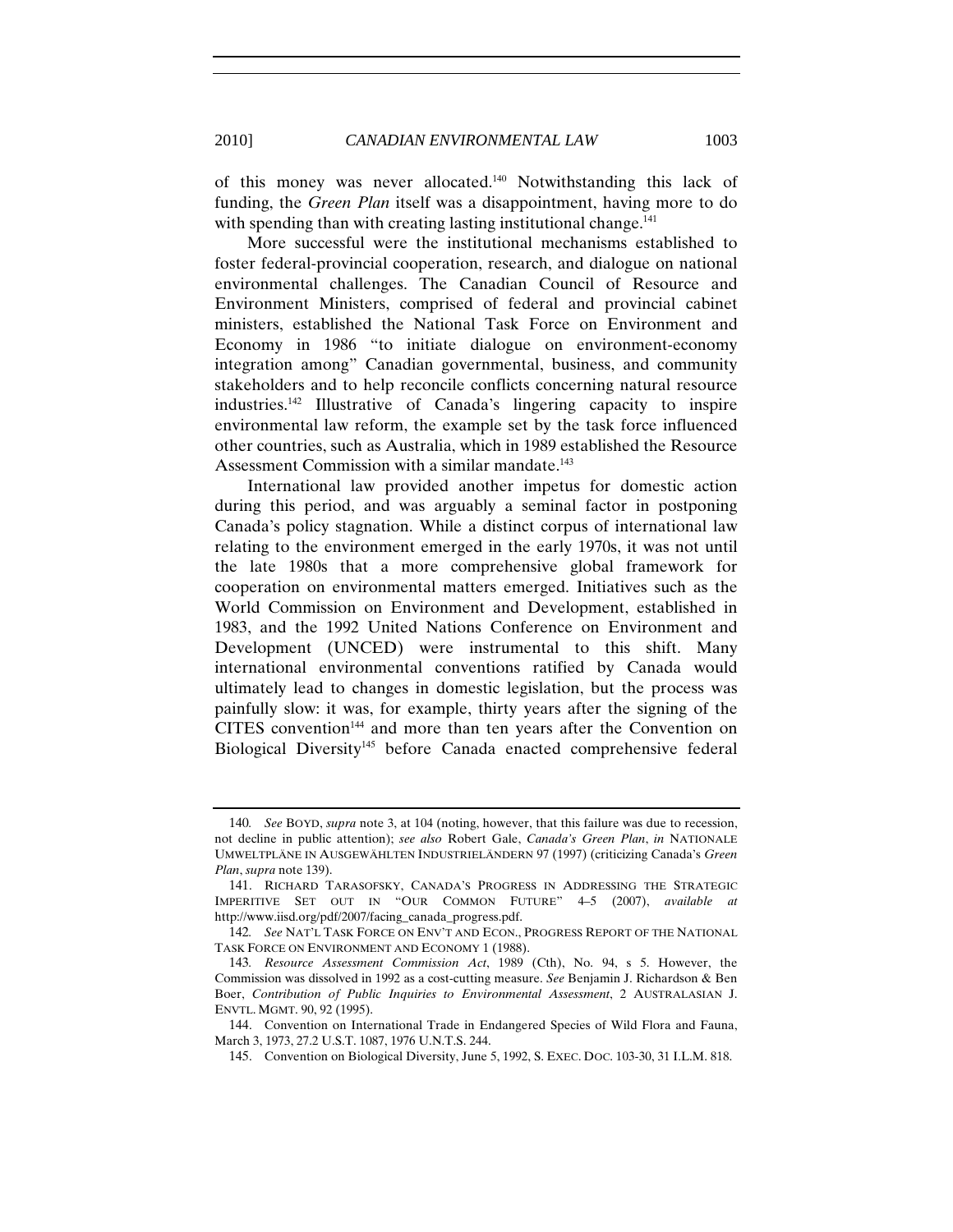endangered species legislation.<sup>146</sup> Parallel to such legislative steps, principles of international environmental law also began to inform Canadian court decisions.147

Canada owes its international reputation for leadership in environmental policy in large part to its role in global environmental negotiations, rather than to its actual accomplishments in domestic environmental regulation.<sup>148</sup> Canadian diplomat Maurice Strong chaired both the 1972 Stockholm and 1992 UNCED conferences, receiving praise for his diplomatic skills.149 Canada played an important role in numerous international environmental negotiations, including the 1987 Montreal Protocol on Substances that Deplete the Ozone Layer<sup>150</sup> and the 2001 Stockholm Convention on Persistent Organic Pollutants.<sup>151</sup> In 1993, former federal Assistant Deputy Minister of the Environment Elizabeth Dowdeswell was appointed the Executive Director of United Nations Environment Programme.152 Another prominent Canadian on the world stage was Jim MacNeill, a former environmental advisor to Prime Minister Trudeau. MacNeill was General Secretary of World Commission on Environment and Development and coauthored its famous final report.153 In the non-governmental sector, Canadian Paul Watson cofounded Greenpeace in Vancouver in 1971 and later established the Sea Shepherd Conservation Society.<sup>154</sup> Together, these and other Canadians have played a seminal role in representing Canada as a "green" nation on the world stage.<sup>155</sup>

Parallel to these international dimensions has been another seminal movement, concerning private sector involvement in environmental governance.156 This trend is a product of a constellation of pressures,

<sup>146.</sup> Species at Risk Act, S.C. 2002, c. 29.

<sup>147</sup>*. See* Elizabeth Brandon, *Does International Law Mean Anything in Canadian Courts?*, 11 J. ENVTL. L. & PRAC. 399 (2001).

<sup>148</sup>*. See generally* Robert Boardman, *Milk-and-Potatoes Environmentalism: Canada and the Turbulent World of International Law*, *in* CANADIAN ENVIRONMENTAL POLICY: CONTEXT AND CASES, *supra* note 39, at 190.

<sup>149</sup>*. See* Maurice Strong, *Beyond Rio: Prospects and Portents*, 4 COL. J. INT'L ENVTL. L. & POL'Y 21 (1993).

<sup>150.</sup> Montreal Protocol on Substances that Deplete the Ozone Layer, Sept. 16, 1987, S. TREATY DOC. NO. 100-10, 26 I.L.M. 1541.

<sup>151.</sup> Stockholm Convention on Persistent Organic Pollutants, May 22, 2001, 40 I.L.M. 532.

<sup>152</sup>*. See Who's Who of Women and the Environment: Elizabeth Dowdeswell*, UNITED NATIONS ENV'T PROGRAMME, http://www.unep.org/women\_env/w\_details.asp?w\_id=223 (last visited Sept. 3, 2010).

<sup>153</sup>*. See* WORLD COMM'N ON ENV'T AND DEV., OUR COMMON FUTURE (1987).

<sup>154</sup>*. See* Julie Cohen, *Warrior of the Waves*, 74 GEOGRAPHICAL 54, 55–56 (2002).

<sup>155.</sup> Robert Paehlke, *Environmentalism in One Country: Canadian Environmental Policy in an Era of Globalization*, 28 POL'Y STUD. J. 160, 163 (2005).

<sup>156</sup>*. See* Leigh Hancher & Michael Moran, *Organizing Regulatory Space*, *in* CAPITALISM, CULTURE AND ECONOMIC REGULATION 271 (Leigh Hancher & Michael Moran eds., 1989);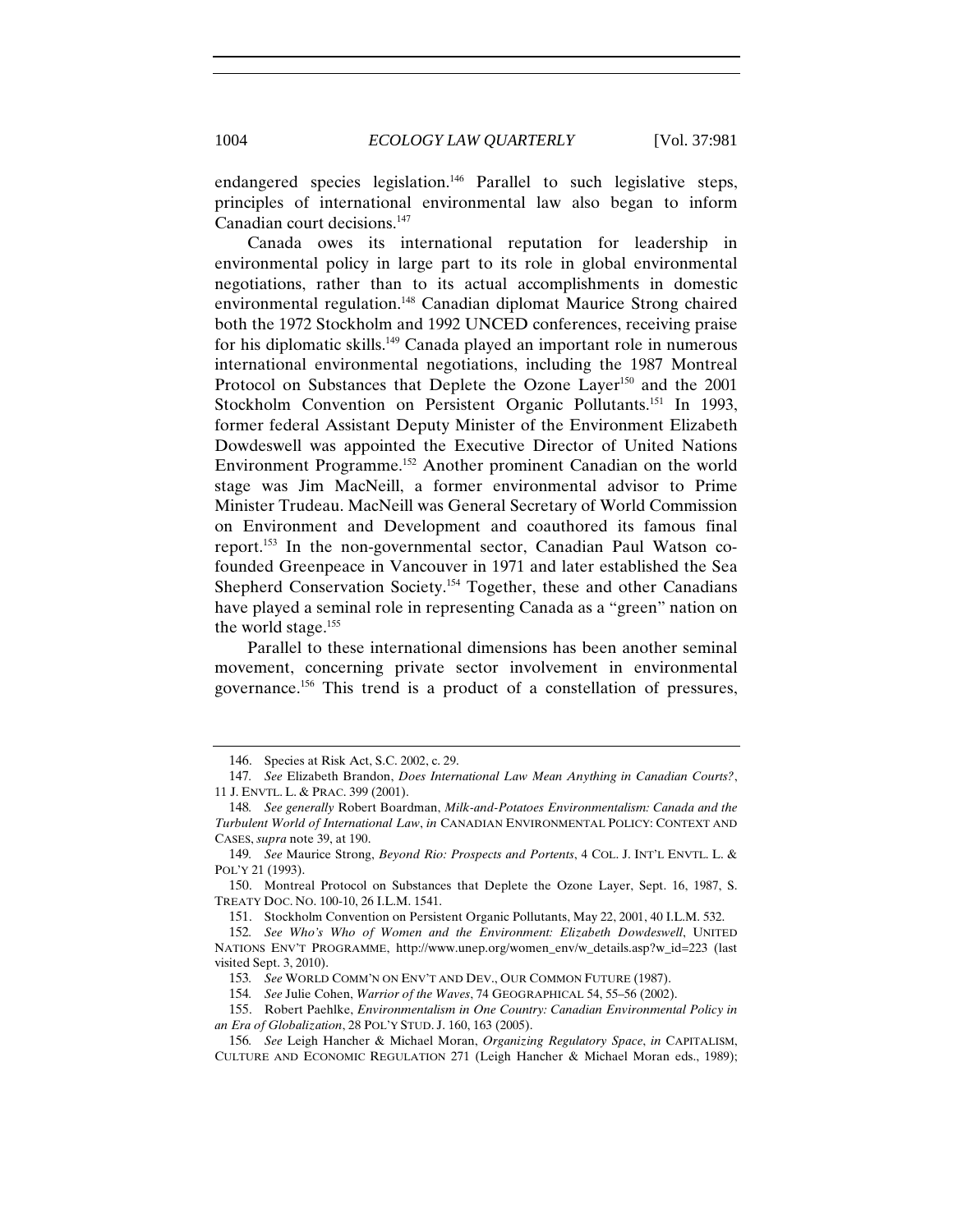including disillusionment with the effectiveness of environmental regulation, the influence of business over the regulatory process, and greater appreciation that improved corporate environmental performance can be financially beneficial to business. Private sector engagement in Canadian environmental governance has grown substantially since the  $1970s$ .<sup>157</sup> Much of it has involved the propagation of voluntary codes of conduct.158 Perhaps the best example of Canadian industry leadership is Responsible Care. Launched in 1985 by the Canadian Chemical Producer's Association, and now established as a best practice standard worldwide, Responsible Care aims to have participating firms "continuously improve their health, safety and environmental performance, and to communicate with stakeholders about their products and processes."159 Although Responsible Care is among the best known corporate environmental codes, as with most examples of industry standards, it remains vulnerable to perfunctory compliance and perpetuating business-as-usual behaviour because of the lack of credible sanctions against laggards.<sup>160</sup> The Canadian mining industry, which has a huge environmental impact both within and beyond Canada, has also developed its own environmental standards.<sup>161</sup> It has also pioneered the negotiation of "impact and benefit agreements" with Aboriginal communities particularly affected by mining developments.<sup>162</sup> Notwithstanding these individual examples of leadership, Canadian businesses, like Canadian governments, are more importers than exporters of environmental governance innovations, pushed by foreign head offices, customers, and international trade associations to adopt global environmental standards such as the Global Reporting Initiative and ISO 14001.<sup>163</sup>

P.N. Grabosky, *Green Markets: Environmental Regulation by the Private Sector*, 16 L. & POL'Y 419 (1994).

<sup>157</sup>*. See* Douglas MacDonald, *The Business Response to Environmentalism*, *in* CANADIAN ENVIRONMENTAL POLICY: CONTEXT AND CASES, *supra* note 39, at 66.

<sup>158</sup>*. See* Wood, *supra* note 51.

<sup>159.</sup> RESPONSIBLE CARE, http://www.responsiblecare.org (last visited Oct. 4, 2010).

<sup>160</sup>*. See* Andrew King & Michael Lenox, *Industry Self-regulation Without Sanctions: The Chemical Industry's Responsible Care Program*, 43 ACADEMY MGMT. J. 698 (2000).

<sup>161</sup>*. See* MINING ASS'N OF CAN., TOWARDS SUSTAINABLE MINING GUIDING PRINCIPLES (2004), *available at* http://www.mining.ca/www/Towards\_Sustaining\_Mining/Guiding\_Principles/ Guiding\_Principles.php.

<sup>162</sup>*. See* STEVEN A. KENNETT, A GUIDE TO IMPACT AND BENEFITS AGREEMENTS (1999).

<sup>163</sup>*. See* STEPHEN CLARKSON & STEPAN WOOD, A PERILOUS IMBALANCE: THE GLOBALIZATION OF CANADIAN LAW AND GOVERNANCE 234 (2010). The Global Reporting Initiative is the world's leading voluntary framework for sustainability reporting. *See* GLOBAL REPORTING INITIATIVE, http://www.globalreporting.org (last visited Oct. 15, 2010). ISO 14001 is the world's leading voluntary standard for environmental management systems. *See ISO 14000 Essentials*, INT'L ORG. FOR STANDARDIZATION, http://www.iso.org/iso/iso\_catalogue/ management\_and\_leadership\_standards/environmental\_management/iso\_14000\_essentials.htm (last visited Oct. 15, 2010).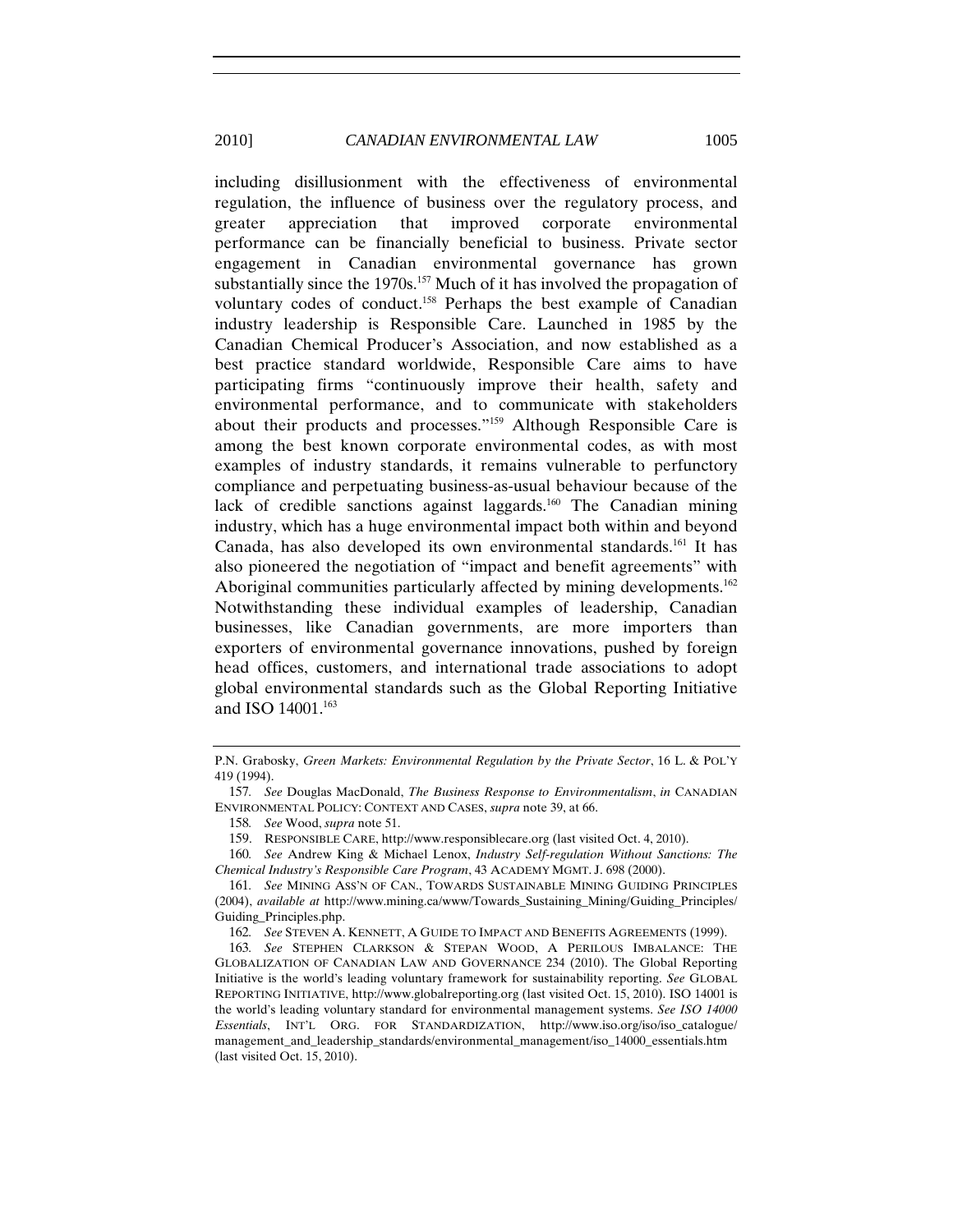Despite these ongoing institutional reforms and realignments, it would be misleading to conclude that Canada was on the brink of achieving sustainability. Quite simply, the underlying ecological pressures have continued to intensify. Canada's population grew between 1 and 2 percent annually from 1970 to 1995, increasing from 21.3 million to 29.4 million.<sup>164</sup> Its gross domestic product more than doubled in the same period, from US\$276.9 billion to US\$592.1 billion in constant (2000) dollars.165 Canadian environmental law had no demonstrable effect on either of these trends. Energy use, a key marker of a society's overall environmental burden, rose in Canada from approximately 6476 kilograms of oil equivalent per capita in 1970 to 7866 in 1995, a 21.5 percent increase.166

Not only were the plethora of reforms unable to halt the incremental pressures on Canada's environment, they were vulnerable to revision if they were perceived as incongruous with the dominant economic interests.167 Environmental law prospered in Canada largely to the extent it was perceived as compatible with a growing economy, such as being able to reduce "waste" and inefficiency or to create new markets for environmentally-conscious consumers and businesses. Only in relation to Indigenous peoples and their land claims did lawmakers truly encounter concerted pressure for an alternative and more ecologically sustainable model of development.168

## III. PARADISE DEFERRED

#### *A. An Unsustainable Environmental Record*

The combination of factors that enabled environmental awareness and institutional reforms to flourish in Canada during the 1970s and 1980s had collapsed by the early 1990s. While the trend was not unique to Canada,<sup>169</sup> the decline there was particularly steep.<sup>170</sup> According to a 1995

<sup>164</sup>*. World Bank Data by Country: Canada*, WORLD BANK, http://data.worldbank.org/ country/canada (last visited Oct. 15, 2010); *see also Population and Growth Components (1851- 2001 Censuses)*, STATISTICS CANADA, http://www40.statcan.gc.ca/l01/cst01/DEMO03-eng.htm (last visited Oct. 15, 2010).

<sup>165</sup>*. World Bank Data by Country: Canada*, WORLD BANK, http://data.worldbank.org/ country/canada (last visited Oct. 15, 2010); *see also World Economic Outlook Databases*, INT'L MONETARY FUND, http://www.imf.org/external/ns/cs.aspx?id=28 (last visited Oct. 15, 2010).

<sup>166</sup>*. World Bank Data by Country: Canada*, WORLD BANK, http://data.worldbank. org/country/canada (last visited Oct. 15, 2010).

<sup>167</sup>*. See infra* Parts IV.B–C.

<sup>168</sup>*. See* Benjamin J. Richardson, *The Ties that Bind: Indigenous Peoples and Environmental Governance*, *in* INDIGENOUS PEOPLES AND THE LAW: COMPARATIVE AND CRITICAL PERSPECTIVES 337, 363–65 (Benjamin J. Richardson, Shin Imai & Kent McNeil eds., 2009).

<sup>169</sup>*. See* Stephen Crook & Jan Pakulski, *Shades of Green: Public Opinion on Environmental Issues in Australia*, 30 AUSTL. J. POL. SCI. 39 (1995); JANE KELSEY, ECONOMIC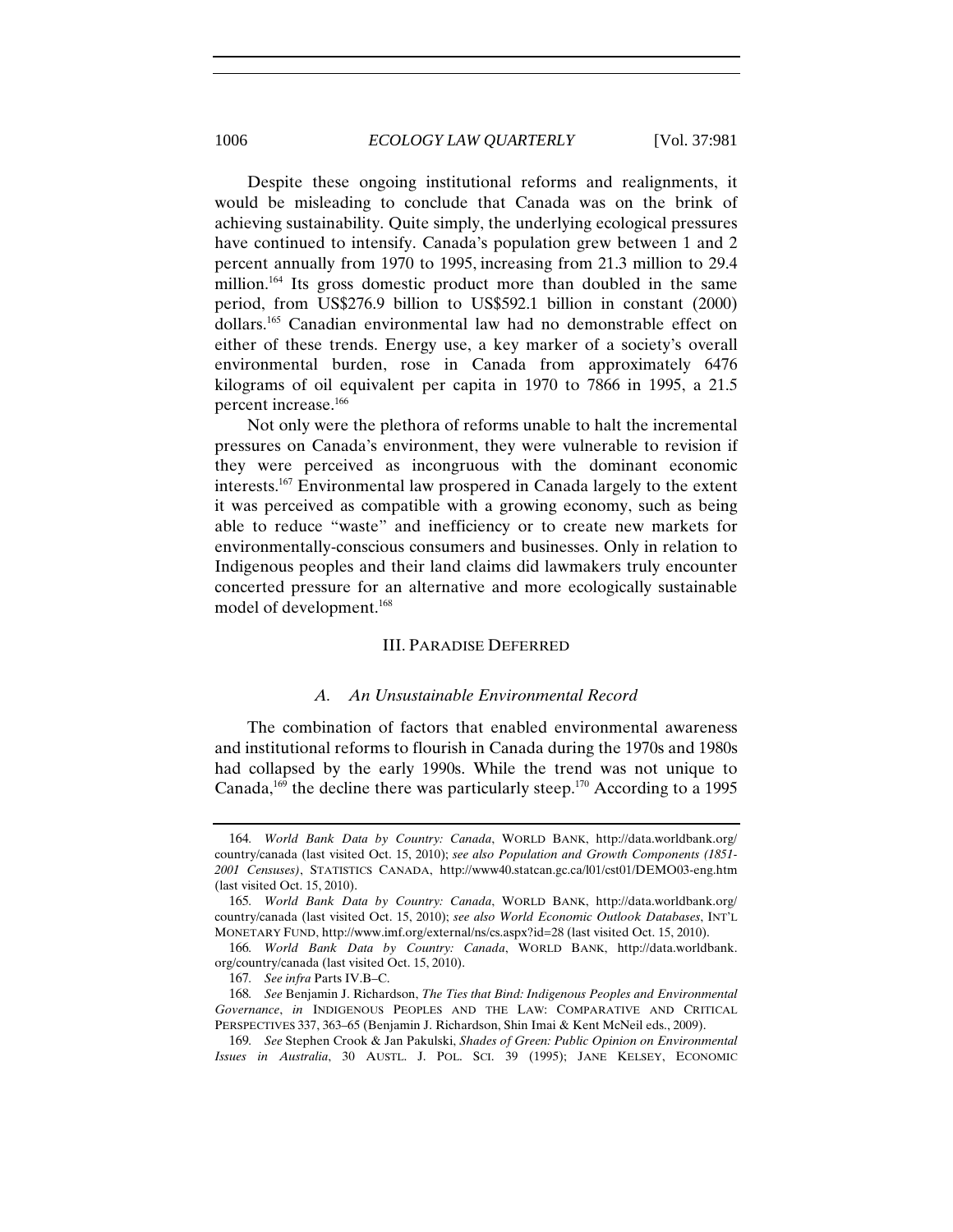review of Canada's environmental performance by the Organisation for Economic Co-operation and Development (OECD), the country faced three main challenges: "difficulties in translating the concept [of sustainable development] into practical changes in economic decisions and practices and in economic signals; consumption and production patterns, which are often intensive in their use of natural resources; and increased concerns regarding the economy, employment and public deficits, which tend to reduce the prominence of environmental matters."171 Because of these and other circumstances, Canada's record on many environmental indicators deteriorated both absolutely and relatively to its peers.

While some notorious examples point to failures in specific policy contexts, such as the spectacular collapse of the Atlantic cod fishery in 1993,172 other research documents a more systemic drift towards unsustainability in Canada. According to a 2001 report by the University of Victoria, Canada's environmental performance is among the worst of any industrialized country.173 Canada ranked twenty-eighth out of twentynine countries on twenty-five environmental indicators, outdone only by the United States. In particular, Canada ranked among the bottom three nations on nine indicators, including per capita greenhouse gas (GHG) emissions, sulphur dioxide emissions, carbon monoxide pollution, water consumption, energy consumption, and generation of nuclear waste. Canada again fared badly in a 2005 survey, ranking 28th out of 30 OECD countries in terms of overall environmental performance.<sup>174</sup> Further, according to Professor Mark Winfield, "what improvements that have been seen, such as reductions in the levels of emissions that cause acid rain, can be almost entirely attributed to the residual effects of more ambitious initiatives undertaken during the last major wave of public concern for the environment, now nearly twenty years ago, rather than the impact of any recent initiatives."175

FUNDAMENTALISM: THE NEW ZEALAND EXPERIMENT – A WORLD MODEL FOR STRUCTURAL ADJUSTMENT? (1996).

<sup>170</sup>*. See* BOYD, *supra* note 3, *passim*; THE INTEGRITY GAP: CANADA'S ENVIRONMENTAL POLICY AND INSTITUTIONS (Eugene Lee & Anthony Perl eds., 2004).

<sup>171.</sup> ORG. FOR ECON. COOPERATION & DEV., OECD ENVIRONMENTAL PERFORMANCE REVIEWS: CANADA 2 (1995).

<sup>172</sup>*. See* Ransom A. Myers, Jeffrey A. Hutchings & Nicholas J. Barrowman, *Why Do Fish Stocks Collapse? The Example of Cod in Atlantic Canada*, 7 ECOLOGICAL APPLICATIONS 91 (1997).

<sup>173</sup>*. See* DAVID BOYD, CANADA VS. THE OECD: AN ENVIRONMENTAL COMPARISON (2001), *available at* http://www.environmentalindicators.com.

<sup>174</sup>*. See* THOMAS I. GUNTON ET AL., THE MAPLE LEAF IN THE OECD: CANADA'S PROGRESS TOWARD SUSTAINABILITY 6 (2005), *available at* http://www.davidsuzuki.org/ publications/reports/2005/the-maple-leaf-in-the-oecd-comparing-progress-toward-sustainability.

<sup>175.</sup> Mark S. Winfield, *An Unimaginative People: Instrument Choice in Canadian Environmental Law and Policy*, 71 SASK. L. REV. 79, 80–81 (2008).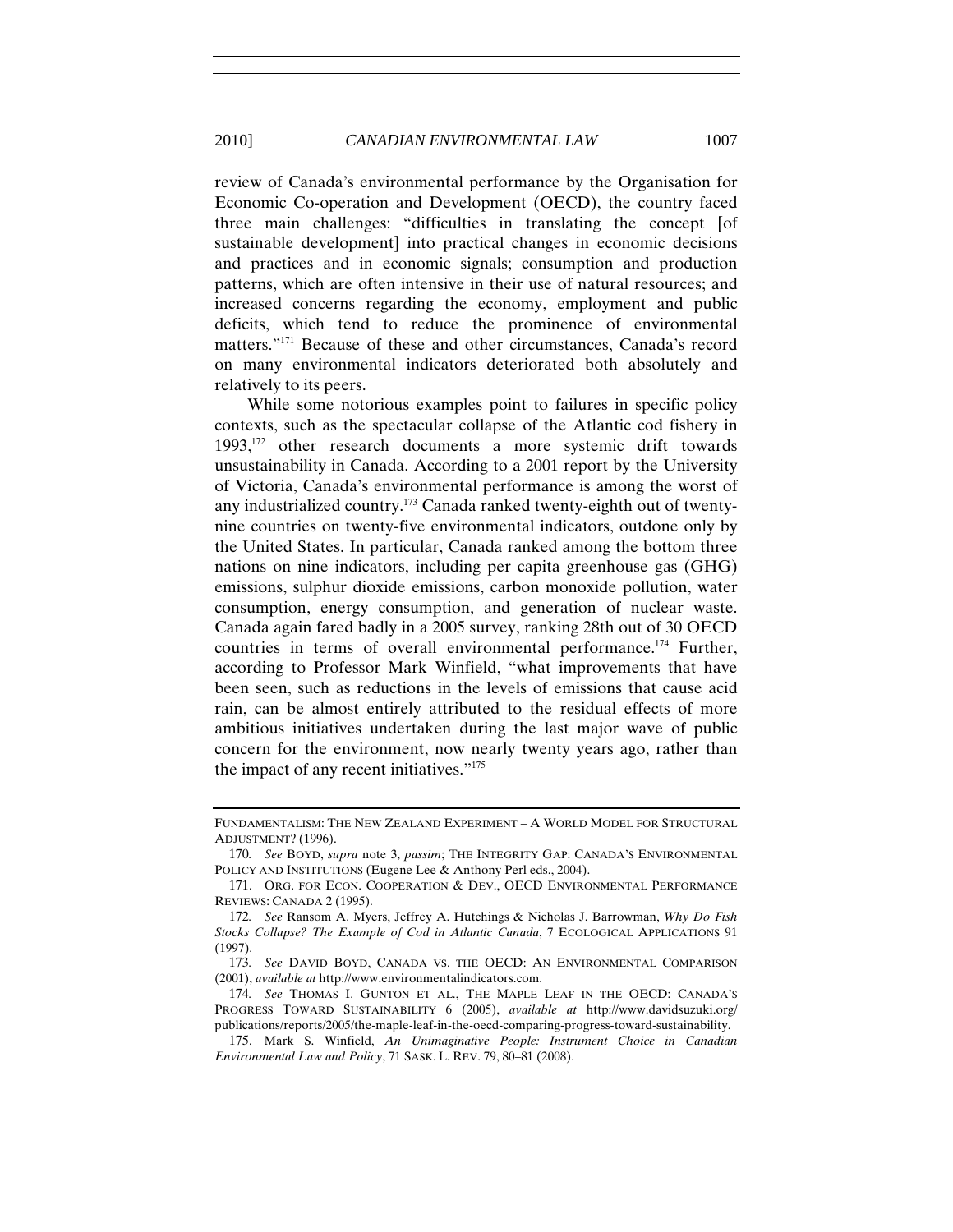One environmental indicator on which Canada appears to perform comparatively well is biodiversity conservation. Its percentage of extinct or endangered species is small compared with other countries. Over approximately the past two-hundred years, Canada has experienced eleven vertebrate fauna extinctions, compared to forty-two in Australia and eighteen in New Zealand, and a far smaller proportion of its species are currently endangered.176 However, this record owes largely to Canada's geography rather than better management of wildlife; Canada is part of a large continent accustomed to species movement and greater resilience, unlike island countries such as Australia and New Zealand where species isolated from other regions evolved highly specialized characteristics that made them more vulnerable to threats such as competition from alien species.177

One aspect of Canada's environmental dossier where there can be no fudging the record is climate change. With about 0.5 percent of the global population, Canada belches out nearly 2 percent of the world's GHG emissions.178 Canada's emissions leapt by 32 percent from 1990 to 2005; yet by ratifying the Kyoto Protocol, it had agreed to cut its emissions by 6 percent below 1990 levels by 2012.<sup>179</sup> On a per capita basis, Canadians emitted 22.6 tonnes of GHG emission (as carbon dioxide equivalent) in 2005, almost double the average of 12.4 tonnes per capita among its developed country peers, and second only to Australia.<sup>180</sup> A 2006 study ranked Canada second-to-last in a comparison of climate change policies in fifty-six industrialized and newly industrialized countries.181 Finally, a 2009 report issued by the World Wildlife Fund and

<sup>176</sup>*. See* COMM. ON THE STATUS OF ENDANGERED SPECIES IN CAN., SUMMARY OF COSEWIC ASSESSMENT RESULTS AS OF APRIL 2010 (2010), *available at*  http://www.cosewic.gc.ca/rpts/Full\_List\_Species.htm; AUSTRALIAN GOV'T, ASSESSMENT OF AUSTRALIA'S TERRESTRIAL BIODIVERSITY 2008, at 80 (2009), *available at* http://www.environment.gov.au/biodiversity/publications/terrestrial-assessment/index.html; ROD HITCHMOUGH, LEIGH BULL & PAM CROMARTY, NEW ZEALAND THREAT CLASSIFICATION SYSTEM LISTS 2005, at 23 (2007).

<sup>177</sup>*. See* TIM FLANNERY, THE FUTURE EATERS: AN ECOLOGICAL HISTORY OF THE AUSTRALASIAN LANDS AND PEOPLE 61–62, 237–41, 353, 356, 382, 387 (1994).

<sup>178</sup>*. See Canada's Greenhouse-Gas Emissions Rose Sharply Between 1990 and 2005: Study*, CBC NEWS (Apr. 22, 2008), http://www.cbc.ca/technology/story/2008/04/22/tech-canadagreenhouse.html.

<sup>179</sup>*. See Environment: GHG Emissions Per Capita*, CONFERENCE BD. OF CANADA (Oct. 2008), http://www.conferenceboard.ca/hcp/details/environment/greenhouse-gas-emissions.aspx (last visited Sept. 4, 2010).

<sup>180</sup>*. See id.*

<sup>181</sup>*. See* Press Release, Climate Action Network Canada, Government of Canada Next to Bottom of the Class in Fighting Climate Change (Nov. 13, 2006), *available at* http://www.climateactionnetwork.ca/e/news/2006/nairobi-2006-11-13.html.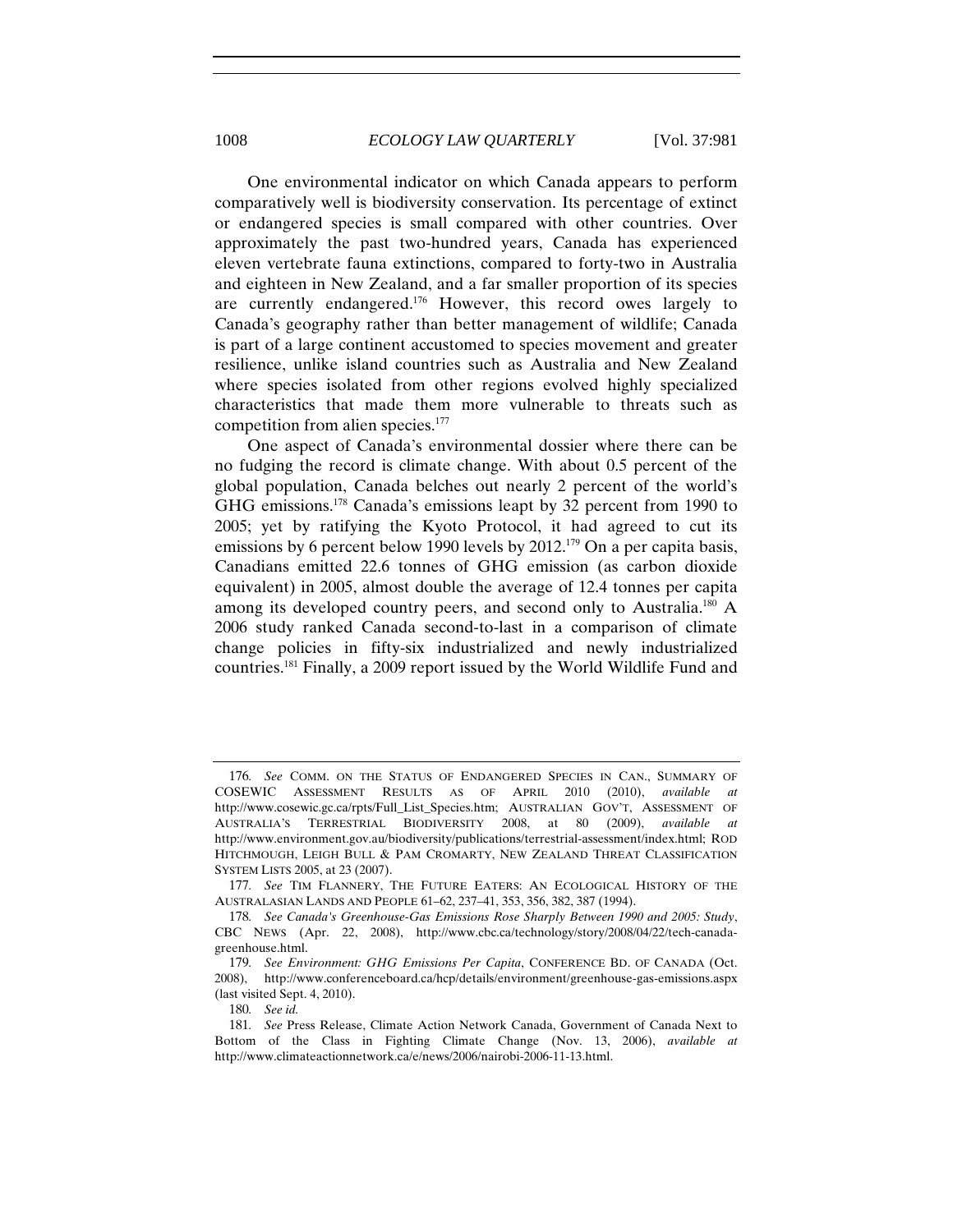insurance giant Allianz placed Canada last among the G8 countries for performance in addressing climate change.182

#### *B. An Environmental Law Backwater*

Few would have predicted twenty years ago that Canada would become such an environmental laggard. The 1990s began with great promise, with the unveiling of the *Green Plan*, Canada's active international involvement, and the high public support expressed for environmentally responsible policies. Before evaluating the causes of this decline in Canada's environmental record, it is useful to examine some of its regulatory and policy symptoms and compare the Canadian experience with the direction other countries took.

One of the most significant symptoms of decline is that Canadian environmental law has increasingly lacked the cornucopia of policy instruments found in comparable jurisdictions. Many Canadian regulators have remained hinged to a simplistic conceptualization of policy instrument choice as a binary choice between "command-and-control" regulation and voluntary action.183 Other possibilities that have been adopted in many countries, such as ecological tax reform,<sup>184</sup> extended producer responsibility, $185$  and tradable pollution allowances, $186$  have lingered on the fringes of policy making in Canada. Although there have some recent innovations at a provincial level, such as adoption of modest carbon taxes in Quebec and British Columbia in 2007 and 2008 respectively, these steps were inspired by foreign examples. Canada may be "innovating," but, to a greater extent than earlier periods, more of the inspiration comes from abroad.

The reticence of Canada's lawmakers to use economic instruments is one of the most notable lacunae in its environmental law. In many jurisdictions, especially in the European Union, such instruments have been deployed in diverse areas of environmental policy to create financial incentives for improved corporate behaviour.<sup>187</sup> The OECD advised

<sup>182</sup>*. See* Catherine Porter, *Canada Dead Last on Green List*, TORONTO STAR, July 1, 2009, http://www.thestar.com/News/Canada/article/659218.

<sup>183</sup>*. See* BOYD, *supra* note 3, at 248.

<sup>184</sup>*. See, e.g.*, Stefan Speck, *The Design of Carbon and Broad-Based Energy Taxes in European Countries*, 10 VT. J. ENVTL. L. 31 (2008); Simon Dresner et al., *Social and Political Responses to Ecological Tax Reform in Europe: An Introduction to the Special Issue*, 34 ENERGY POL'Y 895 (2006).

<sup>185</sup>*. See, e.g.*, Noah Sachs, *Planning the Funeral at the Birth: Extended Producer Responsibility in the European Union and the United States*, 30 HARV. ENVTL. L. REV. 51 (2006).

<sup>186.</sup> James Salzman & J.B. Ruhl, *Currencies and the Commodification of Environmental Law,* 53 STAN. L. REV. 607 (2000); Richard Schmalensee et al., *An Interim Evaluation of Sulfur Dioxide Emissions Trading*, 12 J. ECON. PERSP. 53 (1998).

<sup>187.</sup> On international practice, see ENVIRONMENTAL INSTRUMENTS AND INSTITUTIONS (Thomas H. Tietenberg, Kenneth Button & Peter Nijkamp eds., 1999); NICHOLAS A. ASHFORD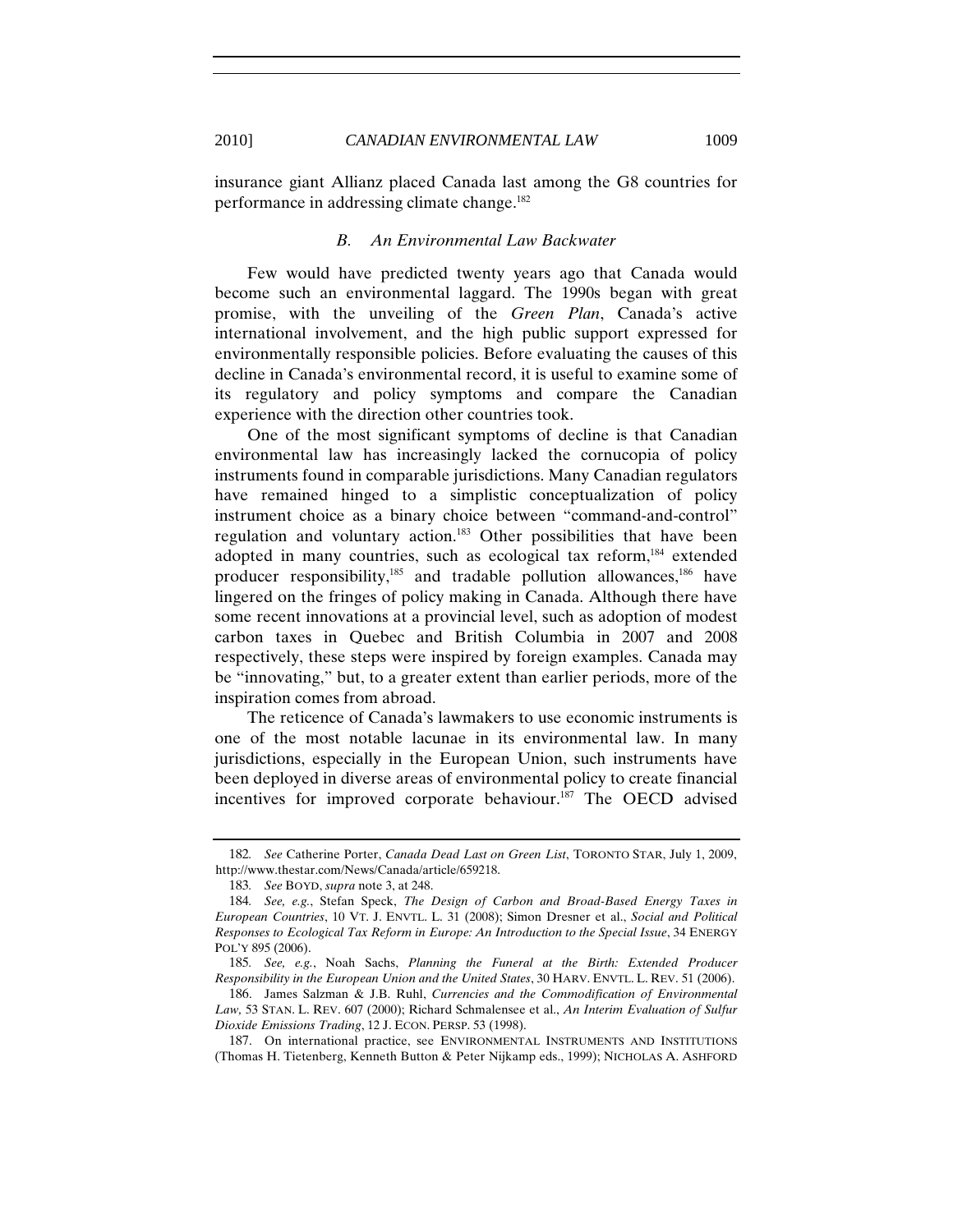Canada as early as 1995 to be more ambitious with economic instruments.188 Some ad hoc initiatives have since occurred, such as an amendment of the Income Tax Act in 1996 to encourage landowners to donate ecologically significant land for conservation.189 Recent federal initiatives on climate change also dabble with economic incentives, but mainly in the form of subsidies for clean energy technology.<sup>190</sup> More radical alternatives, such as ecological tax reform, as proposed in the 2008 federal election by the Liberals and Greens,191 have been shunned by the current Conservative government and were abandoned by the Liberals after losing the election.192

Both the Liberals and Conservatives—Canada's two major national political parties—share blame for Canada's intransigence on climate change policy. The former Liberal governments of Jean Chrétien and Paul Martin, while publicly keen on the Kyoto Protocol, were very slow to develop climate change policies and failed to implement any significant measures before they lost office in 2006.193 The subsequent Conservative government of Stephen Harper has been overtly hostile to action on climate change. While it has introduced some soft measures, including the C\$1 billion Green Infrastructure Fund to support projects such as public transit, the government effectively disavowed Kyoto.<sup>194</sup> And, as explained later in this Article, it has sought to avoid meaningful compliance with

<sup>&</sup>amp; CHARLES C. CALDART, ENVIRONMENTAL LAW, POLICY, AND ECONOMICS: RECLAIMING THE ENVIRONMENTAL AGENDA (2008); 5 CRITICAL ISSUES IN ENVIRONMENTAL TAXATION: INTERNATIONAL COMPARATIVE PERSPECTIVES (Nathalie Chalifour et al*.* eds., 2008). Regarding Canada's weak use of economic instruments, see Wiktor Adamowicz, *Reflections on Environmental Policy in Canada,* 55 CANADIAN J. AGRIC. ECON. 1, 1 (2007).

<sup>188</sup>*. See* ORG. FOR ECON. COOPERATION & DEV., *supra* note 171, at 7.

<sup>189</sup>*. See* An Act to Amend the Income Tax Act, the Excise Act, the Excise Tax Act, the Office of the Superintendent of Financial Institutions Act, the Old Age Security Act and the Canada Shipping Act, S.C. 1996, c. 21, s. 20; Stepan Wood, *Canada's "Forgotten Forests": Or,*  How Ottawa Is Failing Local Communities and the World in Peri-Urban Forest Protection, 14 J. ENVTL. L. & PRAC. 217, 243 (2004); Toner, *supra* note 104, at 106.

<sup>190</sup>*. See Canada's Domestic Action*, GOV'T CANADA (Oct. 15, 2010), http://www.climate change.gc.ca/default.asp?lang=En&n=4FE85A4C-1.

<sup>191</sup>*. See* LIBERAL PARTY OF CAN., THE GREEN SHIFT: BUILDING A CANADIAN ECONOMY FOR THE 21ST CENTURY (2008) (part of the party's 2008 federal election platform); GREEN PARTY OF CAN., LOOKING FORWARD: A FRESH PERSPECTIVE ON CANADA'S FUTURE (2008) (2008 federal election platform).

<sup>192</sup>*. See A Plan for the Economy vs. Proposals for Financial Disaster*, CONSERVATIVE PARTY OF CAN. (Oct. 7, 2008), http://www.conservative.ca/policy/plan (describing the party's 2008 federal election platform); Les Whittington, *Dion's Carbon Tax Plan Was a Vote Loser, Ignatieff Says*, TORONTO STAR, Feb. 28, 2009, at A8 (describing new federal Liberal leader's rejection of predecessor's proposed carbon tax).

<sup>193</sup>*. See* Cass, *supra* note 4, at 474–75.

<sup>194</sup>*. See Harper's Letter Dismisses Kyoto as 'Socialist Scheme'*, CBC NEWS (Jan. 30, 2007), http://www.cbc.ca/canada/story/2007/01/30/harper-kyoto.html; *Green Infrastructure Fund*, INFRASTRUCTURE CAN. (May 27, 2009), http://www.buildingcanada-chantierscanada .gc.ca/media/news-nouvelles/2009/gif-fiv-eng.html.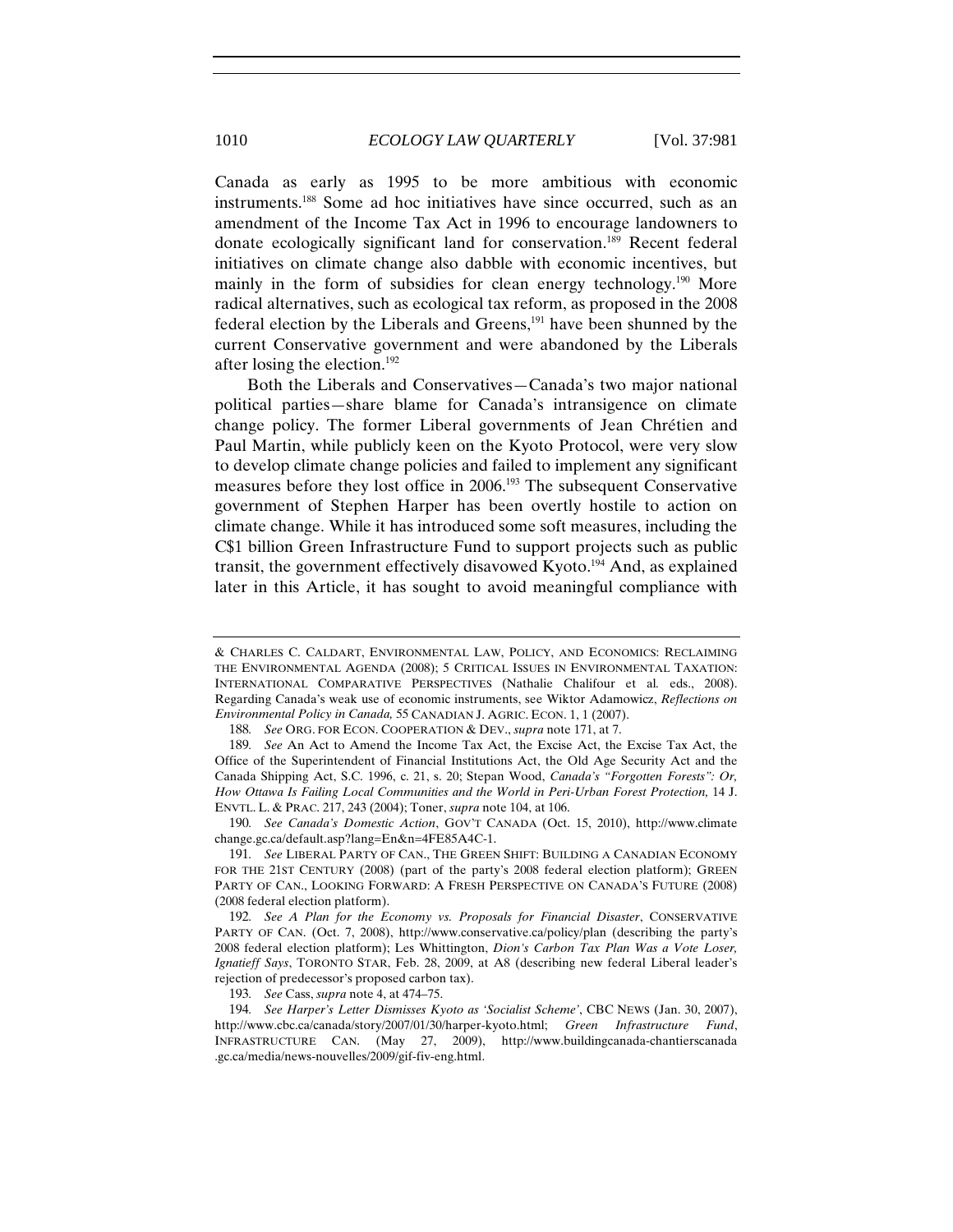the Kyoto Protocol Implementation Act, 2007*,* sponsored by the

Opposition Parties.195 Although Canada has an international reputation for respecting human rights and promoting citizen participation in public affairs, even here some retreat is evident. One example is access to environmental information. The Aarhus Convention on Access to Information, Public Participation in Decision-making and Access to Justice in Environmental Matters, drafted by the UN Economic Commission for Europe in 1998,<sup>196</sup> spawned the creation of pollutant emission inventory systems throughout much of Europe. Canada was once in the vanguard in this area, having established a National Pollutant Release Inventory in 1992, second only to the United States to do so.<sup>197</sup> Today, Canada has declined to ratify the Aarhus Convention and its supplementary 2003 protocol on pollutant release registers.198

In addition to legislative inaction, Canada's poor record also owes to its failure to implement existing laws. One instance is a landmark provision in the amended Canada National Parks Act which made ecological integrity the "first priority" in all decisions affecting park management.<sup>199</sup> Despite this statutory mandate, subsequent parks management, dominated by the traditional "parks for people" ethos, has struggled to fulfill this goal.<sup>200</sup> Parks Canada's practices have been challenged, but in virtually all cases the courts have deferred to its judgment. For example, in May 2001 the Minister of Canadian Heritage, on behalf of Parks Canada, authorized construction of a winter road through Wood Buffalo National Park.<sup>201</sup> The Federal Court rejected the arguments of the Canadian Parks and Wilderness Society that the Minister had failed to comply with the Canada National Parks Act's ecological integrity requirement. Judge Gibson reasoned that the Act "requires a delicate balancing of conflicting interests which include the

<sup>195.</sup> S.C. 2007, c. 30.

<sup>196</sup>*. See* Convention on Access to Information, Public Participation in Decision-making and Access to Justice in Environmental Matters, June 25, 1998, 2161 U.N.T.S. 447.

<sup>197.</sup> The United States established a Toxics Release Inventory in 1988. *See* Emergency Planning & Community Right-to-Know Act of 1986, 42 U.S.C. § 11001–11050; *Toxics Release Inventory Program*, U.S. ENVTL. PROT. AGENCY, http://www.epa.gov/tri (last visited Oct. 15, 2010).

<sup>198</sup>*. See* Convention on Access to Information, Public Participation in Decision-making and Access to Justice in Environmental Matters, June 25, 1998, 2161 U.N.T.S. 447; Draft Protocol on Pollutant Release and Transfer Registers to the Convention on Access to Information, Public Participation in Decision-making and Access to Justice in Environmental Matters, *opened for signature* May 21, 2003, *available at* http://www.unece.org/env/pp/e-mop.htm.

<sup>199</sup>*. See* S.C. 2000, c. 32, s. 8(2).

<sup>200</sup>*. See* Shaun Fluker, *Ecological Integrity in Canada's National Parks: The False Promise of Law*, 29 WINDSOR REV. LEGAL & SOC. ISSUES 89 (2010).

<sup>201</sup>*. See* Canadian Parks and Wilderness Soc'y v. Canada (Minister of Canadian Heritage), [2002] 2 F.C. D-8 (Trial Div.), *aff'd*, [2003] 4 F.C. 672.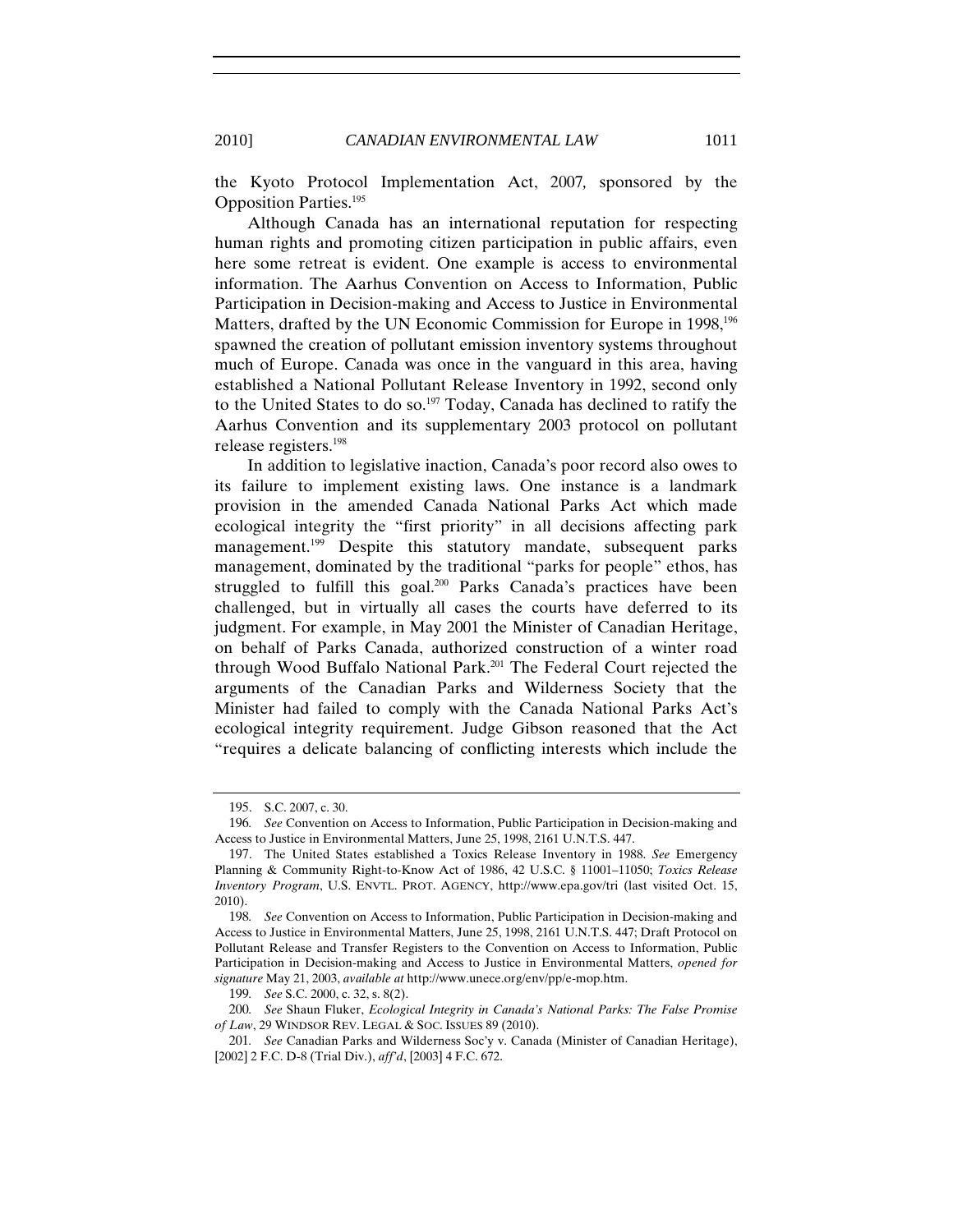benefit and enjoyment of those living in, and in close proximity to, Wood Buffalo National Park . . . [and] does not require that ecological integrity be the 'determinative factor.'"<sup>202</sup>

Meanwhile, other countries have embraced reform, in turn setting precedents to guide Canada–in contrast to earlier times when Canada pioneered some best practices. Over the past decade, California and Germany, for instance, have adopted various incentive measures and regulatory standards to promote energy efficiency and uptake of renewable energies.203 Ontario's recent "green energy" statutory reforms, including a feed-in tariff system to support renewable energy production, were inspired by these examples.<sup>204</sup> Not all precedents have been positive, however. The United States, nearly always a significant influence on Canadian environmental regulation,<sup>205</sup> is also setting the bar low on climate change policy: the Harper government insists that it will deal with climate change only in a manner consistent with American efforts.206

Further evidence of Canada's trailing performance is in the area of pollution regulation.207 The U.S. Environmental Protection Agency's Project XL substituted traditional emission controls designed and mandated by government with a pollution control regime determined between government, the regulated entity, and other stakeholders.<sup>208</sup> Its Performance Track program offered regulatory and other benefits to hundreds of companies and public sector facilities that had environmental management systems in place and adopted ambitious beyond-compliance environmental performance targets.209 Meanwhile, the Australian state of Victoria pioneered another approach to regulatory flexibility, allowing companies to prepare an "environmental improvement" plan as a partial alternative to environmental licensing systems.<sup>210</sup>

Some Canadian governments have begun to adopt their own schemes for regulatory flexibility, such as Ontario's Environmental

<sup>202</sup>*. Id.* paras. 52–53.

<sup>203</sup>*. See* Kevin S. Golden, *Senate Bill 1078: The Renewable Portfolio Standard – California Asserts Its Renewable Energy Leadership*, 30 ECOLOGY L.Q. 693 (2003); Rolf Wüstenhagen & Michael Bilharz, *Green Energy Market Development in Germany: Effective Public Policy and Emerging Customer Demand*, 34 ENERGY POL'Y 1681 (2006).

<sup>204</sup>*. See* Green Energy Act, S.O. 2009, c. 12.

<sup>205</sup>*. See* George Hoberg, *Sleeping with an Elephant: The American Influence on Canadian Environmental Regulation*, 11 J. PUB. POL'Y 107 (1991). One earlier example of such influence was environmental impact assessment law. *See* Toner, *supra* note 104, at 93.

<sup>206.</sup> Gloria Galloway & Nathan Vanderklippe, *Canada Ties New Emissions-Cuts Targets to U.S. Goals*, GLOBE & MAIL, Feb. 1, 2010, at A6.

<sup>207</sup>*. See* Abbott, *supra* note 36, at 89–90.

<sup>208</sup>*. See* Regulatory Reinvention (XL) Pilot Projects, 60 Fed. Reg. 27,282, 27,287 (May 23, 1995).

<sup>209</sup>*. See* U.S. ENVTL. PROT. AGENCY, OFFICE OF POLICY, ECON. & INNOVATION, PERFORMANCE TRACK FINAL PROGRESS REPORT (2009).

<sup>210</sup>*. See* ENV'T PROT. AUTH. VICT., GUIDELINES FOR THE PREPARATION OF ENVIRONMENT IMPROVEMENT PLANS 1 (2002).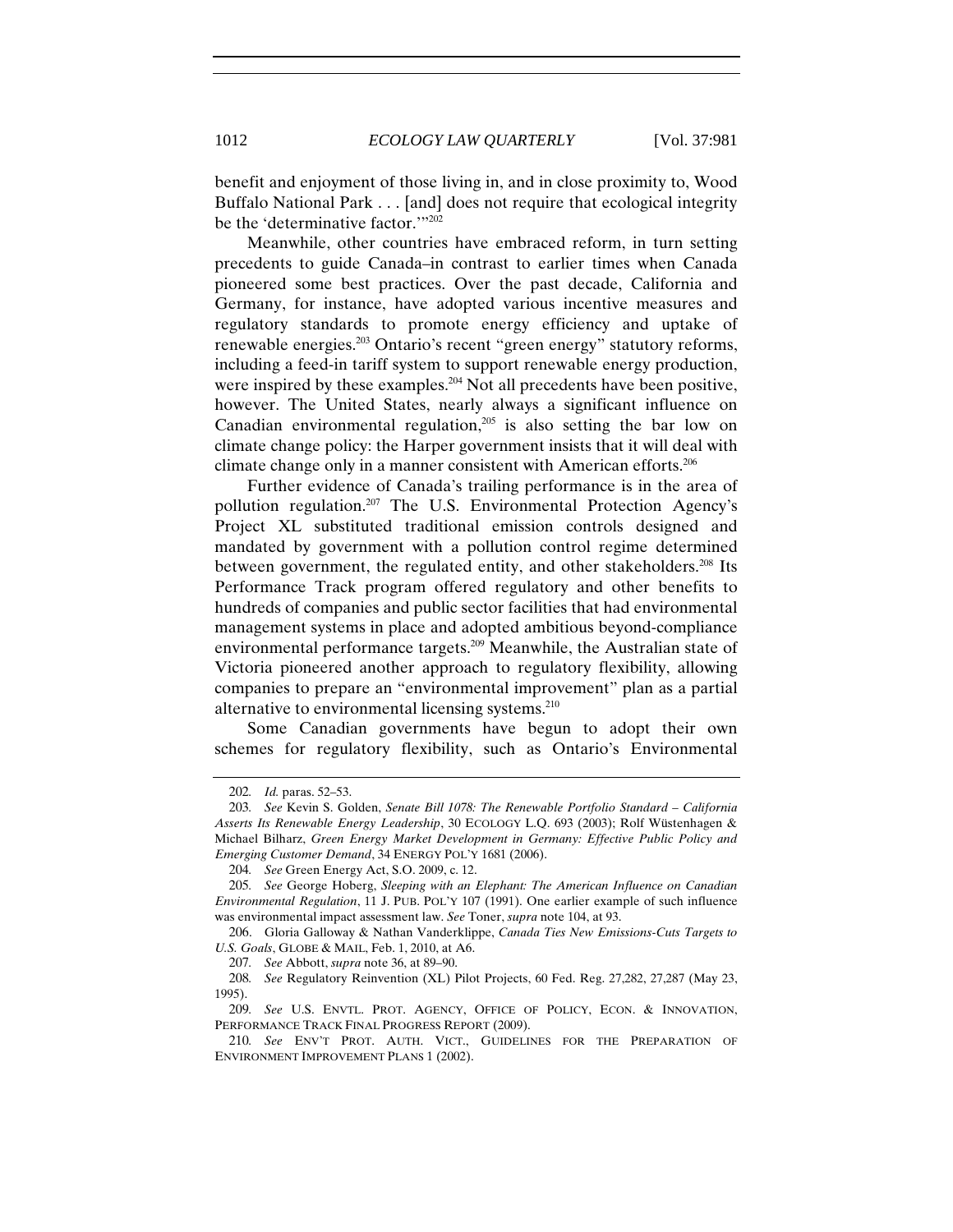Leaders Program, introduced in 2002.<sup>211</sup> Some of these initiatives reflect the New Public Management model of administration.<sup>212</sup> One example, cited by Professor Winfield, is the Ontario Ministry of Natural Resources' restructuring in the late 1990s of its compliance inspection system for forestry operations into a "partnership" with the logging industry.213 The majority of the Ministry's inspectors were retrenched, and replaced by a model of self-inspection by the logging companies. Similar arrangements were established in other natural resource sectors in the province, including for mining and fisheries management.<sup>214</sup> Their effectiveness in identifying and reporting non-compliance has been questioned.<sup>215</sup> The very notion of "regulatory flexibility" has attracted criticism as a return to a "bipartite bargaining" model of policy making, privileging the state and industry while marginalizing community involvement and public accountability.216

Another example of the New Public Management model is the delegation of public service delivery to arms-length agencies. This trend, pioneered in the United Kingdom and New Zealand, was inspired by the idea that government should "steer," not "row."217 In practice, however, these agencies have limited accountability and are often run by the regulated industries themselves. "Rather than 'steering,'" wrote Professor Winfield and others of an Ontario example, "the government provided the boat, but largely left the authority to define its own course and speed."<sup>218</sup> These concerns were borne out in many people's minds in 2008 when a massive explosion destroyed a propane storage facility regulated by the Technical Standards and Safety Authority, resulting in two deaths.219 According to Professor Winfield, this tragedy highlighted several shortcomings of such arms-length regulatory agencies, including a lack of transparency, limited public accountability, and risk of capture by

<sup>211</sup>*. See Ontario's Environmental Leaders: Benefits of the Program*, ONT.: MINISTRY OF THE ENV'T, http://www.ene.gov.on.ca/en/general/oel/benefits.php (last modified June 23, 2009).

<sup>212</sup>*. See* Winfield, *supra* note 175, at 85; *see also* NEW PUBLIC MANAGEMENT AND PUBLIC ADMINISTRATION IN CANADA (Mohamed Charih & Arthur Daniels eds., 1997).

<sup>213</sup>*. See* Mark Winfield, *Alternative Service Delivery in the Natural Resources Sector: An Examination of Ontario's Forestry Compliance Self-inspection System*, 48 CAN. PUB. ADMIN. 552, 552 (2005).

<sup>214</sup>*. Id.* at 554.

<sup>215</sup>*. Id.*

<sup>216.</sup> George Hoberg, *Environmental Policy: Alternative Styles*, *in* GOVERNING CANADA: INSTITUTIONS AND PUBLIC POLICY 307, 314 (Michael Atkinson ed., 1993).

<sup>217.</sup> DAVID OSBORNE & TED GAEBLER, REINVENTING GOVERNMENT: HOW THE ENTREPRENEURIAL SPIRIT IS TRANSFORMING THE PUBLIC SECTOR 25 (1993).

<sup>218.</sup> Mark S. Winfield, David Whorley & Shelley Beth Kaufman, *Public Safety in Private Hands: A Study of Ontario's Technical Standards and Safety Authority*, 45 CAN. PUB. ADMIN. 24, 34 (2002).

<sup>219</sup>*. See* Mark Winfield, *Public Safety in Private Hands: Rethinking the TSSA Model*, TORONTO STAR, Aug. 29, 2008, *available at* http://www.thestar.com/comment/article/487433.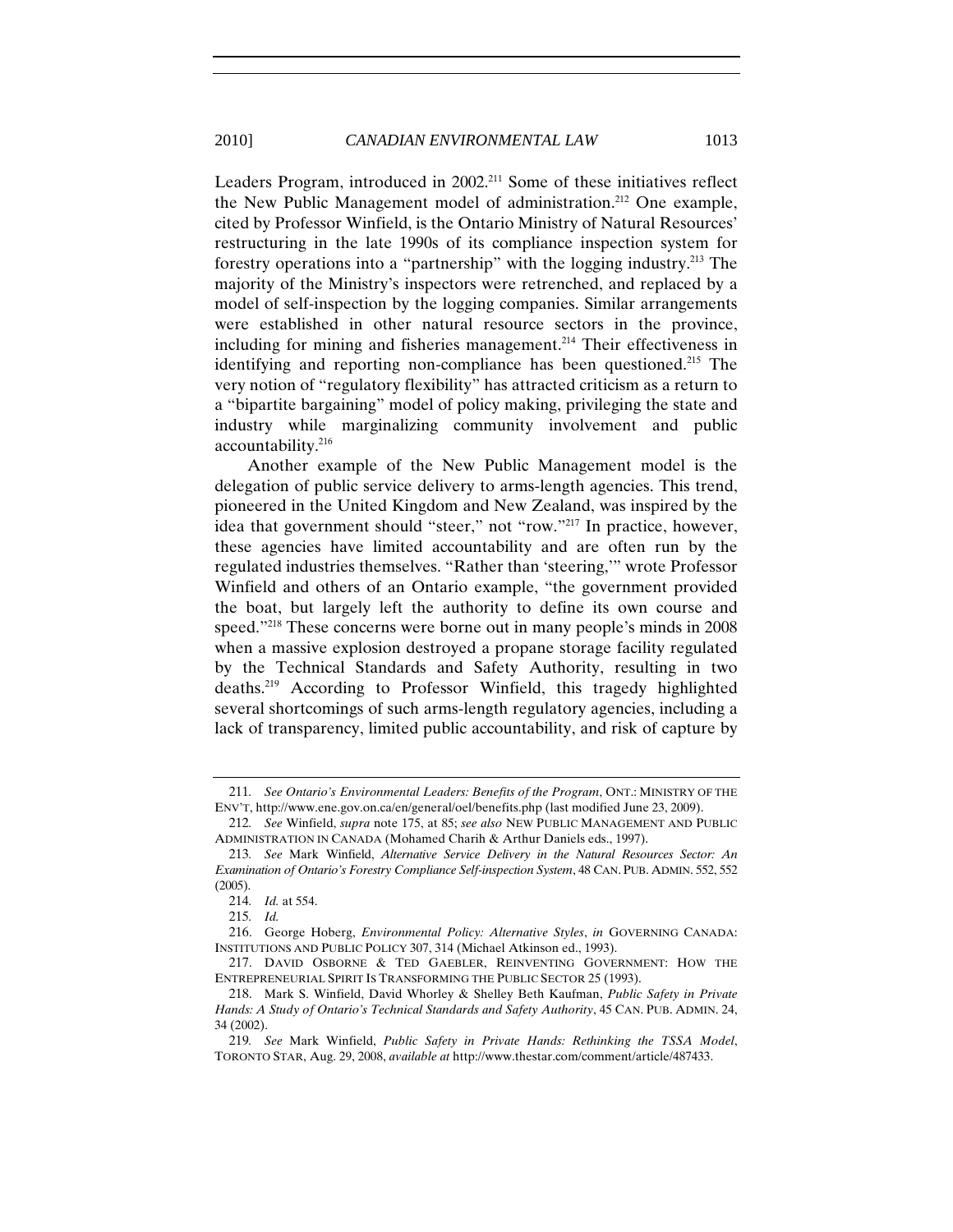regulated industries.220 More fundamentally, this case exposed the falsity of the claim that governments can simply "steer" while allowing regulated industries to "row," because the supposedly "operational" functions of approvals and inspections are in practice "crucial sources of information about what is happening in the real world that influence the formulation of policy."221 Despite these problems, some Canadian governments continue to float the idea of adopting a similar model for environmental regulation.<sup>222</sup>

The financial economy is another domain where Canada is a legal backwater. A new international frontier of environmental law reform is socially responsible investment, which can provide a means of encouraging lenders and investors to discriminate among companies based on their sustainability performance.223 Since the early 2000s, several European countries and Australia have introduced regulations requiring pension funds and other types of financial institutions to disclose their policies for taking into account social, environmental, and ethical matters in investment decisions.<sup>224</sup> Public sector pension funds in Norway, Sweden, and New Zealand have even been mandated by legislation to invest ethically and responsibly.225 Economic incentives to stimulate socially responsible investment (SRI) have also been adopted in some jurisdictions; the leading example, the Netherlands' Green Project Directive of 1995,<sup>226</sup> has greatly spurred the Dutch SRI market.<sup>227</sup>

Canada has largely shunned such ideas. Calls to reform the statutory mandate of the Canada Pension Plan have been rejected, and an opposition private member's bill in 2001, modeled on Britain's law

<sup>220</sup>*. See id.*

<sup>221</sup>*. See id.*

<sup>222</sup>*. See* Bill 68, Open for Business Act of 2010 (2d Sess., 39th Leg., Ontario, 59 Eliz. II), sched. 7; Modernizing Environmental Approvals, ONT. MINISTRY OF THE ENV'T, http://www.ene.gov.on.ca/en/business/mofa/index.php (last visited Oct. 6, 2010).

<sup>223</sup>*. See* BENJAMIN J. RICHARDSON, SOCIALLY RESPONSIBLE INVESTMENT LAW: REGULATING THE UNSEEN POLLUTERS (2008).

<sup>224</sup>*. See* Benjamin J. Richardson, *Pensions Law Reform and Environmental Policy: A New Role for Institutional Investors?*, 3 J. INT'L FIN. MARKETS: L. & REG. 159, 162–66 (2002).

<sup>225</sup>*. See* U.N. ENV'T PROGRAMME FINANCE INITIATIVE (UNEPFI) & UK SOCIAL INVESTMENT FORUM, RESPONSIBLE INVESTMENT IN FOCUS: HOW LEADING PUBLIC PENSION FUNDS ARE MEETING THE CHALLENGE 14–16, 46–48 (2007); New Zealand Superannuation and Retirement Income Act 2001, No. 84, s. 58.

<sup>226.</sup> The scheme was revamped and extended in 2002 and 2005. *See Regeling groenprojecten buitenland* [*Regulation on Green Projects Abroad*], STAATSCOURANT (Neth.), Jan. 2, 2002, at 31; *Regeling groenprojecten* [*Regulation on Green Projects*], STAATSCOURANT (Neth.), July 11, 2005, at 131.

<sup>227</sup>*. See* SUSTAINABLE PROFIT: AN OVERVIEW OF THE ENVIRONMENTAL BENEFITS GENERATED BY THE GREEN FUNDS SCHEME 6–7 (2002), *available at* http://www.senternovem. nl/mmfiles/sustainable\_profit\_tcm24-196677.pdf.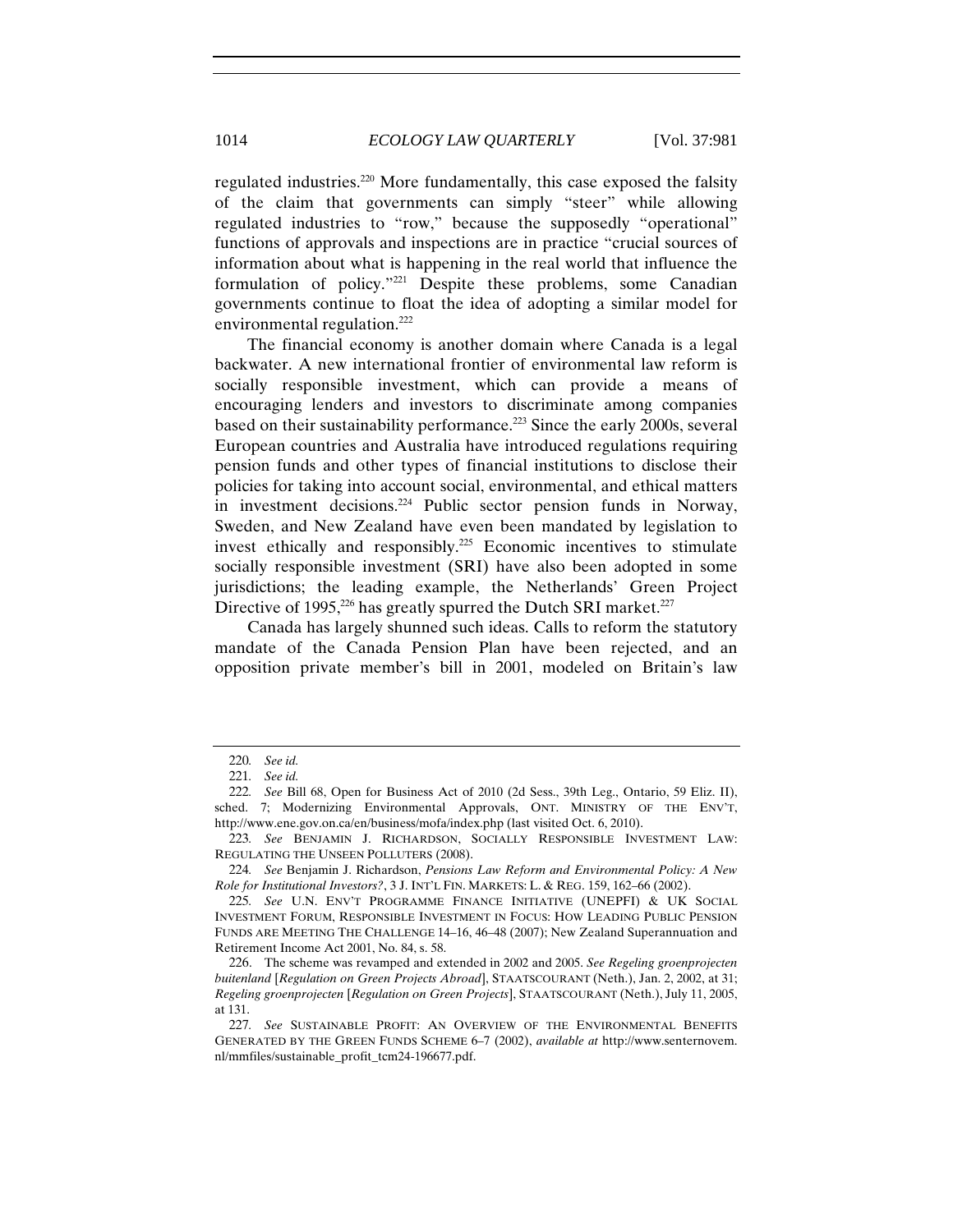providing for disclosure of SRI policies, failed to pass.228 Another example is the Ontario Securities Commission's rejection in January 2010 of proposed new regulations to enhance corporate environmental reporting.229 Even Canada's National Round Table on the Environment and Economy, often an advocate for innovation, recommended in its 2007 report on this subject that "we do not see the need for increased regulation, increased taxation, or increased interference in the normal value-creating activities of Canadian businesses."230 Instead, just a few modest steps have been taken. An archaic rule prohibiting shareholders from filing resolutions directed towards "promoting general economic, political, racial, religious, social or similar causes" was finally removed from the federal corporations law in  $2001$ .<sup>231</sup> And in 2002, the federal government passed a public disclosure regulation, against the wishes of banks, requiring them to publish an annual "public accountability statement" describing their contribution to the Canadian economy and society.<sup>232</sup> These changes are relatively insignificant compared to moves by other countries,<sup>233</sup> and reflect the limits of Canada's once-lauded innovation.

The foregoing is not a comprehensive account of Canada's slide into an environmental law backwater, but indicates a general trend. Although it has been shown that some comparable jurisdictions continue to pioneer environmental law reform, this should not imply that they have put their economies on a sustainable footing. Far from it; all countries are struggling to achieve effective legal and policy responses to worsening environmental conditions. However, even with that caveat, Canada has tended to perform worse.

<sup>228</sup>*. See* Bill C-394, An Act to Amend the Pension Benefits Standards Act of 1985 (Sept. 20, 2001). The bill was modeled on the UK precedent by its requirement that pension funds disclose whether or not they have an investment policy for addressing social and ethical issues, but (also as in the UK) the pension funds were not required to adopt a policy for SRI.

<sup>229</sup>*. See* Doug Watt, *Ontario Regulator Backs Off on ESG Rules*, SRI MONITOR (Jan. 14, 2010, 11:16 AM), http://srimonitor.blogspot.com/2010/01/ontario-regulator-backs-off-onesg.html.

<sup>230.</sup> NAT'L ROUND TABLE ON THE ENV'T & ECON., CAPITAL MARKETS AND SUSTAINABILITY: INVESTING IN A SUSTAINABLE FUTURE: STATE OF THE DEBATE REPORT 3 (2007).

<sup>231.</sup> Canada Business Corporations Act, R.S.C. 1985, s. 137(5), *amended by* S.C. 2001, c. 14, s. 59.

<sup>232.</sup> Public Accountability Statements (Banks, Insurance Companies, Trust and Loan Companies) Regulations, SOR/2002-133. The regulations were imposed in the context of a wave of mergers in the banking industry that raised concerns about an unhealthy concentration of power among a few large lenders. *See* MURRAY COOKE, BANKING ON MERGERS: FINANCIAL POWER VERSUS THE PUBLIC INTEREST 36–37 (2005).

<sup>233.</sup> For comparison of SRI-related legal reforms in other jurisdictions, see RICHARDSON, *supra* note 223, at 303–75.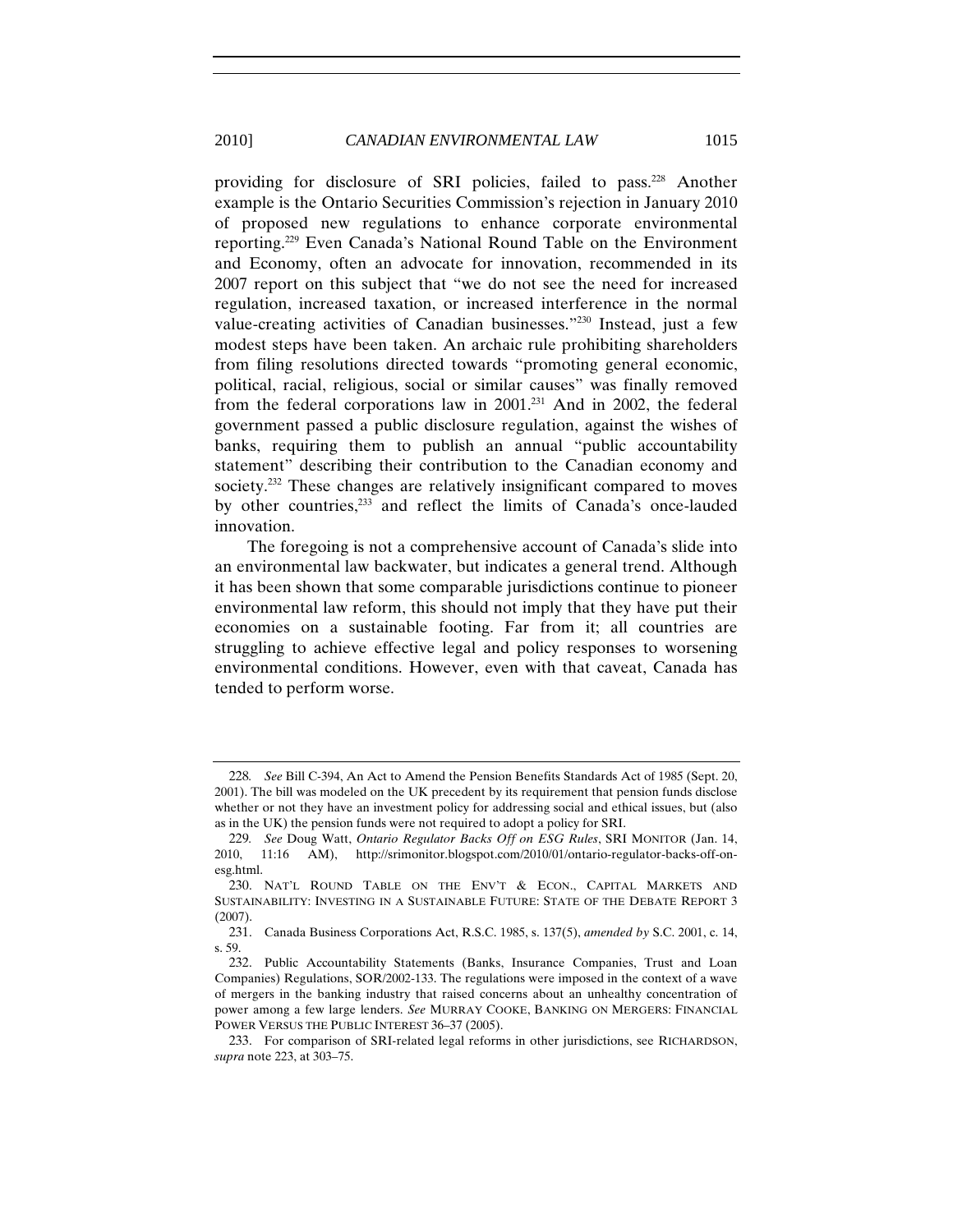## IV. REASONS FOR CANADA'S ENVIRONMENTAL LAW DECLINE

Canada's apparent decline as an environmental law leader can be explained partly by acknowledging that Canada was never quite the innovator it was reputed to be. Yet even accepting this deflated reputation, it experienced a genuine stagnation of environmental law reform in the 1990s. Several factors contributed to this situation.234 The effects of globalization on Canada, as a trade-oriented commodity exporter, were increasingly significant, limiting the scope for environmental policies that would hinder extractive industries and other economic sectors that Canadian policy makers wished to be internationally competitive.<sup>235</sup> While the domestic mining and forestry sector have staggered under the effects of globalization, its obstructive influence on environmental policy persisted as governments continued to tie their fortunes to those of the industries on which Canada's economy had long depended.

The cyclical nature of public concern for the environment was another salient factor, having emerged strongly in the 1970s and peaking in the late 1980s, after which it declined sharply. The tensions in Canada's federal system, epitomized by the narrowly defeated Quebec sovereignty referendum in 1995, led federal authorities to be less assertive in environmental affairs.<sup>236</sup> Concurrently, the growing influence of neoliberal philosophy in Canadian public policy curbed state activism except to reinforce market forces.237 Neo-liberalism was embraced to varying degrees by federal and provincial governments of all political stripes. Budgets of environment and natural resources departments were cut by some 30 to 60 percent as governments slashed deficits.<sup>238</sup> Another obstacle to government action during this period was the "first past the post" (FPTP) electoral system, in which the candidate with the most votes wins each riding, while the other candidates' votes count for nothing electorally. This system limits representation of smaller, environmental and social justice-oriented parties in provincial and federal legislatures even when they capture a substantial share of the popular vote.

<sup>234</sup>*. See* Paehlke, *supra* note 155 (discussing reasons for decline of Canadian environmental law and policy); Winfield, *supra* note 175, at 79–80 (ditto).

<sup>235</sup>*. See infra* Part IV.C.

<sup>236</sup>*. See* Mark Winfield, *Policy Instruments in Canadian Environmental Policy*, *in* CANADIAN ENVIRONMENTAL POLICY AND POLITICS 46, 56 (Debora L. VanNijnatten and Robert Boardman eds., 2009).

<sup>237</sup>*. See* David Clark, *Neoliberalism and Public Service Reform: Canada in Comparative Perspective*, 35 CAN. J. POL. SCI. 771 (2002); Anita Kranjc, *Whither Ontario's Environment: Neo-Conservatism and the Decline of the Ministry of the Environment*, 26 CAN PUB. POL. 111 (2000).

<sup>238</sup>*. See* BOYD, *supra* note 3, at 239–40.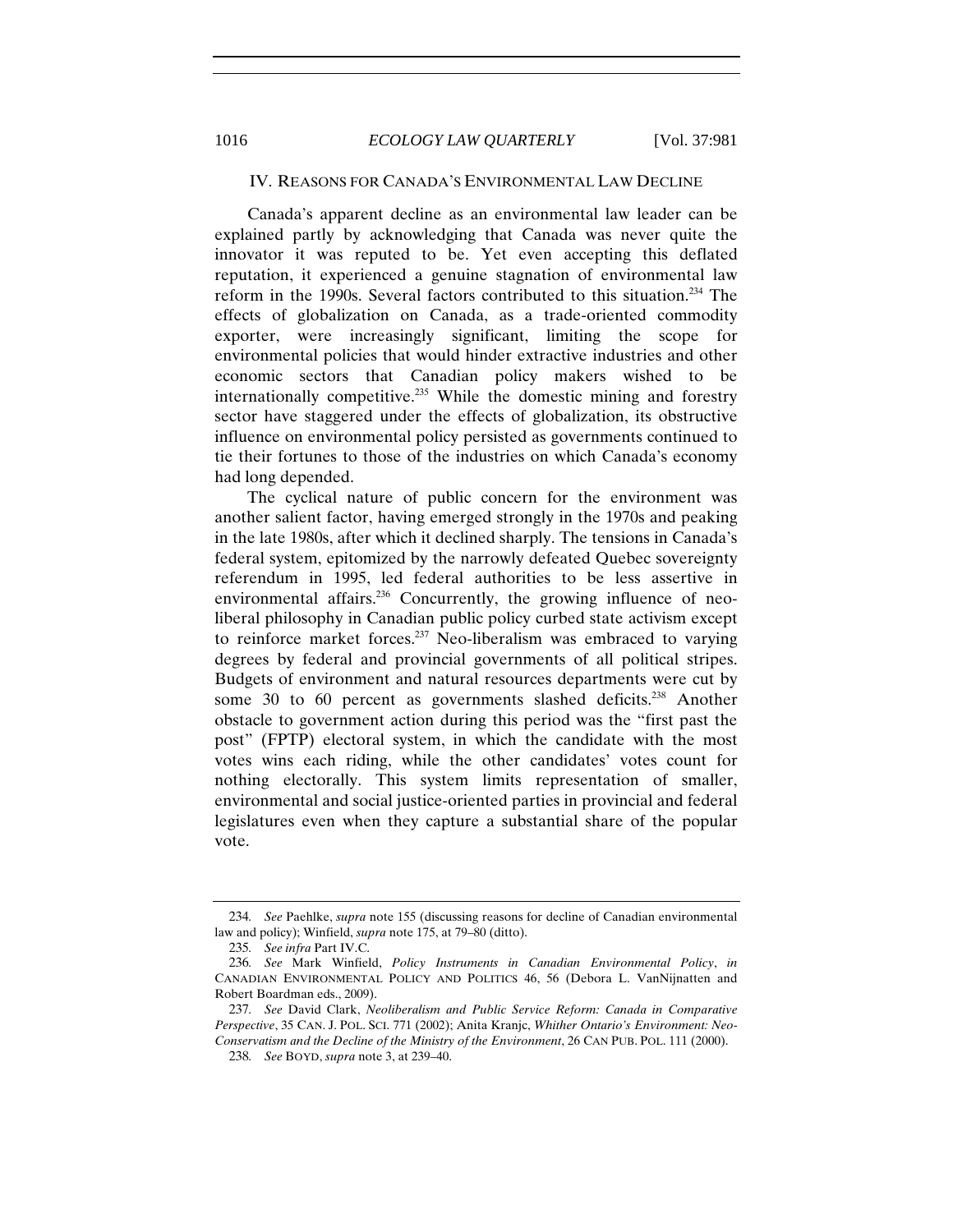In this section we canvas four of these influences on contemporary Canadian environmental law: federal-provincial relations, neo-liberal ideology, Canada's resource-based economy, and electoral politics.

## *A. Federalism and Environmental Policy*

Environmental regulation faces hurdles in federal systems that are largely absent in unitary states. One order of government must often overcome resistance at the other level to achieve environmental protection goals.239 In the Canadian case, the primary obstacle to national leadership on the environment is a lack of political will on the part of successive federal governments rather than constitutionally imposed jurisdictional constraints.<sup>240</sup> The provinces' power to legislate in relation to the environment is admittedly broad, given their constitutional jurisdiction over mines, minerals, forestry, electricity, non-federal public lands, municipal institutions, property, civil rights, and matters of a local or private nature.<sup>241</sup> The federal government nonetheless enjoys substantial environmental regulatory competence due to its constitutional powers over fisheries, shipping, navigation, criminal law, federal lands and "undertakings," Aboriginal lands and peoples, trade and commerce, taxing and spending, and matters of demonstrated national concern or emergency.<sup>242</sup>

The Supreme Court of Canada has repeatedly affirmed a substantial role for the federal government in environmental regulation, calling environmental protection a fundamental value of Canadian society and a major challenge requiring action by all levels of government.<sup>243</sup> It has confirmed that environmental protection cuts across many areas of federal and provincial jurisdiction<sup>244</sup> and that governments at all levels $-$ 

<sup>239.</sup> Taking action to cut GHG emissions is one prominent example. *See* Gordon Smith & David Victor, *Beyond Kyoto*, *in* HARD CHOICES: CLIMATE CHANGE IN CANADA 215, 221 (Harold Coward & Andrew J. Weaver eds., 2004); DAVID SUZUKI FOUNDATION, PROVINCIAL POWER PLAY: BREAKING AWAY FROM FEDERAL INACTION ON CLIMATE CHANGE (2008).

<sup>240</sup>*. See* BOYD, *supra* note 3, at 92–93; Shi-Ling Hsu & Robin Elliot, *Regulating Greenhouse Gases in Canada: Constitutional and Policy Dimensions*, 54 MCGILL L.J. 463, 472–74 (2009).

<sup>241</sup>*. See* Constitution Act, 1867, 30 & 31 Vict., c. 3, §§ 92, 92A, 109 (U.K.), *reprinted in*  R.S.C. 1985, app. II, no. 5 (Can.).

<sup>242</sup>*. See id*. § 91; Steven Kennett, *Federal Environmental Jurisdiction after Oldman*, 31 MCGILL L.J. 180, 197 (1992). "Federal undertakings" include enterprises, organizations, projects, and activities of the federal government itself or under federal jurisdiction. PATRICK MONAHAN, CONSTITUTIONAL LAW 359 (3d ed. 2006).

<sup>243</sup>*. See, e.g.*, British Columbia v. Canadian Forest Prods. Ltd., [2004] 2 S.C.R. 74, para. 7; 114957 Canada Ltée (Spraytech, Société d'Arrosage) v. Hudson (Town), [2001] 2 S.C.R. 241, para. 1; R. v. Hydro-Québec, [1997] 3 S.C.R. 213, para. 85; Ontario v. Canadian Pac. Ltd., [1995] 2 S.C.R. 1031, para. 55.

<sup>244</sup>*. See, e.g.*, Friends of the Oldman River Soc'y v. Canada (Minister of Transport), [1992] 1 S.C.R. 3; R. v. Hydro-Québec, [1997] 3 S.C.R. 213; Imperial Oil Ltd. v. Quebec (Minister of the Environment), [2003] S.C.R. 624; British Columbia v. Canadian Forest Prods. Ltd., [2004] 2 S.C.R. 74.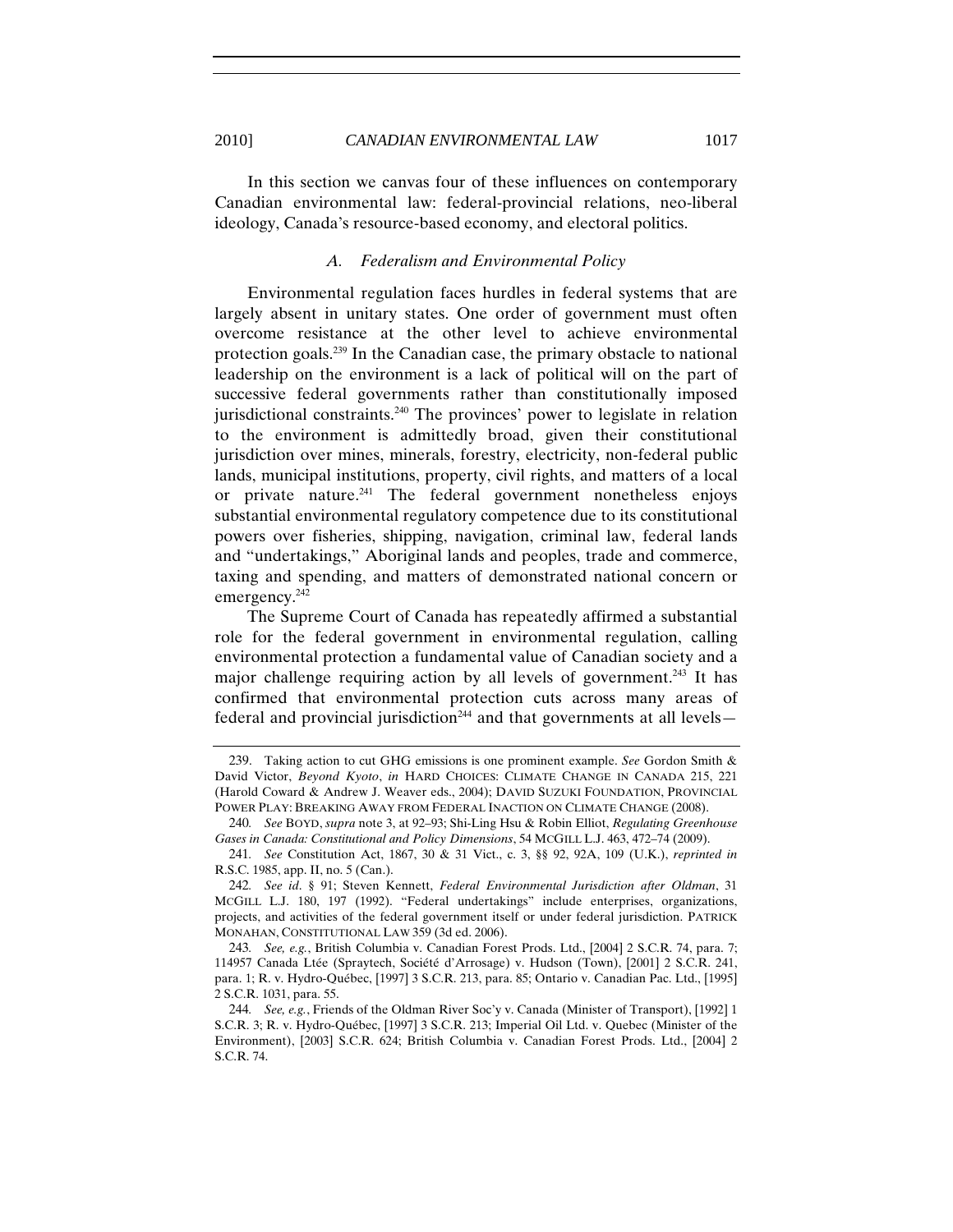including municipalities—may exercise leadership so long as they respect constitutional constraints.245 Thus, in the 1980s, the Court upheld a federal law prohibiting the deposit of polluting substances into water frequented by fish as a valid exercise of the fisheries power, $246$  and a federal marine pollution statute as a matter of "national concern."247 In both cases the result was to give the federal government substantial power to regulate not just marine but land-based activities taking place entirely within provincial territory and involving otherwise provincially regulated industries. In the 1990s the Court confirmed the applicability of federal environmental assessment law to a hydroelectric dam built in Alberta as a valid exercise of the federal power over navigation, $248$  and upheld Ottawa's landmark toxic substances legislation under the federal criminal law power.249 The effect of the latter case was to confirm that the federal government may use its criminal law power to create complicated environmental regulatory schemes, so long as they exhibit the "prohibition-coupled-with-penalty" character of criminal law.250

The federal government also derives some environmental regulatory power from its exclusive jurisdiction over "Indians, and Lands reserved for Indians."251 While Aboriginal rights are constitutionally protected under section  $35(1)$  of the Constitution Act of  $1982$ ,<sup>252</sup> the Supreme Court has affirmed that Ottawa may regulate and infringe those rights subject to certain requirements of consultation and justification.<sup>253</sup> Canada has enacted a variety of measures governing land use and environmental protection on Aboriginal territory, such as the First Nations Land Management Act of 1999<sup>254</sup> and the comprehensive land claims agreements.<sup>255</sup> Conversely, the provinces' authority to enact environmental laws over lands subject to Aboriginal legal interests is severely limited.<sup>256</sup> Therefore, although it would appear at first glance that the provinces take precedence over Ottawa in many environmental

<sup>245</sup>*. See* 114957 Canada Ltée (Spraytech, Société d'arrosage) v. Hudson (Town), [2001] 2 S.C.R. 40.

<sup>246</sup>*. See* R. v. Nw. Falling Contractors Ltd., [1980] 2 S.C.R. 292.

<sup>247.</sup> R. v. Crown Zellerbach Canada Ltd., [1988] 1 S.C.R. 401.

<sup>248</sup>*. See Friends of the Oldman River Soc'y*, [1992] 1 S.C.R. 3.

<sup>249</sup>*. See Hydro-Québec*, [1997] 3 S.C.R. 213.

<sup>250.</sup> Hsu & Elliot, *supra* note 240, at 491–93.

<sup>251.</sup> Constitution Act, 1867*,* 30 & 31 Vict. c. 3, § 91(24) (U.K.).

<sup>252.</sup> Constitution Act*,* 1982, s. 35(1), *being* Schedule B to the Canada Act, 1982, c. 11 (U.K.).

<sup>253</sup>*. See* R. v Sparrow, [1990] 1 S.C.R. 1075; Delgamuukw v. British Columbia, [1997] 3 S.C.R. 1010.

<sup>254.</sup> S.C. 1999, c. 24.

<sup>255</sup>*. See* John Merritt & Terry Fenge, *Nunavut Land Claims Settlement: Emerging Issues in Law and Public Administration*, 15 QUEEN'S L.J. 255 (1990).

<sup>256</sup>*. See* Haida Nation v. British Columbia (Minister of Forests), [2004] 3 S.C.R. 511; Tsilhqot'in Nation v. British Columbia, [2007] B.C.S.C. 1700 (Can. B.C.).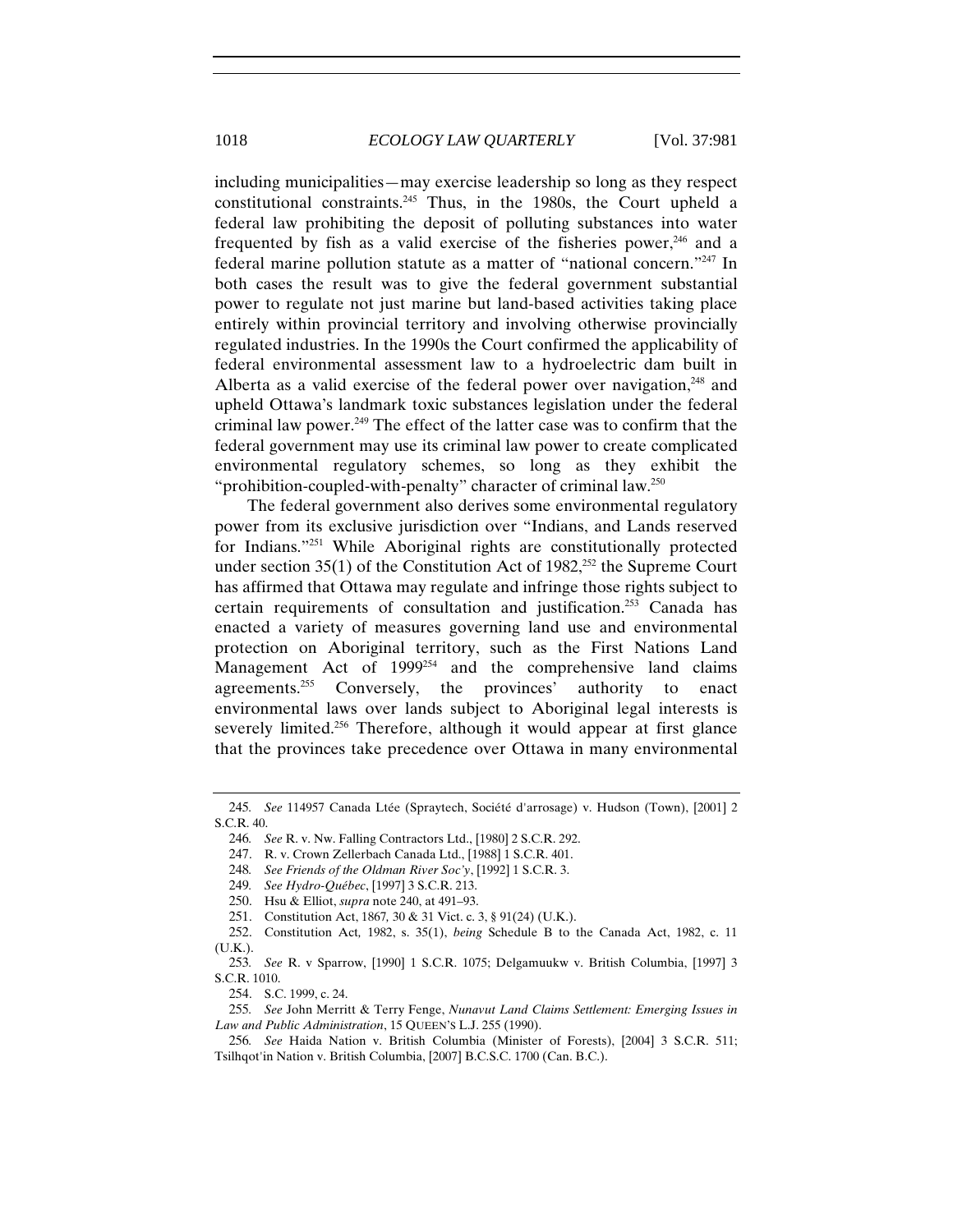issues, the powers left to the national government in the federal structure give it significant leeway to pass environmental laws.

The constitutional division of powers is also relevant to the implementation of international environmental treaties. Whereas the federal government has exclusive jurisdiction to make treaties, it does not have exclusive power to implement them, unlike the Australian federal government which can give effect domestically to most international treaties it ratifies by virtue of its "external affairs" constitutional power.<sup>257</sup> In Canada, treaties must be implemented by the level of government having jurisdiction over their subject-matter, often requiring legislation by all ten provinces.<sup>258</sup> Ottawa sometimes works around this constraint by making "federal state" reservations to treaties, or claiming that existing legislation is sufficient to implement new treaties.<sup>259</sup> But ultimately, within their jurisdictional spheres the provincial governments have control over how effectively Canada's international treaty obligations are fulfilled.

In sum, while jurisdictional constraints are real, the Constitution provides room for both federal and provincial leadership in environmental policy. The pattern has however been one of federal deference, with an emphasis on cooperation and harmonization. The Canada-Wide Accord on Environmental Harmonization,<sup>260</sup> concluded in 1998 amidst widespread yet dubious complaints of unnecessary duplication of federal and provincial legislation, put the provinces firmly in the driver's seat and barred the federal government from acting whenever a province is designated the "lead" authority.<sup>261</sup> The Canadian Environmental Protection Act of 1999 and the Canadian Environmental Assessment Act also contemplate a role for the provinces if they have equivalent standards.<sup>262</sup> Such concessions can give provincial governments the final say on how strict environmental assessments will be, $263$  allowing the federal government to delegate environmental responsibilities to the provinces.

<sup>257.</sup> AUSTRALIAN CONSTITUTION s 51.

<sup>258</sup>*. See* PAUL MULDOON, AN INTRODUCTION TO ENVIRONMENTAL LAW AND POLICY IN CANADA 21 (2009).

<sup>259</sup>*. See* Joanna Harrington, *Redressing the Democratic Deficit in Treaty-Making: (Re-) Establishing a Role for Parliament,* 50 MCGILL L.J. 465, 483 (2005); Brandon, *supra* note 147, at 405.

<sup>260.</sup> CANADIAN COUNCIL OF MINISTERS OF THE ENV'T, A CANADA-WIDE ACCORD ON ENVIRONMENTAL HARMONIZATION (1998), *available at* http://www.ccme.ca/assets/pdf/accord \_harmonization\_e.pdf (last visited Oct. 13, 2010).

<sup>261</sup>*. See* Marcia Valiante, *Legal Foundations of Canadian Environmental Policy: Underlining Our Values in a Shifting Landscape*, *in* CANADIAN ENVIRONMENTAL POLICY: CONTEXT AND CASES*, supra* note 39, at 3, 8.

<sup>262.</sup> Canadian Environmental Protection Act of 1999, S.C. 1999, c. 33 s. 4(1)(b.2); Canadian Environmental Assessment Act, S.C. 1992, c. 37 s. 54(1).

<sup>263</sup>*. See* MELODY HESSING, MICHAEL HOWLETT & TRACY SUMMERVILLE, CANADIAN NATURAL RESOURCE AND ENVIRONMENTAL POLICY 205 (2005).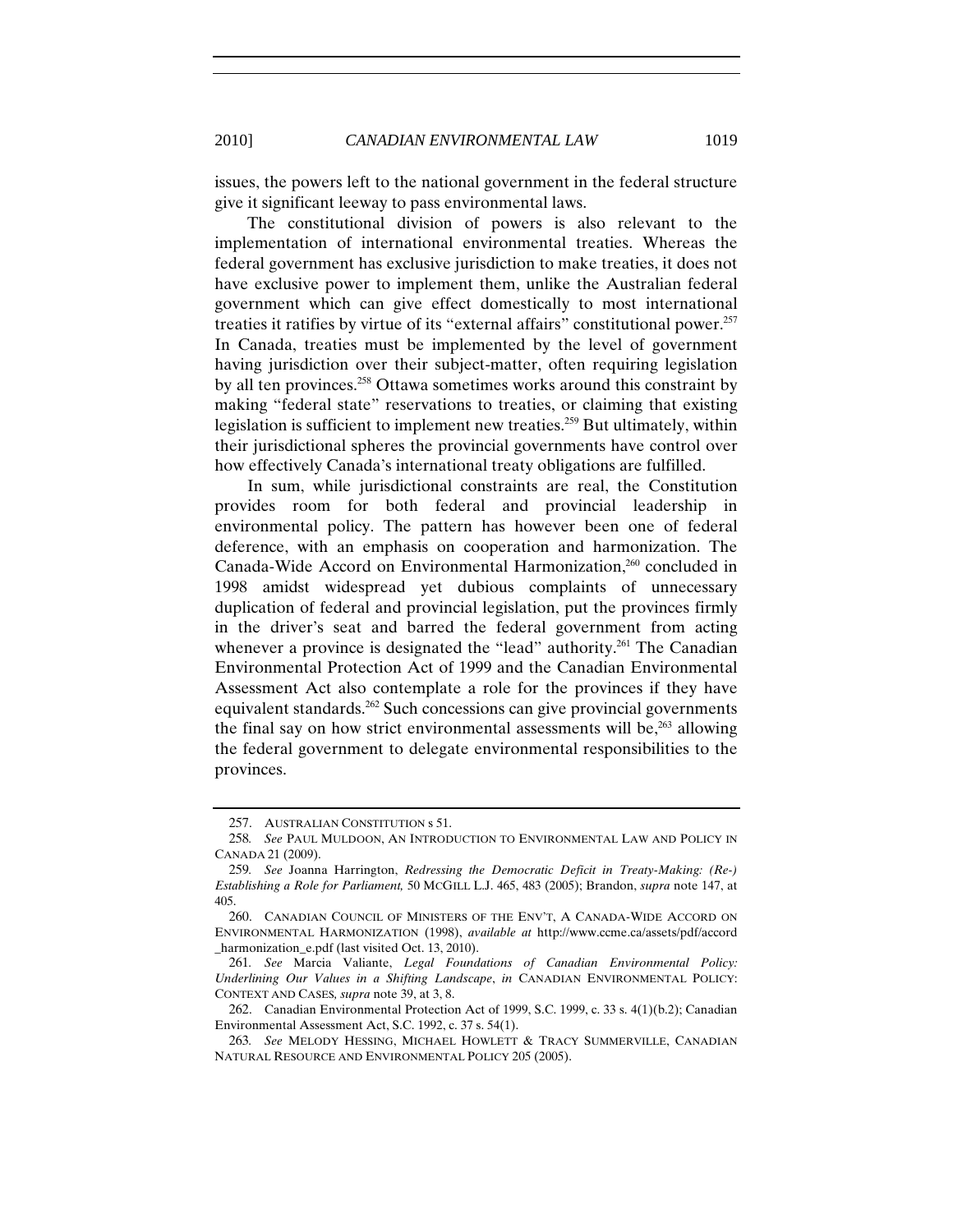The results differ substantially. While some provinces have enacted equivalent or stronger environmental rules, such as Nova Scotia's ambitious Environmental Goals and Sustainable Prosperity Act of 2007,264 others have taken advantage of Ottawa's timidity to keep their own laws weak.<sup>265</sup> For example, Alberta's environmental assessment regulations exempt oil and gas exploration,<sup>266</sup> and in Newfoundland and Labrador the process only applies at the discretion of the minister.<sup>267</sup> Environmental organizations have criticized federal-provincial harmonization for all these reasons.<sup>268</sup>

This pattern of cooperation and federal devolution is occasionally punctuated by competitive episodes in which federal or provincial governments raise environmental standards in response to public agitation, but this is usually followed by relatively long periods of collaboration and downward harmonization.<sup>269</sup> Ironically, the assumption that duplication of federal and provincial regulation is always bad persists among Canadian policy makers despite mounting evidence that some degree of regulatory redundancy is critical to protect against environmental and public health dangers such as drinking water contamination.<sup>270</sup> In any event we are left with a situation where willing provinces, such as Nova Scotia, can take a leadership role, while others, such as Alberta, may take advantage of jurisdictional ambiguity to stymie both provincial and federal efforts.

## *B. Neo-Liberalism and Deregulation*

Neo-liberalism, which calls for the restriction of state intervention except to liberate and strengthen market forces, $271$  was and remains another seminal influence on Canadian environmental law. After its initial electoral successes in the United Kingdom and United States in the early 1980s, it gained traction in Canada with the federal election of 1988,

<sup>264.</sup> S.N.S. 2007, c. 7.

<sup>265</sup>*. See* HESSING, *supra* note 263, at 206.

<sup>266</sup>*. See* Environmental Assessment (Mandatory and Exempted Activities) Regulation, A. Reg. 111/93, sched. 2(d)–(e).

<sup>267</sup>*. See* Environmental Protection Act, S.N.L. 2002, c. E-14.2, pt. X.

<sup>268</sup>*. See* Paehlke, *supra* note 155, at 173; Canadian Envtl. Law Ass'n v. Canada (Minister of Env't), [1999] 3 F.C. 564 (Trial Div.), *aff'd* [2000] 4 F.C. D-6 (C.A.) (dismissing application for declaration that Canada-Wide Accord on Environmental Harmonization invalid).

<sup>269</sup>*. See* Nancy Olewiler, *Environmental Policy in Canada: Harmonized at the Bottom?*, *in* RACING TO THE BOTTOM? PROVINCIAL INTERDEPENDENCE IN THE CANADIAN FEDERATION 113, 140 (Kathryn Harrison ed., 2006).

<sup>270</sup>*. See, e.g.*, DENNIS R. O'CONNOR, REPORT OF THE WALKERTON INQUIRY, PART TWO: A STRATEGY FOR SAFE DRINKING WATER 71–78 (2002) (recommending a multi-barrier approach to drinking water safety).

<sup>271.</sup> Simon Lee & Stephen McBride, *Introduction: Neo-Liberalism, State Power and Global Governance in the Twenty-First Century*, *in* NEO-LIBERALISM, STATE POWER AND GLOBAL GOVERNANCE 1, 6 (Simon Lee & Stephen McBride eds., 2003),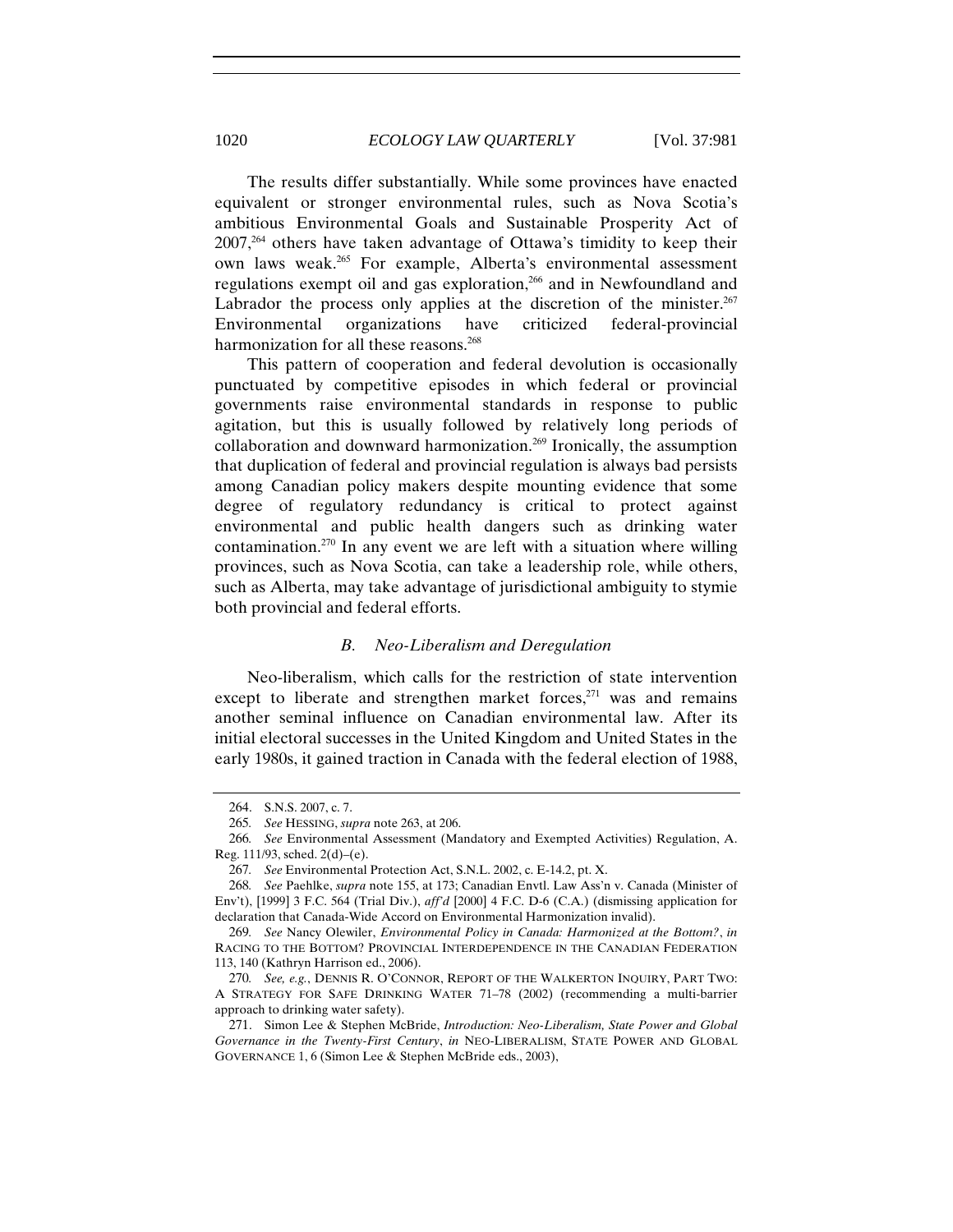which Prime Minister Brian Mulroney's Progressive Conservatives won on a platform of free trade with the United States and neo-liberal restructuring of the Canadian state.<sup>272</sup> The 1990s saw the election of radically neo-liberal governments in Alberta and Ontario. Although less extreme in rhetoric, the deficit-slaying, budget-cutting federal Liberal government of 1993–2006 also embraced key elements of the neo-liberal agenda. Among the strongest proponents of this agenda are public choice theorists, $273$  who proposed the notion of government failure as an ideological counterpoint to the rhetoric of "market failure."<sup>274</sup> Public choice analysts apply the logic of microeconomics to politics, concluding that whereas self-interest has a benign effect in the marketplace, it has a corrupting influence on governmental decision making.<sup>275</sup> Neo-liberalism suggests we can avoid these problems of agency capture and rent-seeking by shifting management and sometimes ownership of resources and services beyond elected representatives and administrators.<sup>276</sup> Environmental regulation has thus become a major target of neo-liberal criticism.277

Several factors contributed to neo-liberalism's strong resonance in Canada, including the backlash against Prime Minister Pierre Trudeau's 1980 effort to "Canadianize" the largely U.S.-controlled oil and gas industry, two severe recessions, ballooning public deficits, major Canadian business groups' embrace of free trade as their only hope, and a major public inquiry's conclusion that the Canadian welfare state was bloated and broken.<sup>278</sup> By the 1990s, when governmental "red tape" and wasteful spending became demonized as barriers to economic prosperity, national and provincial environment ministries were severely purged.<sup>279</sup>

<sup>272</sup>*. See* CLARKSON & WOOD, *supra* note 163, at 69.

<sup>273.</sup> Among the various strands of public choice theory, see Richard Posner, *Theories of Economic Regulation*, 5 BELL J. ECON. 353 (1974); Charles Rowley, *Public Choice and the Economic Analysis of Law*, *in* LAW AND ECONOMICS 155 (Nicholas Mercuro ed., 1989). The "Chicago" strand of public choice theory, associated with Posner, explains regulation in terms of supply and demand for political outcomes, while the "Virginia" school, associated with Rowley, offers an institutional analysis, focusing on the mechanics of democratic political markets.

<sup>274</sup>*. See* Richard Nelson, *Roles of Government in a Mixed Economy*, 6 J. POL. ANAL. & MGMT. 541, 542, 556 (1987) (noting that "government is subject to its own set of constraints and limitations").

<sup>275</sup>*. See generally* JAMES BUCHANAN & GORDON TULLOCK, CALCULUS OF CONSENT: LOGICAL FOUNDATIONS OF CONSTITUTIONAL DEMOCRACY (1962); WILLIAM NISKANEN, BUREAUCRACY: SERVANT OR MASTER? (1973).

<sup>276</sup>*. See* DANIEL FARBER & PHILIP FRICKEY, LAW AND PUBLIC CHOICE 67–69 (1991).

<sup>277</sup>*. See* CUTTING GREEN TAPE: TOXIC POLLUTANTS, ENVIRONMENTAL REGULATION AND THE LAW (Richard Stroup, Roger Meiners & Kip Viscusi eds., 2000); TERRY ANDERSON & DONALD LEAL, FREE MARKET ENVIRONMENTALISM (1991) (arguing that detailed environmental regulations administered by bureaucratic agencies tend to be inefficient, costly, and sometimes even ineffective at improving environmental conditions).

<sup>278.</sup> CLARKSON & WOOD, *supra* note 163, at 66–67.

<sup>279</sup>*. Id.* at 195.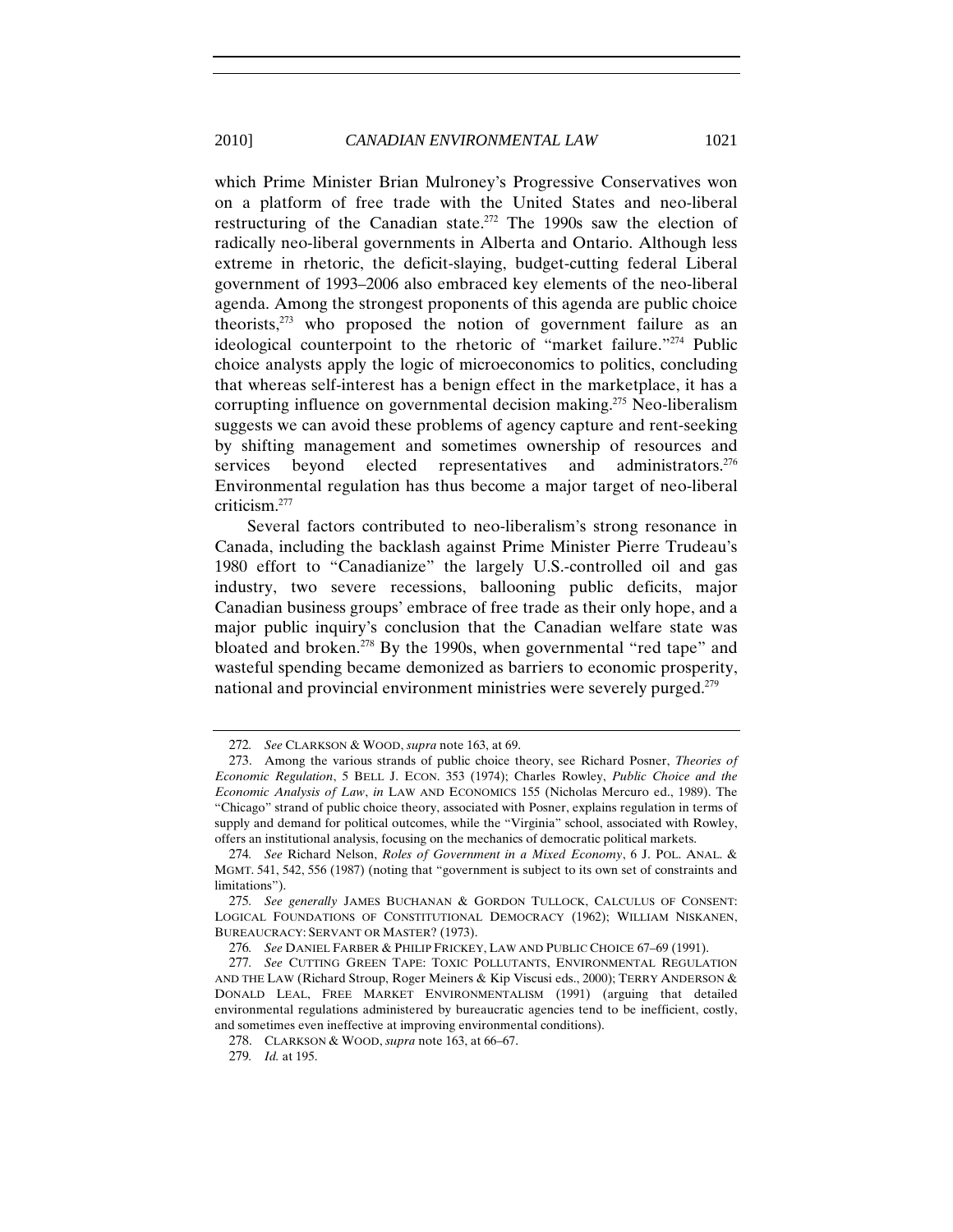In Ontario, the Ministry of the Environment under the Conservative government of Mike Harris suffered a calamitous drop in annual funding from \$550 million in 1994 to \$223 million by  $2000^{280}$  This led to the closure or curtailment of many programs, reduced environmental monitoring and enforcement, and significant staff cuts. Staffing levels at Ontario's Ministry of Natural Resources were slashed from 6639 in 1995 to 3380 in 2000.281 The provincial government also "downloaded" various responsibilities, such as for water and sewage services, to municipalities that lacked the resources to assume effective custody.<sup>282</sup> In 1999, the independent Environmental Commissioner of Ontario concluded in her annual report that the "evidence of the deterioration of the province's environmental protection standards is widespread."283 This situation was not unique to Ontario; between 1992 and 1997 Alberta reportedly cut 30 percent of its environmental portfolio budget, while Newfoundland cut its budget by nearly 60 percent.<sup>284</sup> Even with the election of an apparently more environmentally-minded Liberal government in Ontario 2003, these funding shortfalls have yet to be recovered. In 2007 the Environmental Commissioner of Ontario released a special report on the legacy of earlier cuts,285 and noted elsewhere that "the need to rebuild the expertise and resources available to" these ministries has "become a matter of urgency."286

These cuts did not come without costs. One of the tragic consequences of these reductions and other deregulatory measures was the contamination of the water supply of the town of Walkerton, Ontario, by *E. coli* in May 2000, which resulted in the deaths of seven people and illness of a further  $2500.^{287}$  For similar reasons, a drinking water

<sup>280</sup>*. See* Karen Clark, *The Top 10 Things Wrong with Environmental Protection under the Common Sense Revolution*, 25 INTERVENOR 3 (2000).

<sup>281</sup>*. See id.*

<sup>282</sup>*. See* Municipal Water and Sewage Transfer Act, S.O. 1997, c. 6.

<sup>283</sup>*. See* BOYD, *supra* note 3, at 241.

<sup>284.</sup> David McLaren, *A Briefing on the Harmonization Accord*, 23 INTERVENOR (1998), *available at* http://www.cela.ca/article/canadian-environmental-protection-act-1999-first-cepareview/briefing-harmonization-accord.

<sup>285</sup>*. See* ENVTL. COMM'R OF ONT., DOING LESS WITH LESS: HOW SHORTFALLS IN BUDGET, STAFFING AND IN-HOUSE EXPERTISE ARE HAMPERING THE EFFECTIVENESS OF MOE AND MNR (2007).

<sup>286.</sup> ENVTL. COMM'R OF ONT., GETTING TO K(NO)W: ANNUAL REPORT 2007–2008, at 74 (2007).

<sup>287.</sup> The resulting public inquiry concluded that funding cuts to drinking water monitoring programs and lack of follow-up by environment ministry officials were principal causes of the contamination. *See* DENNIS R. O'CONNOR, REPORT OF THE WALKERTON INQUIRY, PART ONE: THE EVENTS OF MAY 2000 AND RELATED ISSUES 34–35 (2002); *see also* Scott Prudham, Poisoning the Well: Neoliberalism and the Contamination of Municipal Water in Walkerton, *Ontario*, 35 GEOFORUM 343 (2004).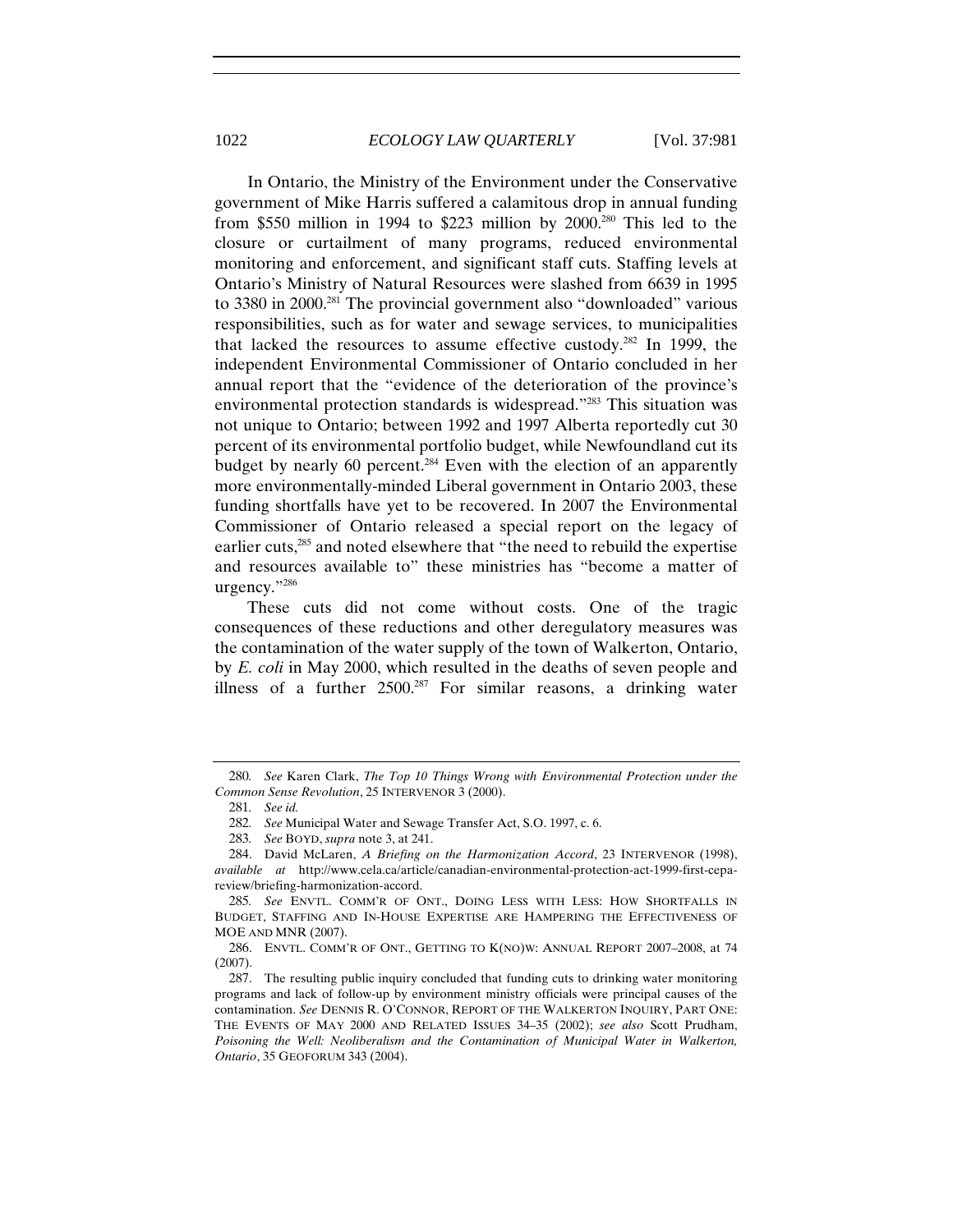contamination outbreak occurred in North Battleford, Saskatchewan in 2001, leaving some 7000 people ill and leading to a lengthy class action.<sup>288</sup>

At the federal level, cuts were made to environmental programs under both Liberal and Conservative governments. They began as early as the mid-1980s under the Conservative Mulroney Government.289 The Chrétien Liberals later slashed Environment Canada's budget by almost one-third between 1995 and 1997.290 Under Prime Minister Harper, the budgets for the Environmental Monitoring and Assessment Network, the Migratory Bird Program and the National Wildlife Areas have been slashed and climate change research programs terminated.<sup>291</sup> Although in 2009 the Harper Government established a "green infrastructure" fund to support projects such as new public transit, its response to the economic downturn has mainly been to reduce environmental requirements for some projects, such as energy developments.<sup>292</sup>

One might think that embrace of the neo-liberal agenda, with its emphasis on less reliance on government bureaucracy and more use of market forces, would lead to greater reliance on economic policy instruments as a means of environmental law. In principle, the creation of markets for environmental goods and services, such as through tradable pollution allowances and removal of market-distorting subsidies for environmentally burdensome sectors such as the forestry and petroleum industries, would seem to dovetail with policies designed to harness market forces.<sup>293</sup> As we have seen, however, the provincial and federal governments that embraced neo-liberalism most strongly favoured "voluntary" approaches to environmental management and continued to lavish subsidies on polluting sectors such as mining and petroleum rather than use economic disincentives to stimulate change.<sup>294</sup>

<sup>288</sup>*. See Talks Underway to End Tainted Water Lawsuit*, CBC NEWS (May 19, 2009), http://www.cbc.ca/canada/saskatchewan/story/2009/05/19/north-battleford-water-lawsuit-123.html.

<sup>289</sup>*. See* HARRISON, *supra* note 119, at 98.

<sup>290</sup>*. See* STEPHEN CLARKSON, UNCLE SAM AND US: GLOBALIZATION, NEOCONSERVATISM AND THE CANADIAN STATE 340 (2002).

<sup>291</sup>*. See Environment Canada Budget Cuts Threaten Wildlife Programs*, CBC NEWS (Sept. 19. 2007), http://www.cbc.ca/news/yourview/2007/09/environment\_canada \_budget\_cuts.html; *Tories Plan Cuts to Climate Change Programs*, CBC NEWS (Apr. 5, 2006), http://www.cbc.ca/canada/story/2006/04/05/climate-change060405.html.

<sup>292</sup>*. See* Press Release, Infrastructure Canada, Canada Launches \$1-billion Green Infrastructure Fund (May 29, 2009), *available at* http://www.buildingcanadachantierscanada.gc.ca/media/news-nouvelles/2009/20090529whitehorse-eng.html; Elizabeth May, *Stephen Harper Budget Worsens Ecological, Fiscal, Democratic Deficits*, STRAIGHT.COM (May 5, 2010), *available at* http://www.straight.com/article-296471/vancouver/elizabeth-may-stephenharper-budget-worsens-ecological-fiscal-democratic-deficits.

<sup>293</sup>*. See* Robert Hahn & Robert Stavins, *Economic Incentives for Environmental Protection: Integrating Theory and Practice*, 82 AM. ECON. REV. 464, 464–65 (1992).

<sup>294</sup>*. See* Winfield*, supra* note 175, at 87–88.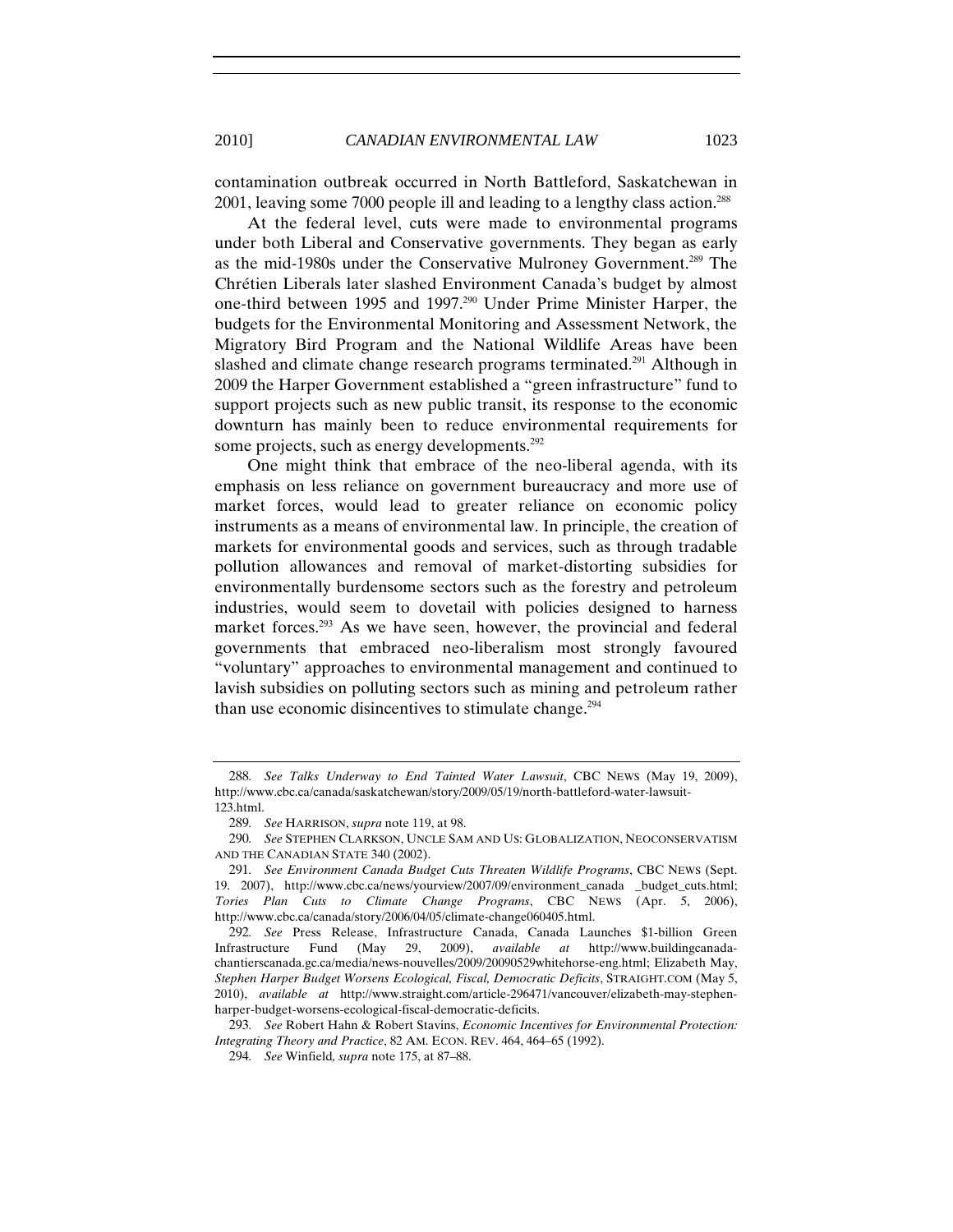The promotion of voluntary approaches and public-private partnerships in Canada tended to become an excuse for business-asusual. One example is the 1995 *National Action Program on Climate Change*, in which Canada identified "implementation of voluntary actions" as a key component of the *Program*'s plan for meeting the country's international commitments.295 These actions, such as voluntary commitments made by major GHG emitters, were unsuccessful.<sup>296</sup> The federal government's voluntary Accelerated Reduction and Elimination of Toxics program was criticized for similar reasons.297 In other contexts, reliance on voluntary measures even contributed to environmental disasters, most notably Walkerton's contaminated drinking water tragedy.298

While neo-liberalism has been in retreat in recent years due to its politically unacceptable outcomes and economic impacts, including the global financial crisis of 2008,299 Canadian governments' preference for minimal market regulation lingers. Policy making remains dominated by economic considerations of promoting employment, consumer spending, and international trade. In this framework, the environmental policies most likely to win political support are those compatible with these values. Thus, the Ontario McGuinty Government's ambitious Green Energy and Green Economy Act of 2009<sup>300</sup> was unveiled largely on the premise that the forecast surge in investment in clean and renewable energy would pay substantial economic dividends.<sup>301</sup> Of course, there is nothing inherently objectionable to seeking prosperity while protecting the environment—that, after all, is the goal of sustainable development. But it is risky to make protection of the environment hinge solely on

<sup>295.</sup> ENV'T CAN., NATIONAL ACTION PROGRAM ON CLIMATE CHANGE, *passim* (1995).

<sup>296</sup>*. See* Nic Rivers & Mark Jaccard, *Canada's Efforts Towards Greenhouse Gas Emission Reduction: A Case Study on the Limits of Voluntary Action and Subsidies*, 23 INT'L J. GLOBAL ENERGY ISSUES 307 (2005); MATTHEW BRAMLEY, THE CASE FOR KYOTO: THE FAILURE OF VOLUNTARY CORPORATE ACTION 1 (2002).

<sup>297</sup>*. See* Kathryn Harrison, *Talking With the Donkey: Cooperative Approaches to Environmental Protection*, 2 J. INDUSTRIAL ECOLOGY 51 (1999); Deborah L. VanNijnatten, *The ARET Challenge*, *in* VOLUNTARY INITIATIVES AND THE NEW POLITICS OF CORPORATE GREENING 91 (Robert B. Gibson ed., 1999).

<sup>298</sup>*. See* O'Connor, *supra* note 287, at 390 (discussing, for example, the problems of reliance on voluntary guidelines for reporting adverse drinking water test results).

<sup>299</sup>*. See* David M. Kotz, *The Financial and Economic Crisis of 2008: A Systemic Crisis of Neoliberal Capitalism,* 41 REV. RADICAL POL. ECON. 305 (2008).

<sup>300.</sup> S.O. 2009, c. 12.

<sup>301.</sup> See Ontario's Green Energy Act: Our Path to a Green Economy and a Cleaner Environment*,* MINISTRY OF ENERGY AND INFRASTRUCTURE, http://www.mei.gov.on.ca/ en/energy/gea (last visited Sept. 20, 2010).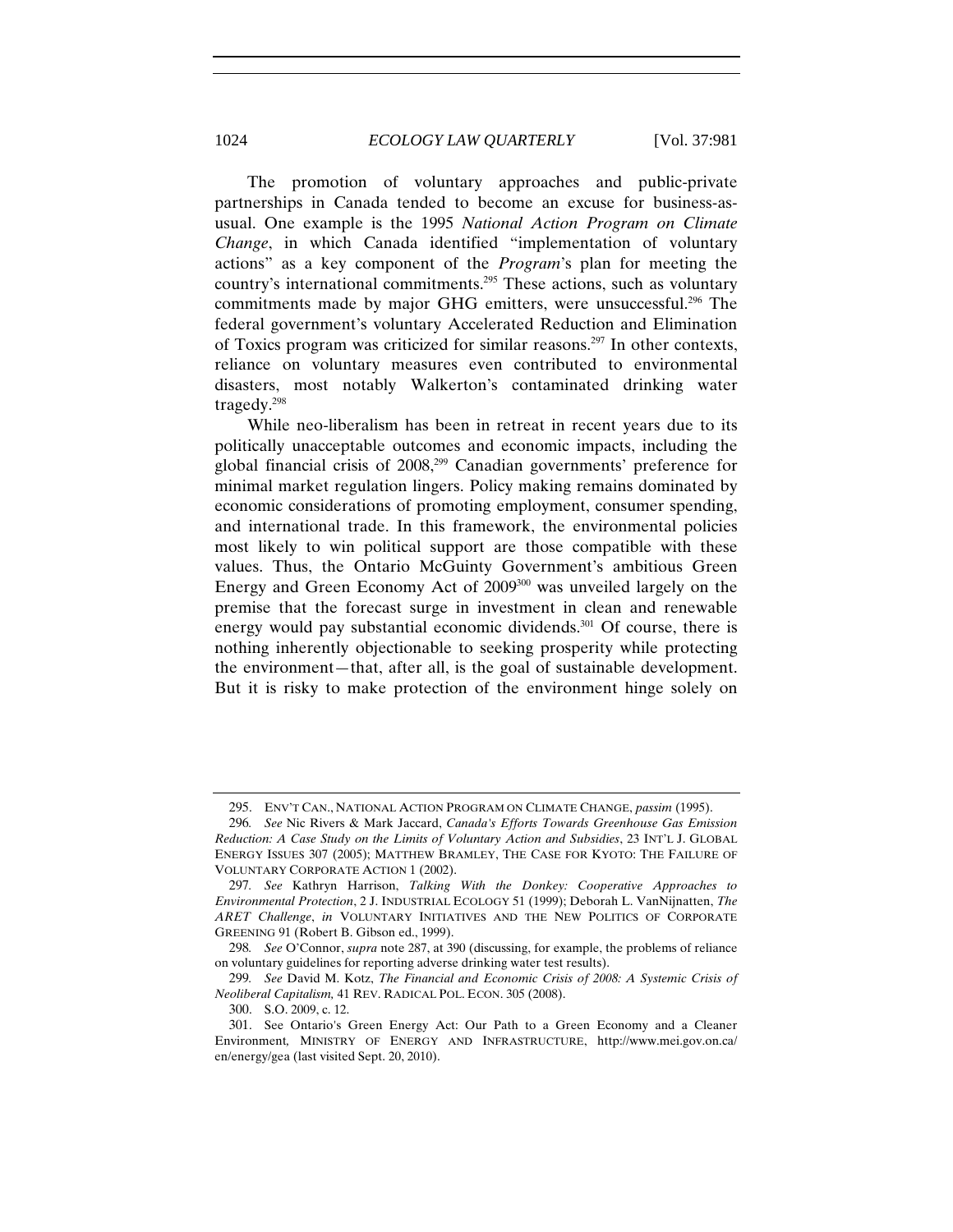perceived economic benefits when many environmental values cannot be priced in a market economy.302

#### *C. The Primacy of Primary Industries*

A further reason for the stagnation of Canadian environmental law is the distinctive structure of its economy. Primary industries, including agriculture, forestry, mining, oil, and gas, have long been a bulwark of Canada's economy and continue to be "very effective at shaping the public policy agenda" around themselves.<sup>303</sup> Despite the rhetoric from business and political elites about turning Canada into a "knowledgebased economy" anchored on financial services, higher education, science, and technology development, $304$  the Canadian economy still relies heavily on these "old" industries.

These industries are more influential than their contribution to GDP would suggest. In 2007, shortly before the recent economic downturn, Canada's mining, oil, and gas sector contributed only 4.8 percent of national GDP; and agriculture, forestry, fisheries and hunting 2.2 percent, compared to 20 percent from the financial sector. $305$  The disproportionate influence of extractive industries comes instead from its high concentration in western Canada. Oil, gas, mining, and related resourcesbased industries contributed 24.6 percent of Alberta's GDP in 2003, nearly identical to its relative value in 1971.<sup>306</sup> However, in British Columbia, the forestry industry's share of provincial GDP declined from 11 percent to 6 percent between 1990 and 2008, a trend which ultimately may diminish this industry's political influence in a province whose economy has long been dominated by the natural resources sector.<sup>307</sup>

The primary sector is also very important to Canada's international trade. In 2008, agriculture comprised 8.3 percent of the value of Canada's exports, while energy contributed 25.6 percent, forestry 5.2 percent and

<sup>302</sup>*. See* Frank Dietz & Jan van der Straaten*, Economic Theories and the Necessary Integration of Ecological Insights*, *in* THE POLITICS OF NATURE: EXPLORATIONS IN GREEN POLITICAL THEORY 118, 123 (Andrew Dobson & Paul Lucardie eds., 1993).

<sup>303.</sup> Winfield, *supra* note 175, at 88.

<sup>304.</sup> For background, see Richard Harris, *The Knowledge-based Economy: Intellectual Origins and New Economic Perspectives*, 3 INT'L J. MGMT. REVS. 21 (2001).

<sup>305</sup>*. See* STATISTICS CAN., CANADA YEAR BOOK 2008, at 109 (2008).

<sup>306</sup>*. See* PEMBINA INSTITUTE, ECONOMIC DIVERSITY IN ALBERTA: HOW MUCH? 2 (2004), *available at* http://pubs.pembina.org/reports/02.Economic\_Diversity.pdf (containing figures covering "resource based industries," which are defined to include petroleum, mining, forestry, and agriculture).

<sup>307</sup>*. See* BCSTATS, BUSINESS INDICATORS: BRITISH COLUMBIA'S ECONOMY: THEN AND NOW 3 (2008), *available at* http://www.bcstats.gov.bc.ca/pubs/bcbi/bcbi0812.pdf (last visited Apr. 6, 2010).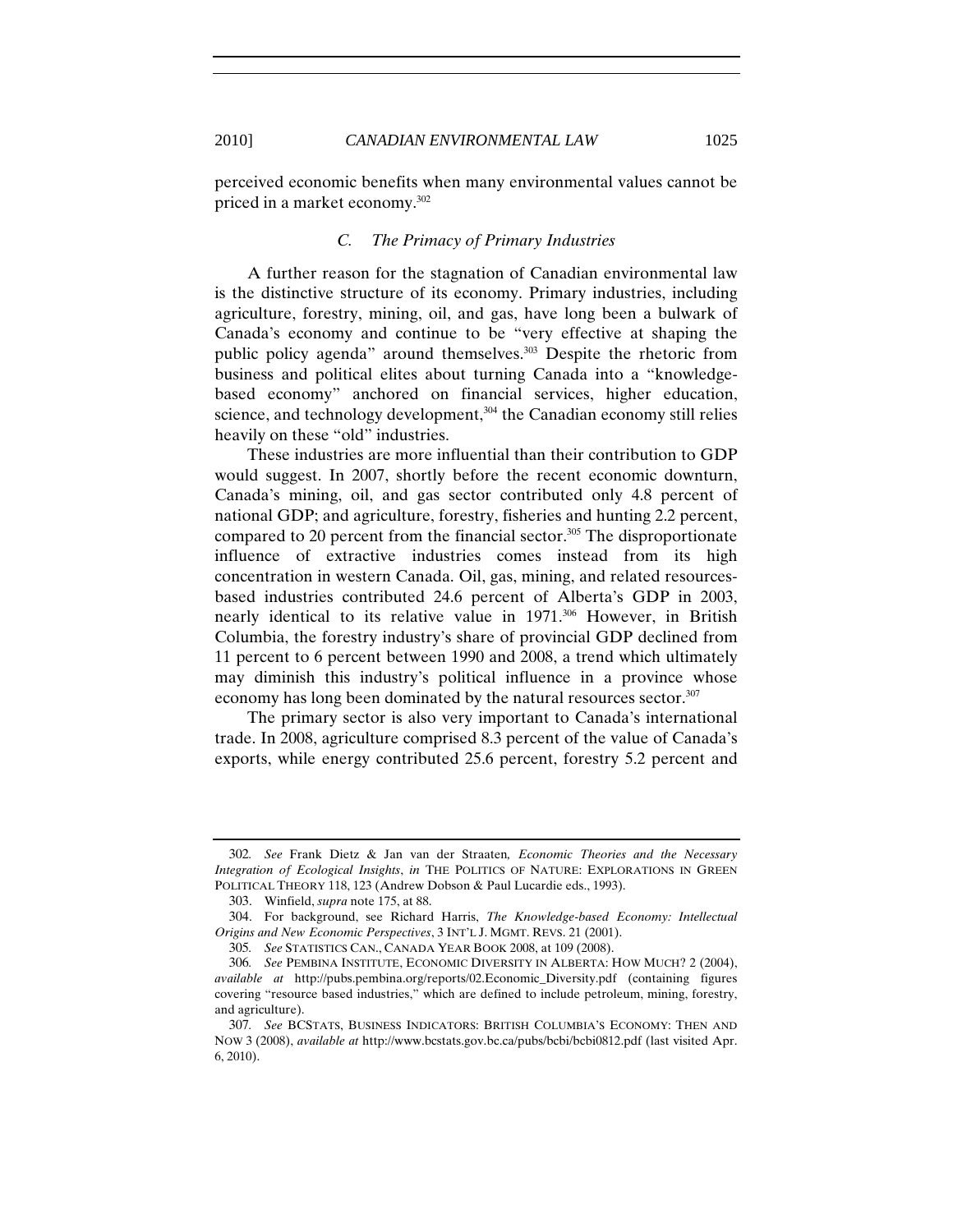mining 11.2 percent.<sup>308</sup> The sector overall thus supplied at least half of Canada's export earnings. Their significance is even more pronounced in some provinces: in 2008, 40.3 percent of Alberta's exports were crude petroleum, and an additional 25.6 percent were gas and gas liquids.309 Only for Ontario and Quebec do resource exports constitute less than 50 percent of total exports.310

Canada's continuing dependence on primary industries limits the political feasibility of environmental regulations, such as GHG emission controls, that could reduce the international competitiveness of businesses. While Canadian manufacturers are generally less carbon intensive than the international average, as they rely on hydroelectric and nuclear energy, Canadian extractive industries tend to be above the international average in terms of carbon intensity.311 A study by the C.D. Howe Institute found that a common carbon price across countries would therefore likely have "significant negative effects" on extractive industries in Canada.312 The result of this economic dependence is a system encouraging "rapid, opportunistic extraction" while inhibiting systemic, long term, and large-scale environmental management.<sup>313</sup> In some cases governments actually lag behind industry in implementing innovative environmental reforms, while marginalizing environmental non-governmental organizations in public policy making.<sup>314</sup>

On the other hand, Canada's preoccupation with international competitiveness may make it vulnerable to countervailing pressure to improve environmental standards when its major trading partners raise their environmental standards.<sup>315</sup> Historically, Canadian regulators have felt pressure to conform to U.S. standards in areas such as drug and food

<sup>308</sup>*. See Exports of Goods on a Balance-of-Payments Basis, by Product*, STATISTICS CAN., http://www40.statcan.ca/l01/cst01/gblec04-eng.htm (last visited Sept. 29, 2010). Percentages are calculated by authors.

<sup>309</sup>*. See* GOV'T OF ALTA., HIGHLIGHTS OF THE ALBERTA ECONOMY 2009, at 9 (2009). In monetary terms, the amounts were C\$47.8 billion and C\$30.4 billion respectively, out of total exports in 2008 worth approximately C\$118 billion. *Id.*

<sup>310</sup>*. See* Adam Wellstead, *The (Post) Staples Economy and the (Post) Staples State in Historical Perspective*, 1 CAN. POL. SCI. REV. 8, 14 (2007).

<sup>311</sup>*. See* Chris Bataille, Benjamin Dachis & Nic Rivers, *Pricing Greenhouse Gas Emissions: The Impact on Canada's Competitiveness*, 280 C.D. HOWE INST. COMMENTARY 1, 3 (2009).

<sup>312</sup>*. Id.* For further discussion about Canadian climate policy and its economic costs, see Alastair Lucas, *Mythology, Fantasy and Federalism: Canadian Climate Change Policy and Law*, 20 PAC. MCGEORGE GLOBAL BUS. & DEV. L.J. 41 (2007).

<sup>313</sup>*. See* Debra Davidson & Norah MacKendrick, *State-Capital Relations in Voluntary Environmental Improvement*, 55 CURRENT SOCIOLOGY 674, 683 (2007).

<sup>314</sup>*. See id.* at 684.

<sup>315</sup>*. See generally* Steven Bernstein & Benjamin Cashore, *The Influence of Globalization and Internationalization on Domestic Policy Change*, *in* POWER IN THE GLOBAL ERA: GROUNDING GLOBALIZATION 110 (Theodore H. Cohn, Stephen McBride & John Wiseman eds., 2000).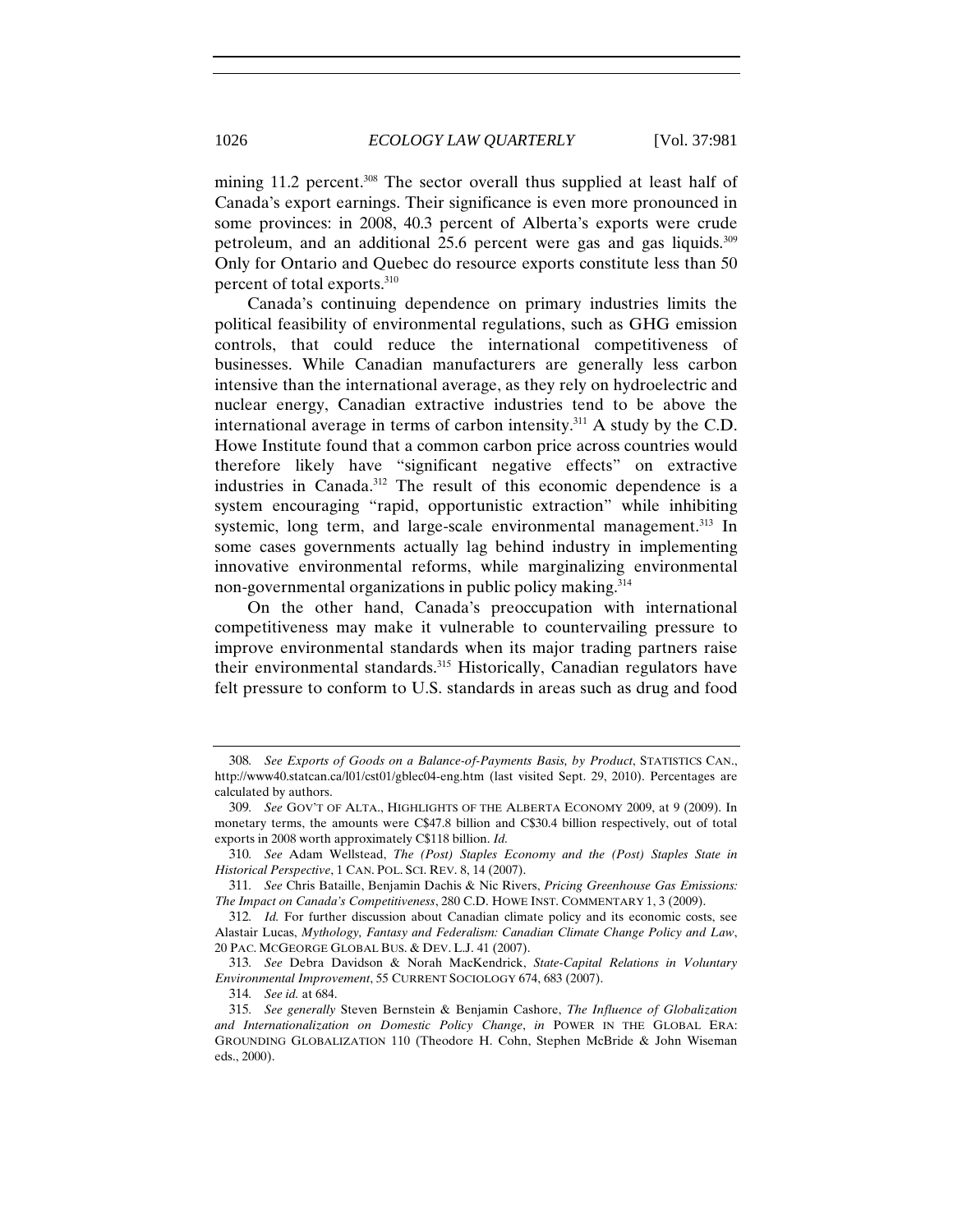safety given the considerable trade between these jurisdictions.<sup>316</sup> While the North American Free Trade Agreement's environmental provisions exert little direct pressure on Canadian regulators,<sup>317</sup> direct pressure from the United States can matter. For example, President Obama has spoken out against using energy from "dirty" sources,<sup>318</sup> California has signed an agreement limiting oil imports from carbon-intensive sources,<sup>319</sup> and onethousand U.S. city mayors have agreed not to import oil from Alberta's tar sands. $320$  Canada recently announced that it would bring its new vehicle fuel efficiency standards in line with U.S. federal standards.<sup>321</sup> International pressure therefore can have positive impacts on Canada's environmental standards.

While Canada is not the only Western nation to rely economically on its primary sector to such an extent—perhaps Australia is the only other state to have suffered environmentally as much as Canada has from such economic dependence<sup>322</sup>—this economic dependence has been a significant cause of Canada's weak environmental record.

#### *D. Electoral Politics and Public Opinion*

The Canadian governments' prevarication or intransigence on the environment also reflects both the cyclical nature of public concern for the environment and the tendency for electoral politics to blunt environmentalist voices. Federal and provincial willingness to be proactive on environmental issues varies with the level of public concern about the environment.<sup>323</sup> However, public opinion is not always an accurate bellwether for the direction of Canadian environmental law because the electoral system makes it difficult to translate public concern into a reliable political force for action.

<sup>316</sup>*. See* George Hoberg, *Governing the Environment: Comparing Canada and the United States*, *in* DEGREES OF FREEDOM: CANADA AND THE UNITED STATES IN A CHANGING WORLD 341, 381 (Keith G. Banting, George Hoberg & Richard Simeon eds., 1997).

<sup>317</sup>*. See* PIERRE-MARC JOHNSON AND ANDRÉ BEAULIEU, THE ENVIRONMENT AND NAFTA: UNDERSTANDING AND IMPLEMENTING THE NEW CONTINENTAL LAW 111–12 (1996).

<sup>318.</sup> Nicola Jones, *Obama May Be Tough on Canada's Tar Sands*, NATURE NEWS (Feb. 13, 2009), http://www.nature.com/news/2009/090213/full/news.2009.103.html.

<sup>319.</sup> Terry Macalister, *Oil Groups Mount Legal Challenge to Schwarzenegger's Tar Sands Ban*, GUARDIAN (Feb. 14, 2010), http://www.guardian.co.uk/business/2010/feb/14/oil-sands-banlegal-challenge.

<sup>320</sup>*. See* Anna Hopper, *A Crude Reality: Canada's Oil Sands and Pollution*, 30 HARV. INT'L REV. 9, 9 (2008).

<sup>321</sup>*. See Canada, U.S. Tighten Rules on Vehicle Emissions: Aim to Cut Greenhouse Gases 25% in Six Years*, TORONTO STAR, April 2, 2010, at A8.

<sup>322</sup>*. See* DAVID C. MERCER, A QUESTION OF BALANCE: NATURAL RESOURCE CONFLICT IN AUSTRALIA 58–60, 206–69, 270–312 (3d ed. 2000).

<sup>323</sup>*. See* Harrison, *supra* note 136, at 133–34.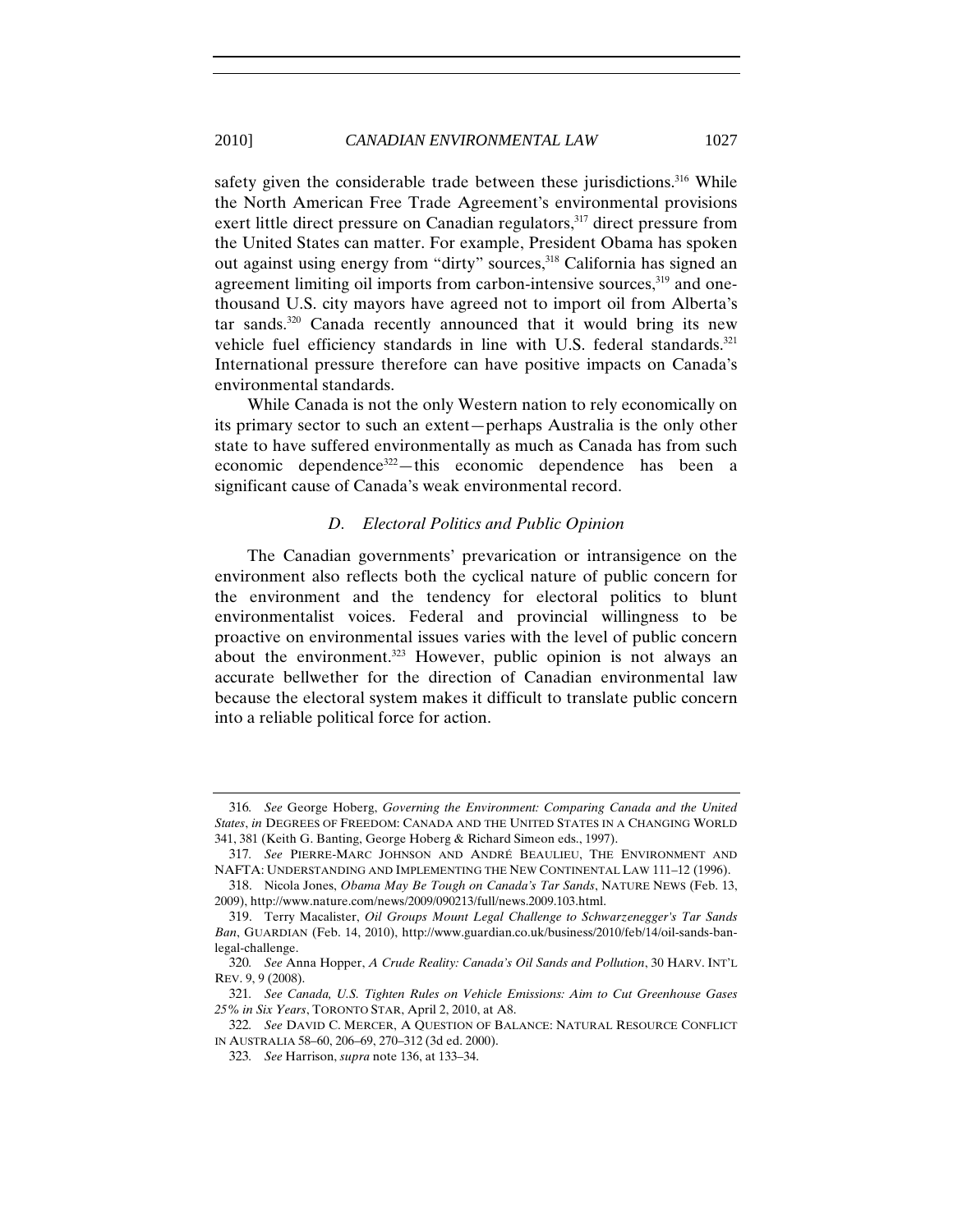According to public opinion polls, Canadians are among the staunchest environmentalists in the world.<sup>324</sup> A 2007 poll suggested that public interest in the environment was as high as in the halcyon days of the early 1970s.325 The level of support over the past forty years appears to be stronger than in comparable jurisdictions.<sup>326</sup> Professor Paehlke attributes these apparently strong environmental values among Canadians to the country's relatively vast areas of wilderness and the fact that the environment has been a seminal influence in Canada's art, literature, and other cultural domains.<sup>327</sup> In terms of what Canadians think of their own governments' performance, a 2007 survey from Environics showed that they were generally critical of Ottawa's record on environmental issues, with 39 percent saying the government was doing a poor job and 41 percent believing it had done "only [a] fair job."328

While these high levels of public concern imply "strong expectations of government action,"329 they have not necessarily translated into strong environmental protection law. Of course, feeling concerned about the environment is not the same as being well informed. Professor Kathryn Harrison observes, for instance, that despite the importance of Canada's ratification of the Kyoto Protocol, only about half of the Canadians surveyed in 2003 were aware of this decision.<sup>330</sup>

Still, there is a general sense that Canadians still care deeply for the environment. The growth of the Greens in Canada, particularly since 2000 at the federal level and in Ontario and British Columbia, perhaps indicates a structural shift in public opinion with the presence of a political party dedicated to keeping the spotlight on environmental issues. However, the Greens have yet to elect a single member to a provincial legislature or federal Parliament.<sup>331</sup> This gap between public concern and political action is partly a result of both the structure of party politics and the electoral system that governs parliamentary representation. As in

<sup>324</sup>*. See* BOYD, *supra* note 3, at 4.

<sup>325</sup>*. See* Campbell Clark, *Saving the Environment Overtakes Stamping Out Corruption*, GLOBE & MAIL, July 19, 2007, at A13.

<sup>326.</sup> Canadians tend to be voice greater environmental concern than Americans, according to surveys. *See, e.g.*, *Canadians and Americans Call for More Action on the Environment*, Angus Reid Public Opinion (July 19, 2010), http://www.angus-reid.com/polls/43139/canadians-andamericans-call-for-more-action-on-the-environment2.

<sup>327</sup>*. See* Paehlke, *supra* note 155, at 161.

<sup>328</sup>*. Canadians are Critical of the Country's Environmental Performance*, ENVIRONICS (Apr. 11, 2007, 4:40 PM), http://erg.environics.net/media\_room/default.asp?aID=632.

<sup>329.</sup> Winfield, *supra* note 175, at 79.

<sup>330</sup>*. See* Kathryn Harrison, *The Road not Taken: Climate Change Policy in Canada and the United States*, 7 GLOBAL ENVTL. POL. 92, 94 (2007).

<sup>331.</sup> In 2008, a sitting Member of Parliament, Blair Wilson, joined the federal Green Party but was defeated in the 2008 federal election. *See Green Party to Announce its First Member of Parliament*, CBC NEWS (Aug. 30, 2008, 7:57 PM), http://www.cbc.ca/canada/story/2008/ 08/30/green-party.html. For a summary of the 2008 election results, see http://www.sfu.ca/ ~aheard/elections/results.html.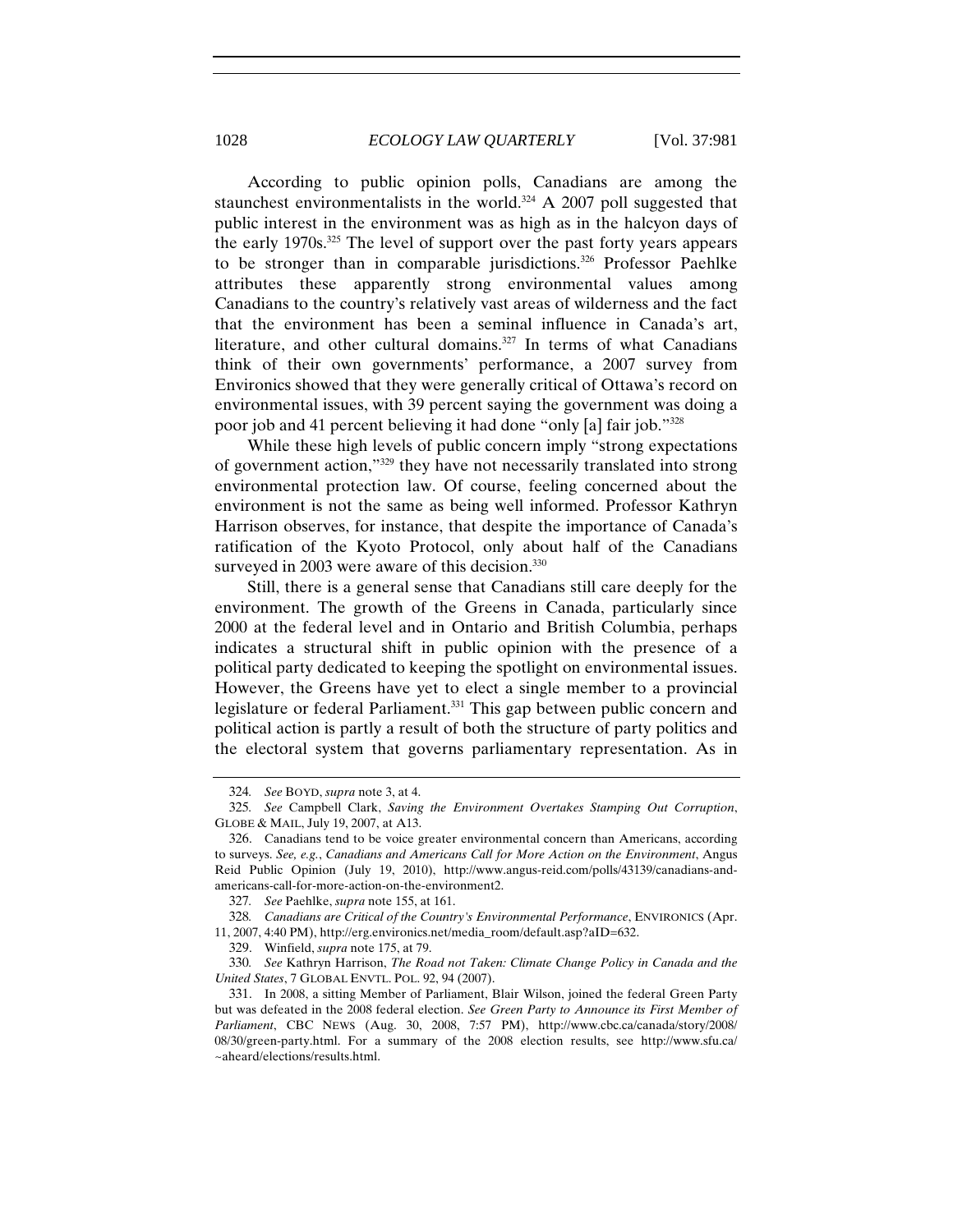many other Western liberal-democratic systems, electoral contests in Canada at all levels have become effectively reduced to a sparse choice between two or three established political parties, each of which seeks to become a "catch-all party" appealing to the widest number of voters through broadly cast and vaguely defined platforms built on a predictable menu of policies relating primarily to economic managerial competency.332 The 2008 Canadian federal election was seemingly unusual in the decision by one of the major parties, the Liberals, to campaign for a "Green Shift" which would have included a carbon tax and other ecological fiscal reforms.333 Yet Liberal leader Stéphane Dion did such a poor job convincing the public and his own party of this platform that both he and the platform were dropped unceremoniously after Harper's Conservatives won reelection.334

The bias that this political system creates against accommodating interest groups advocating specific issues including environmental matters is reinforced by Canada's FPTP electoral system, which leads frequently to situations where the composition of the legislature does not reflect the popular vote.<sup>335</sup> Proportional representation systems, which more directly reflect the total vote composition across ridings, tend to be more responsive to environmental concerns.<sup>336</sup> This is because "winnertake-all" systems such as Canada's FPTP respond most to median voters and less to small parties, like the Greens, whose support tends to be dispersed. In the 2008 Canadian election, the Green Party received 6.8 percent of the popular vote but won no seats, while the Bloc Québecois (whose voter base is restricted to Québec) won 50 seats (out of 308) with 10 percent of the popular vote.<sup>337</sup> The FPTP system also prevails in the provinces. Recent popular referenda in British Columbia and Ontario to switch to proportional representation were defeated handily, partly due to lacklustre support from the very governments that sponsored them.<sup>338</sup>

<sup>332.</sup> On this phenomenon generally, see CLAUS OFFE, CONTRADICTIONS OF THE WELFARE STATE 185–86 (1984).

<sup>333</sup>*. See* Chris Boutet, *Key Election Issues: Environment and the "Green Shift"*, NATIONAL POST (Sept. 7, 2008, 8:30 AM), http://network.nationalpost.com/NP/blogs/posted/ archive/2008/09/07/key-election-issues-environment-and-the-green-shift.aspx.

<sup>334</sup>**.** *See Whittington*, *supra* note 192.

<sup>335</sup>*. See* Louis Massicotte, *Canada: Sticking to First-Past-the-Post, for the Time Being*, *in* THE POLITICS OF ELECTORAL SYSTEMS 99, 103 (Michael Gallagher & Paul Mitchell eds., 2005).

<sup>336</sup>*. See* Kathryn Harrison & Lisa M. Sundstrom, *The Comparative Politics of Climate Change*, 7 GLOBAL ENVTL. POL. 1, 9 (2007).

<sup>337</sup>*. See 40th General Election* (2008), ELECTIONS CANADA (Apr. 1, 2010), http://enr.elections.ca/National\_e.aspx.

<sup>338</sup>*. See* Stephanie Levitz, *B.C. Voters Reject New Electoral System in Second Referendum*, CANADIAN PRESS (May 13, 2009); *Colin Perkel, Electoral Reform Down But Not Out After Ont. Referendum Failure: Experts*, CANADIAN PRESS (Oct. 11, 2007); Colin Perkel, *Critics Assail Elections Ontario, McGuinty for Lack of Referendum Awareness*, CANADIAN PRESS (Oct. 3, 2007).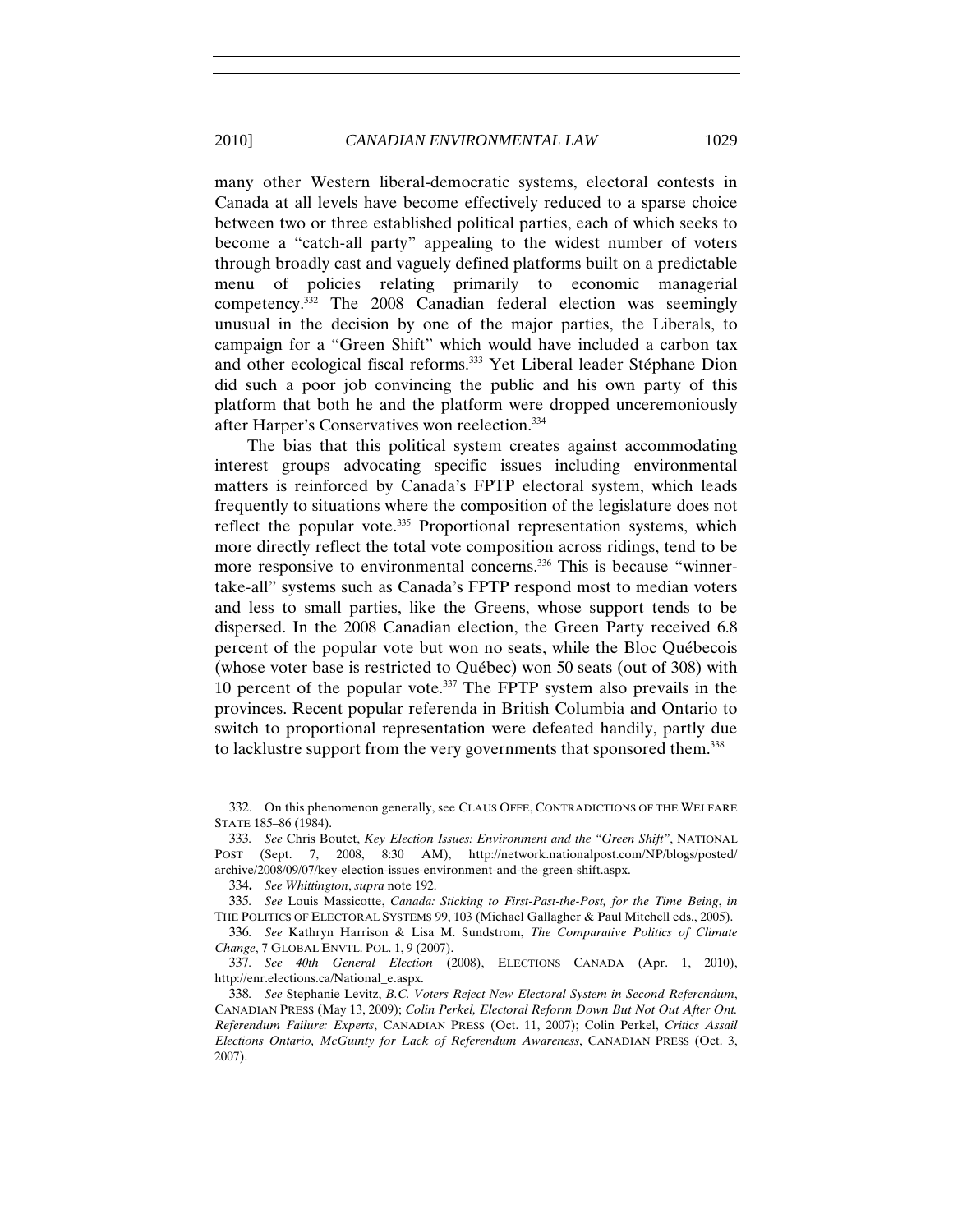Consider, by contrast, the fortunes of the Green Party in New Zealand, which has had a proportional representation system since 1993. The Greens won 6.72 percent of the national vote in the 2008 parliamentary election, translating into 9 seats in the 122 seat parliament.339 With a similar electoral system in Germany, the Green Party won 10.27 percent of the popular vote in the 2009 election, acquiring 68 seats in the 662 seat Bundestag.340 It is no coincidence that some of the most progressive environmental law reforms in recent decades have come from these two jurisdictions.<sup>341</sup>

Another ballot structure, used in many Australian legislative assemblies, is preferential voting, in which voters rank a list of candidates in order of preference.<sup>342</sup> If no candidate wins an absolute majority, the candidate with the fewest votes is excluded and his or her votes are transferred to the other candidates according to the second preferences indicated by voters on the ballot papers. This process continues until one candidate has a majority of total votes cast. While this system has not led to the kind of parliamentary representation for the Green Party in Australia found in New Zealand or Germany (except in the Australian Senate, which uses proportional representation), $343$  preferential voting has allowed the Greens to influence the policies of the major parties by directing how its members should rank competing candidates when voting.344

We can thus conclude that while environmental law around the world has been hindered by the obstacles discussed in Part I of this Article, it faces additional constraints in Canada because of its electoral system.

<sup>339</sup>*. See General Election 2008 – Official Results*, ELECTIONS NEW ZEALAND (Apr. 1, 2010), http://www.elections.org.nz/news/2008-election-official-results.html.

<sup>340</sup>*. See Final Result of the Election to the German Bundestag 2009*, FED'L RETURNING OFFICER (Apr. 1, 2010), http://www.bundeswahlleiter.de/en/bundestagswahlen/BTW\_BUND\_ 09/ ergebnisse/ bundesergebnisse/index.html.

<sup>341.</sup> These include Germany's Erneuerbare-Energien-Gesetz EEG [Act Revising the Legislation on Renewable Energy Sources in the Electricity Sector and Amending Related Provisions], 2008, *available at* http://www.erneuerbare-energien.de/files/pdfs/allgemein/ application/pdf/eeg\_2009\_en.pdf , and New Zealand's Climate Change Response Act, 2002, no. 40, *available at* http://www.legislation.govt.nz/act/public/2002/0040/latest/DLM158584.html.

<sup>342</sup>*. See Electoral Systems–Preferential Voting Systems*, ELECTORAL COUNCIL OF AUSTL. (July 25, 2010), http://www.eca.gov.au/systems/single/by\_category/preferential.htm.

<sup>343.</sup> Unusually, however, in the 2010 federal election the Greens gained a pivotal seat in the House of Representatives, in Australia's first "hung" parliament since 1940. *See* Alison Rourke, *Australian PM Julia Gillard Signs Pact with Greens*, GUARDIAN (September 1, 2010), http://www.guardian.co.uk/world/2010/sep/01/julia-gillard-australia-greens-deal.

<sup>344</sup>*. See* Campbell Sharman, Anthony M. Sayers & Narelle Miragliotta, *Trading Party Preferences: The Australian Experience of Preferential Voting*, 21 ELECTORAL STUDIES 543, 549 (2002).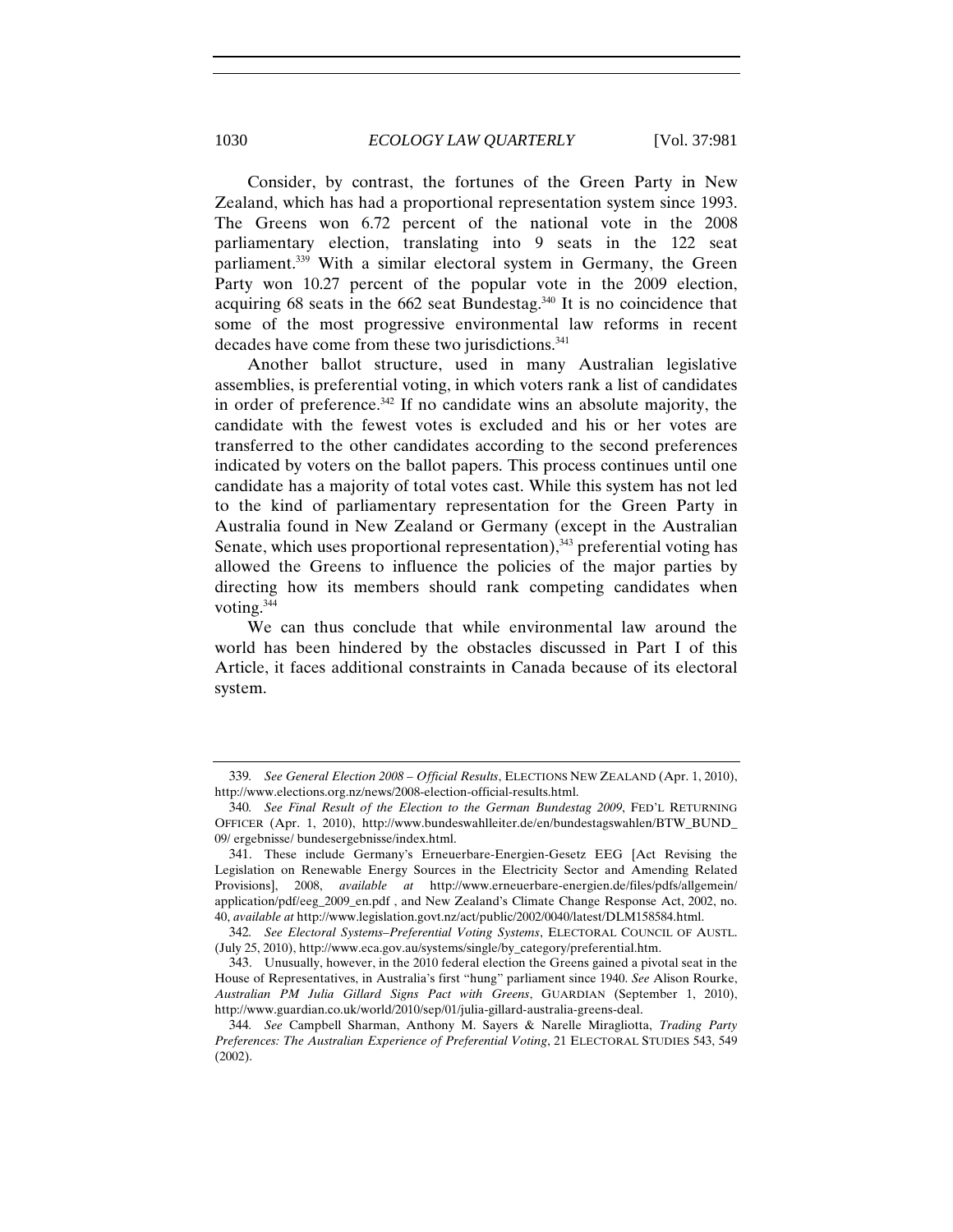#### V. HINTS OF A RENAISSANCE?

Despite Canada's patchy record over the past two decades, some bright spots have emerged in recent years that may hint at a renaissance. Because of Canada's federal constitutional structure, and economic and geographical diversity, some significant disparities can arise in the nature of environmental law across the country.<sup>345</sup> It is unclear yet whether some of the recent innovations, to be discussed in this section, herald a turning point in environmental law in Canada. Several factors have coalesced to strengthen the prospects for reform, including growing international pressure and popular demand for action on global warming and biodiversity,<sup>346</sup> and increasing recognition of the indispensability of healthy ecosystems to economic prosperity.<sup>347</sup> All of these innovations have, however, encountered stiff resistance or lacklustre implementation, making it difficult to discern an overall trend.

#### *A. Institutionalizing Sustainability*

The lexicon of environmental law reform in Canada is increasingly dominated by references to "sustainability" or "sustainable development." As noted earlier, ostensibly it has become the guiding norm of environmental law making worldwide, most prominently in New Zealand's Resource Management Act of 1991<sup>348</sup> and the Swedish Environmental Code of 1999.<sup>349</sup> While no government in Canada has gone as far as these examples in terms of legislating overarching and enforceable statutory goals of sustainable development for governmental decision makers, efforts to institutionalize sustainability have occurred since the late 1980s and have regained momentum recently.

Although it has garnered little media attention to date, Canada's new Federal Sustainable Development Act of 2008,350 sponsored by the Opposition, is potentially significant. Introduced partly to correct some of the flaws in the 1995 reforms that established the Commissioner of the Environment and Sustainable Development and required departments to prepare sustainable development plans,351 the 2008 Act requires the federal government to create and implement a government-wide

<sup>345</sup>*. See* Neil Hawke, *Canadian Federalism and Environmental Protection*, 14 J. ENVTL. L. 185, 193–95 (2002).

<sup>346</sup>*. See* MILLENNIUM ECOSYSTEM ASSESSMENT, *supra* note 11, at 13–15.

<sup>347</sup>*. See, e.g.*, STERN, *supra* note 60, at 122–42.

<sup>348.</sup> Resource Management Act, 1991, No. 69, *available* at http://www.legislation.govt.nz/ act/public/1991/0069/latest/DLM230265.html.

<sup>349.</sup> Swedish Environmental Code, 1999, a*vailable* at http://www.sweden.gov.se/sb/d/ 2023/a/22847.

<sup>350.</sup> S.C. 2008, c. 33.

<sup>351</sup>*. See* ENV'T CAN., SUSTAINABLE DEVELOPMENT STRATEGIES: EVOLUTION OF THE FEDERAL APPROACH (2001).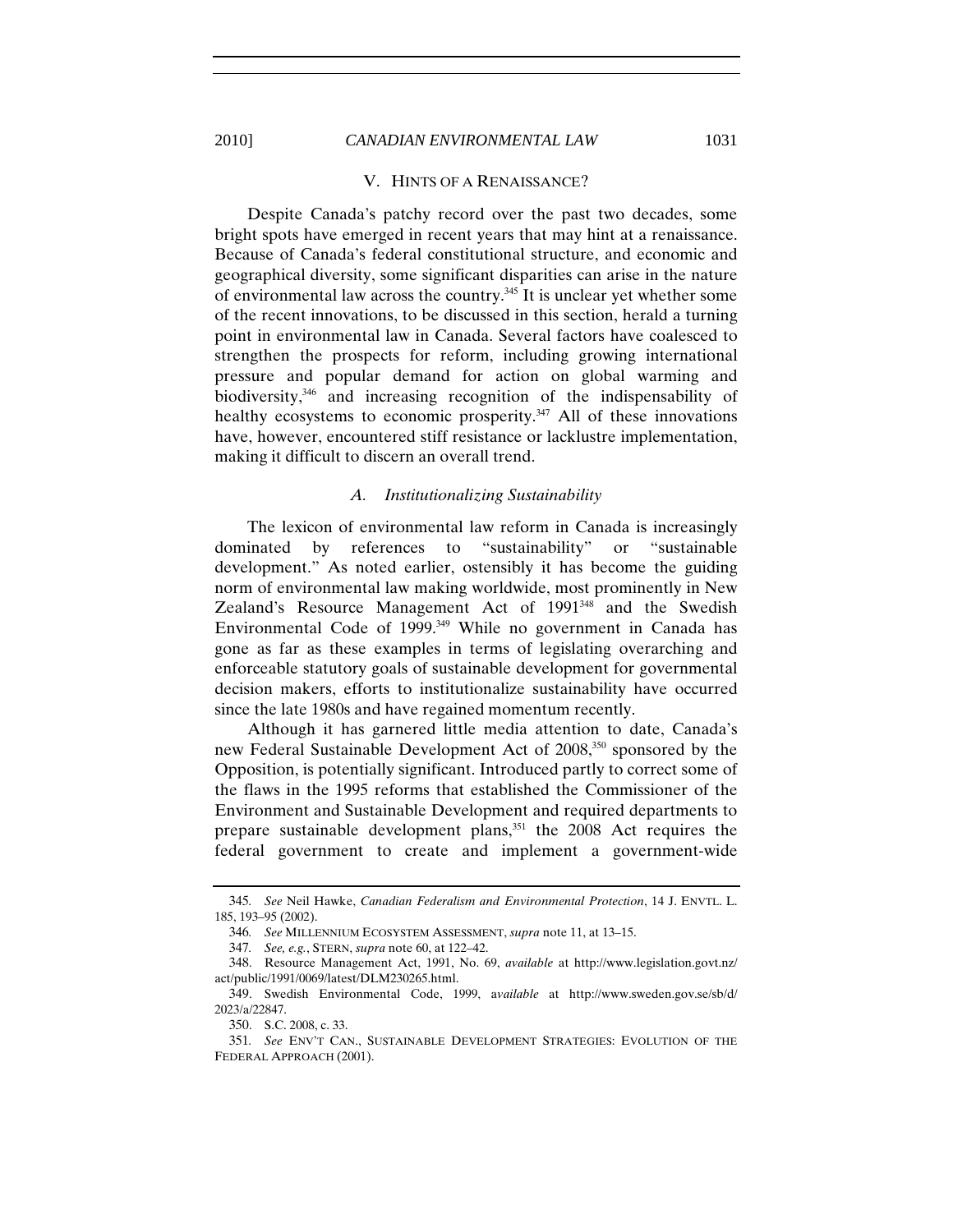sustainability strategy, including scientifically-measurable sustainability targets, and to regularly evaluate and report on the environmental consequences of its actions.<sup>352</sup> This law was, however, forced on an unwilling Prime Minister Harper who has demonstrated unusual hostility toward both environmental protection and government accountability. Its prospects for serious implementation on his watch are dim.

This legislation builds on several similar provincial laws. One of the first was Manitoba's Sustainable Development Act of 1997,<sup>353</sup> which has as its stated purpose: "To create a framework through which sustainable development will be implemented in the provincial public sector and promoted in private industry and in society generally."354 The Act's "Principles and Guidelines of Sustainable Development" provide an unusually high level of specificity regarding what "sustainable development" means,<sup>355</sup> and its implementation is supported by an advisory Round Table on the Environment and the Economy.

On paper, sustainability is now an obligatory feature of almost all environmental laws and policies in Canada. Nova Scotia's Environmental Goals and Sustainable Prosperity Act of 2007, for example, enumerates twenty-one long-term environmental purposes of the province, ranging from reduced air emissions to greater reliance on renewable energy, and states that the long-term environmental and economic objective of Nova Scotia is to "fully integrate environmental sustainability and economic prosperity."356 The language of sustainability has also permeated a range of sectoral legislation, such as Ontario's Crown Forest Sustainability Act of 1994.357 It also appears in strategic policies and plans, including Québec's *Government Sustainable Development Strategy 2008–2013*, 358 to give effect to the province's ambitious Sustainable Development Act of 2006359 and British Columbia's *Water Sustainability Action Plan* of 2004.360 Manitoba's Sustainable Development Act of 1998 makes provision for a sustainable development code of practice, green financial management guidelines, and green procurement guidelines throughout the provincial

<sup>352</sup>*. See* S.C. 2008, c. 33, s. 9.

<sup>353.</sup> S.M. 1997, c. 61; *see also* John Krowina, *Manitoba's Sustainable Development Act*, 25 MANITOBA L.J. 385 (1998).

<sup>354.</sup> S.M. 1997, c. 61, s. 2.

<sup>355</sup>*. See* S.M. 1997, c. 61, sched. A–B.

<sup>356.</sup> S.N.S. 2007, c. 7, s. 4(2); *see* John Brazner, *Legislating Sustainability: Nova Scotia's New Law Marries Environmental Sustainability and Economic Prosperity*, 34 ALTERNATIVES J. 16 (2008).

<sup>357.</sup> S.O. 1994, c. 25.

<sup>358.</sup> GOV'T OF QUE., GOVERNMENT SUSTAINABLE DEVELOPMENT STRATEGY 2008–2013 (2007).

<sup>359.</sup> R.S.Q. 2006, c. D-8.

<sup>360.</sup> B.C. WATER AND WASTE ASSOC., WATER SUSTAINABILITY ACTION PLAN (2004).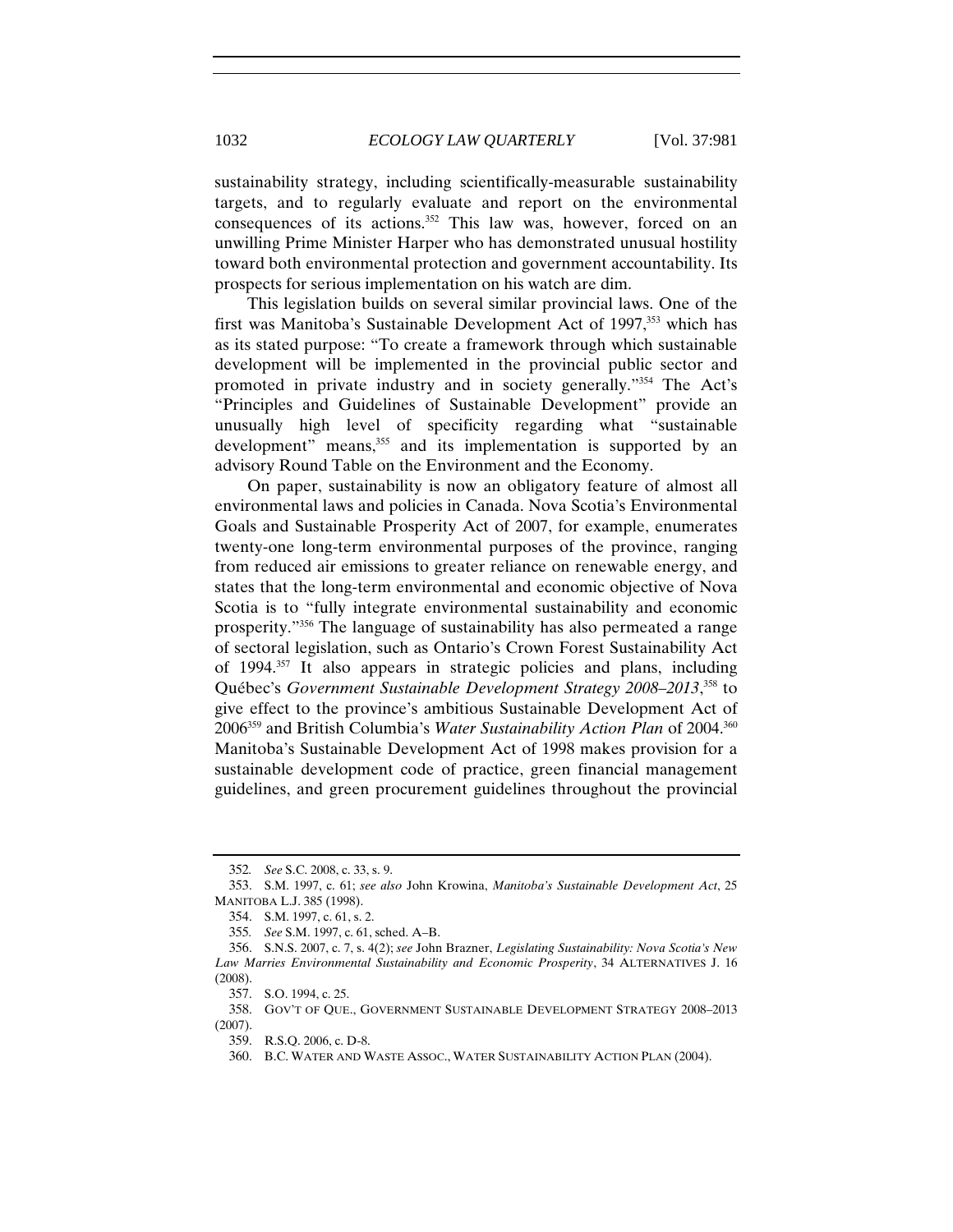government.361 Again, all of these laws face serious obstacles to implementation.

One area in which we see genuine innovation is in the field of environmental impact assessment. Several federal environmental assessment review panels have adopted a "sustainability assessment" framework.362 Instead of a narrow focus on mitigating "significant adverse environmental effects," this framework asks whether a proposed project will make a net positive contribution to sustainability. While it has only been used in a handful of cases, the rate of rejection of projects under this framework (two of five) is vastly higher than under the conventional approach (likely less than 1 percent), suggesting that it may represent a genuinely new, ecologically and culturally protective paradigm of impact assessment. There are already indications, however, that this will lead proponents and governments to squash this innovation in its infancy.<sup>363</sup>

#### *B. With or Without You: Provincial Initiatives on Climate Change*

In the face of federal government inaction on climate change, other actors have taken the initiative. One significant example of federal inaction was Canada's failure to take action to fulfill its obligations under the Kyoto Protocol. This came despite federal Opposition parties taking advantage of Prime Minister Harper's minority position in Parliament to pass the Kyoto Protocol Implementation Act in 2007 requiring Ottawa to publish a plan specifying how Canada would meet its GHG emission reduction obligations under the Kyoto Protocol.<sup>364</sup> The law also required the government to enact regulations by a specific date to give effect to its obligations under the Kyoto Protocol.<sup>365</sup> This legislation appears to be unique in the world.

Sadly, the plan the government published in response to the law simply rehashed its pre-existing policies, which were designed explicitly not to comply with Kyoto.366 The National Round Table on the Environment and Economy confirmed that the plan was incapable of

<sup>361.</sup> S.M. 1998, c. S270, s. 12(2),

<sup>362.</sup> These include the Voisey's Bay (1997), Red Hill (1999), Kemess North (2007), White's Point (2007) and MacKenzie Gas (2010) review panels. *See* Robert B. Gibson, *Favouring the Higher Test: Contribution to Sustainability as the Central Criterion for Reviews and Decisions under the Canadian Environmental Assessment Act*, 10 J. ENVTL. L. & PRAC. 39 (2000); Alberto Fonseca & Robert Gibson, *Application Denied*, 34 ALTERNATIVES J. 10 (2008); JOINT REVIEW PANEL FOR THE MACKENZIE GAS PROJECT, FOUNDATION FOR A SUSTAINABLE NORTHERN FUTURE (2010).

<sup>363</sup>*. See* Fonseca & Gibson, *supra* note 362, at 12.

<sup>364.</sup> S.C. 2007, c. 30.

<sup>365</sup>*. Id*. s. 7(1).

<sup>366.</sup> GOV'T OF CAN., A CLIMATE CHANGE PLAN FOR THE PURPOSES OF THE KYOTO PROTOCOL IMPLEMENTATION ACT (2008), *available* at http://www.ec.gc.ca/doc/ed-es/p\_124/CC-Plan-2008\_eng.pdf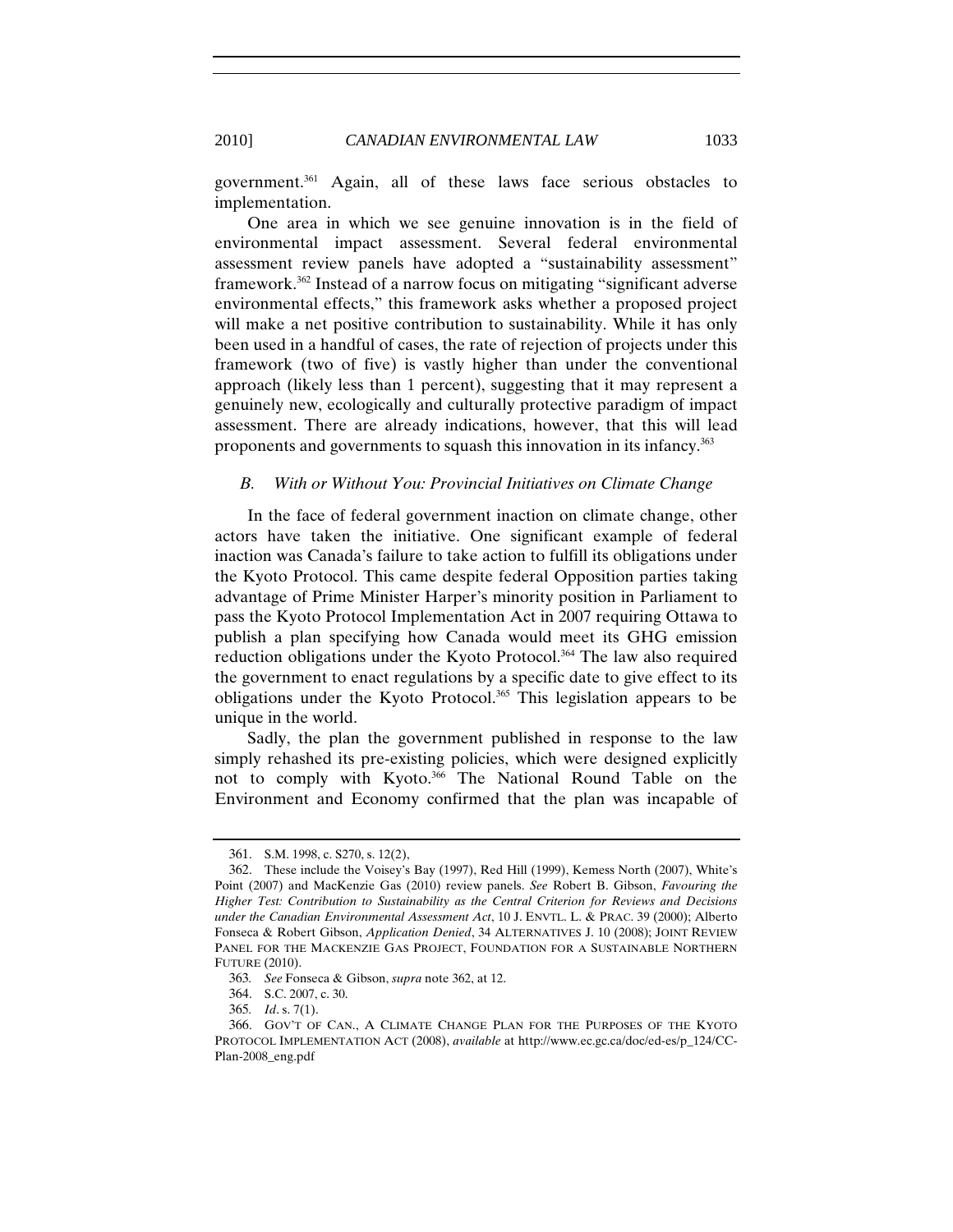fulfilling Canada's Kyoto commitments.<sup>367</sup> The government published no regulations, draft or final, by the prescribed deadlines. The federal courts rejected an application for judicial review of this defiance of Parliament on the ground that it raised non-justiciable political questions.<sup>368</sup> Leave to appeal to the Supreme Court of Canada was refused in March  $2010$ ,  $369$ shutting the door on this effort to hold the government judicially accountable for its violation of apparently non-discretionary statutory mandates while confirming the Canadian courts' extreme deference to the executive on controversial environmental issues. This stands in stark contrast to American appellate courts, which found complicated climate change disputes to be justiciable around the same time. $370$ 

Real action on GHG emissions reductions and promotion of green energy has therefore been left to the provinces.<sup>371</sup> Québec introduced North America's first (modest) carbon tax in  $2007$ ,  $372$  followed by a more substantial tax in British Columbia in 2008. British Columbia's tax was part of an ambitious package of climate change-related policies including tougher-than-Kyoto GHG reduction targets, a cap-and-trade system, a carbon-neutral electricity generation system, one hundred percent carbon capture and storage for coal-fired power plants, and adoption of California's low carbon fuel and GHG tailpipe emission standards. $373$ Ontario and Quebec have also enacted cap-and-trade legislation.<sup>374</sup> Some smaller provinces have also enacted measures; Manitoba, for example, enacted the Climate Change and Emissions Reductions Act,<sup>375</sup> which aims to reduce GHG emissions to 6 percent below 1990 levels by 2012—a target consistent with Canada's Kyoto obligations<sup>376</sup> and exceeding what

375. S.M. 2008, c. 17, s. 3(1).

<sup>367.</sup> RESPONSE OF THE NATIONAL ROUND TABLE ON THE ENVIRONMENT AND THE ECONOMY TO ITS OBLIGATIONS UNDER THE KYOTO PROTOCOL IMPLEMENTATION ACT § 7.0 (2009), *available at* http://www.nrtee-trnee.com/eng/publications/KPIA-2009/Transmittal-Letter-KPIA-NRTEE-Response-2009-eng.php.

<sup>368</sup>*. See* Friends of the Earth v. Canada (Minister of the Environment) (2008), [2009] 3 F.C.R. 201 *aff'd*, [2009] F.C.A. 297 (Can. C.A.).

<sup>369.</sup> Sup. Ct. Canada, No. 33469 (Mar. 25, 2010).

<sup>370</sup>*. See, e.g.*, Connecticut v. Am. Elec. Power Co., 582 F.3d 309 (2d Cir. 2009); Comer v. Murphy Oil USA, 585 F.3d 855 (5th Cir. 2009).

<sup>371</sup>*. See* DAVID SUZUKI FOUNDATION, *supra* note 239, at 1–3.

<sup>372</sup>*. Quebec to Collect Nation's First Carbon Tax*, CBC NEWS (June 7, 2007), http://www.cbc.ca/canada/montreal/story/2007/06/07/carbon-tax.html.

<sup>373</sup>*. See, e.g.*, Greenhouse Gas Reduction Targets Act, S.B.C. 2007, c. 42; Greenhouse Gas Reduction (Cap and Trade) Act, S.B.C. 2008, c. 32.

<sup>374</sup>*. See, e.g.*, Environmental Protection Amendment Act (Greenhouse Gas Emissions Trading) of 2009, S.O. 2009, c. 27; Act to Amend Environmental Quality Act and Other Legislative Provisions in Relation to Climate Change, S.Q. 2009, c. 33.

<sup>376.</sup> Canada is required to reduce her *average* annual greenhouse gas emissions during the period *2008–12* to 6 percent below their level in 1990. *See Kyoto Protocol*, UNITED NATIONS FRAMEWORK ON CLIMATE CHANGE SECRETARIAT, *available at* https://unfccc.int/kyoto \_protocol/items/3145.php.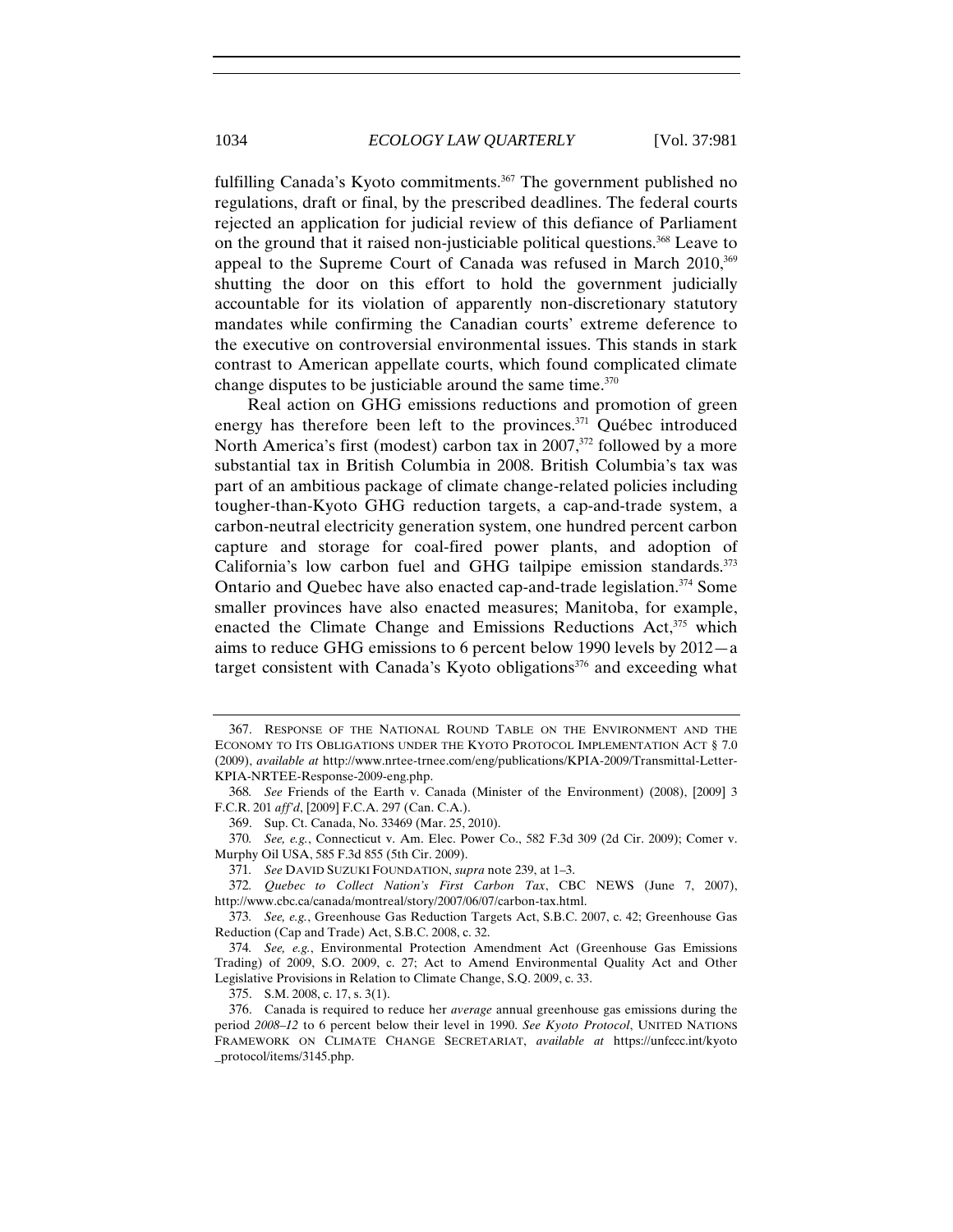the Harper Government has endorsed.377 Recently, Ontario took the national lead in renewable energy promotion with its Green Energy and Green Economy Act of  $2009$ ,<sup>378</sup> which streamlines approvals and introduces a wide range of economic incentives for green energy, including German-inspired feed-in tariffs. Following a trend evident in other areas of Canadian environmental policy, $379$  several provinces have joined U.S. states in the Western Climate Initiative and Regional Greenhouse Gas Initiative, or have signed memoranda of understanding on climate change with each other or with individual states.<sup>380</sup> While these provinces are setting the pace nationally, most of their initiatives are modelled after reforms pioneered elsewhere.

Not all provincial initiatives should be regarded as progressive. For example, Alberta's Climate Change and Emissions Management Act,<sup>381</sup> which aims to reduce emissions relative to provincial GDP through "energy intensity" targets for controlled sectors, is predicted to allow emissions to rise 33 percent above 1990 levels by 2020.<sup>382</sup>

#### *C. Municipal Environmental Governance*

Some of the most practical reforms are occurring in municipal governance. Historically a backwater for environmental policy,<sup>383</sup> many municipalities across Canada are adopting vibrant plans, bylaws, and other measures to protect urban vegetation, improve waste management, curb suburban sprawl, and take other initiatives commonly associated

381. S.A. 2003, c. C–16.7.

382*. See* DAVID SUZUKI FOUNDATION, ALL OVER THE MAP: A COMPARISON OF PROVINCIAL CLIMATE CHANGE PLANS 12 (2005).

<sup>377</sup>*. Backgrounder: Harper Government's January 2010 Greenhouse Gas Target*, GREENPEACE (Feb. 1, 2010), http://www.greenpeace.org/canada/en/recent/ottawa\_wrong \_climate\_change/backgrounder\_harper\_2010\_gas\_target.

<sup>378.</sup> S.O. 2009, c. 12.

<sup>379.</sup> For example, the Great Lakes Charter of 1985 and the Great Lakes-St. Lawrence River Basin Sustainable Water Resources Agreement of 2005, signed by the governors of the eight states bordering the Great Lakes and the premiers of Ontario and Québec. *See* COUNCIL OF GREAT LAKES GOVERNORS, http://www.cglg.org (last visited Jan. 30, 2010). For the text of the Great Lakes Charter, see http://www.cglg.org/projects/water/docs/GreatLakesCharter.pdf. For the text of the Great Lakes-St. Lawrence River Basin Sustainable Water Resources Agreement, see http://www.mnr.gov.on.ca/stdprodconsume/groups/lr/@mnr/@water/documents/document/ 200040.pdf.

<sup>380</sup>*. See, e.g.*, *Provincial and State Partner Contacts*, W. CLIMATE INITIATIVE http://www.westernclimateinitiative.org/wci-partners (last visited Oct. 2, 2010); Memorandum between the Province of Ontario and the State of California for Collaboration on Climate Change and Energy Efficiency (May 30, 2007), *available at* http://gov.ca.gov/pdf/ press/53007\_Ontario\_MOU.pdf.

<sup>383</sup>*. See generally* JOHN SEWELL, THE SHAPE OF THE CITY: TORONTO STRUGGLES WITH MODERN PLANNING (1993).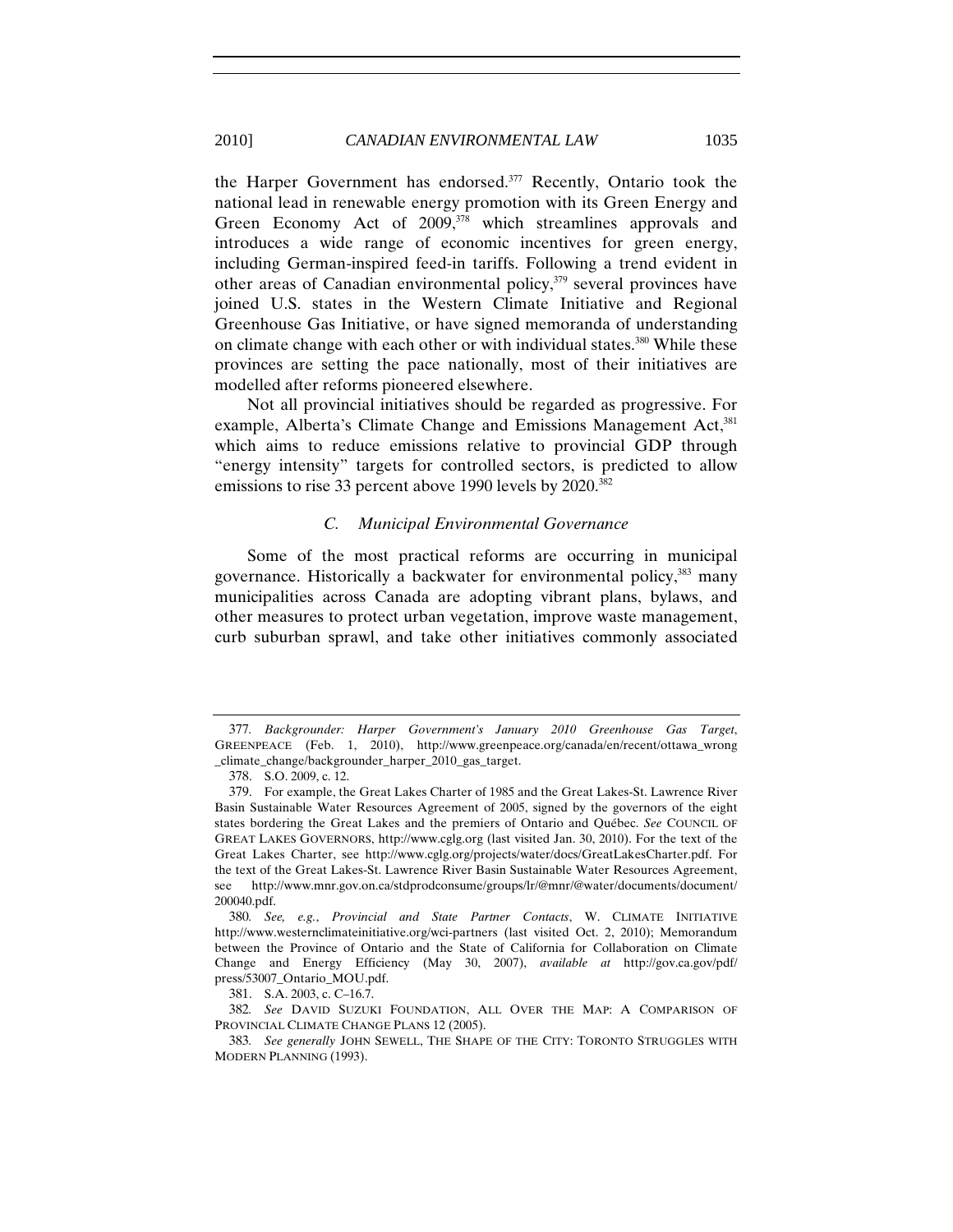with the "smart growth" movement.<sup>384</sup> The Supreme Court's landmark decision in the *Spraytech* case of 2001,<sup>385</sup> which affirmed broad municipal jurisdiction to regulate environmental matters in their localities, greatly emboldened local governments. For example, many municipalities, including Toronto and Halifax, have passed bylaws banning or restricting non-essential pesticide use.386 Many Canadian cities have also joined a global coalition of municipalities committed to advancing local action on climate change. The Vancouver City Council in 2005 adopted its own climate change plan which contains "climate protection targets," such as requiring all new buildings to be carbon neutral by 2020.387 Toronto was one of the first North American cities to develop a climate change adaptation plan, in 2008.388

Other smart growth reforms have come from provincial legislation. Ontario has been particularly ambitious, enacting in 2005 the Greenbelt Act<sup>389</sup> and Places to Grow Act.<sup>390</sup> The former—enacted, ironically, around the time that leading American greenbelt zones like those in Portland, Oregon were being reduced $391$  – provides permanent protection to much of the agricultural lands and other countryside surrounding the sprawling Greater Toronto area, while the latter enables a more coordinated approach to concentrating urban growth and economic activity in a few high-density regional hubs. Greenbelt reforms have been applied to some other Canadian cities, such as Calgary and Ottawa, although not with the same stringency.<sup>392</sup>

While Canadian cities and other municipalities are a long way from being paragons of sustainability, the inertia of previous decades when

387*. See* CITY OF VANCOUVER, VANCOUVER'S CLIMATE LEADERSHIP 4 (2009).

<sup>384</sup>*. See* Don Alexander & Ray Tomalty, *Smart Growth and Sustainable Development: Challenges, Solutions and Policy Directions*, 7 LOCAL ENV'T 397 (2002); BOHDAN ONYSCHUK, MICHAEL KOVECEVIC & PETER NIKOLAKATKOS, SMART GROWTH IN NORTH AMERICA: NEW WAYS TO CREATE LIVABLE COMMUNITIES (2001).

<sup>385</sup>*. See* 114957 Canada Ltée (Spraytech, Société d'arrosage) v. Hudson (Town), [2001] S.C.R. 241.

<sup>386</sup>*. See Pesticide Timeline*, CBC NEWS (May 21, 2004), http://www.cbc.ca/news/ background/pesticides/timeline.html; *see, e.g*., TORONTO, CAN., BY-LAW NO. 456-2003, *available at* http://www.toronto.ca/health/hphe/pdf/pesticide\_law0456.pdf; HALIFAX, CAN., BY-LAW NO. P-800, *available at* http://www.halifax.ca/legislation/bylaws/hrm/blp-800.pdf.

<sup>388</sup>*. See* CITY OF TORONTO, AHEAD OF THE STORM: PREPARING TORONTO FOR CLIMATE CHANGE (2008).

<sup>389.</sup> S.O. 2005, c. 1.

<sup>390.</sup> S.O. 2005, c. 13.

<sup>391.</sup> CANADIAN INST. FOR ENVTL. LAW & POL'Y, ONTARIO'S GREENBELT IN AN INTERNATIONAL CONTEXT 18 (2008), *available* at http://www.cielap.org/pdf/Greenbelt InternationalContext.pdf (discussing recent enlargement of Portland's urban development boundary at the expense of the greenbelt).

<sup>392</sup>*. See* James Taylor, Cecelia Paine & John FitzGibbon, *From Greenbelt to Greenways: Four Canadian Case Studies*, 33 LANDSCAPE & URBAN PLAN. 47 (1995).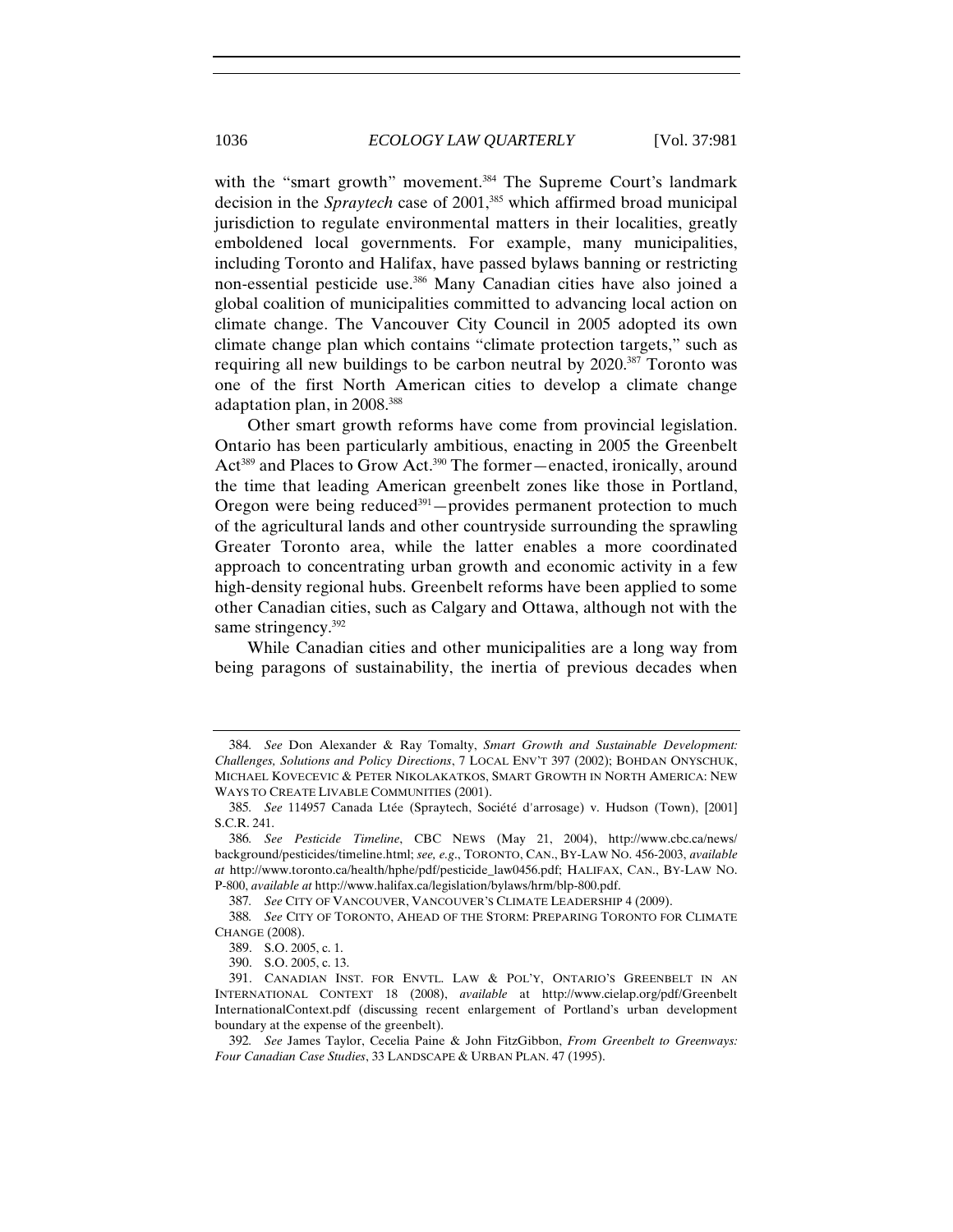local governments subsidized suburban sprawl and prioritized the private car is being actively questioned.

## *D. Indigenous Rights and the Environment*

Perhaps the best aspect of Canada's environmental performance still relates to Indigenous peoples. Since the constitutional recognition and protection for Aboriginal rights in the Constitution Act of  $1982$ <sup>393</sup> many environmental management decisions have had to take into account the legal interests of Indigenous stakeholders.394 The federal and provincial governments no longer can extinguish Aboriginal title to land or customary rights to hunt and fish, and any infringement of those rights must meet due process requirements including a duty to consult with affected First Nations. For example, in the *Wood Buffalo* litigation the Supreme Court halted construction of a winter road through the park because the Crown had failed to consult with the Mikisew Cree, whose treaty rights had not been respected.<sup>395</sup>

Pursuant to the *Comprehensive Land Claims Policy*396 adopted in the 1970s, approximately twenty agreements have been negotiated between Canadian governments and First Nations and Inuit peoples to deal with outstanding Aboriginal rights. Many of these agreements, such as the Inuvialuit and Nunavut Agreements, contain substantial provisions for natural resource management, environmental protection, and participation of local communities in decision-making processes.<sup>397</sup> Further, since 1999, groups governed by the colonial-era Indian Act<sup>398</sup> have had the opportunity to opt out of its archaic land management provisions<sup>399</sup> by negotiating agreements with the federal Ministry of Indian Affairs.<sup>400</sup> The First Nations Land Management Act of 1999<sup>401</sup>

<sup>393</sup>*. See* Section 35(1), the Act *being* Schedule B of the Canada Act 1982 (U.K.), 1982, c. 11.

<sup>394</sup>*. See* Graham White*, Aboriginal People and Environmental Regulation*, *in* CANADIAN ENVIRONMENTAL POLICY AND POLITICS: PROSPECTS FOR LEADERSHIP AND INNOVATION, *supra* note 3, at 87; Annie Booth & Norman Skelton, *First Nations Access and Rights to Resources*, *in* RESOURCE AND ENVIRONMENTAL MANAGEMENT IN CANADA: ADDRESSING CONFLICT AND UNCERTAINTY 80 (Bruce Mitchell ed., 2004).

<sup>395</sup>*. See* Mikisew Cree First Nation v. Canada (Minister of Canadian Heritage), [2005] S.C.R. 388.

<sup>396</sup>*. Comprehensive Claims Policy*, INDIAN & N. AFFAIRS CAN., http://www.aincinac.gc.ca/ai/scr/nt/edu/bzz/nls/ccp/index-eng.asp.

<sup>397</sup>*. See* Jennifer Dalton, *Aboriginal Title and Self-Government in Canada: What is the True Scope of Comprehensive Land Claims Agreements?*, 22 WINDSOR REV. LEGAL & SOCIAL ISSUES 29 (2006).

<sup>398.</sup> An Act to Amend and Consolidate the Laws Respecting Indians. S.C. 1876, c. 18.

<sup>399</sup>*. Id*. ss. 18(1), 57, 58, 74(1) (lacking modern land use planning standards, and giving the responsible Canadian government Minister significant discretionary authority over land use management in Indian reserves).

<sup>400.</sup> FIRST NATIONS LAND ADVISORY BD., FRAMEWORK AGREEMENT ON FIRST NATIONS LAND MANAGEMENT: QUESTIONS AND ANSWERS (2003), *available at* http://www.fafnlm.com/ documents/FAQ%20English.pdf.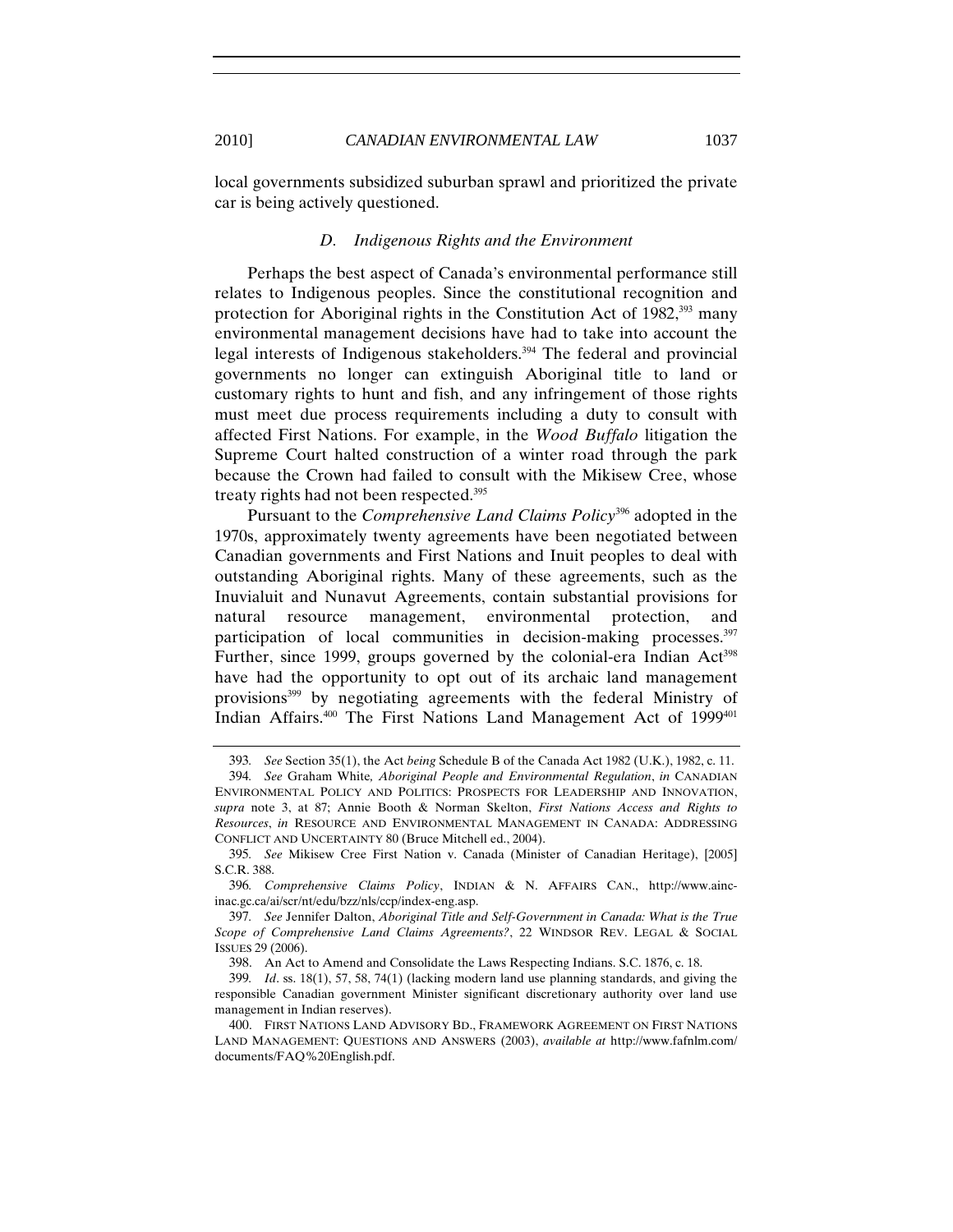allows such groups to negotiate a new land code that is more sympathetic to community needs. These and other initiatives have undoubtedly enhanced the Indigenous voice in environmental decisions. And because such peoples often seek to protect rather than unsustainably exploit their traditional lands,402 these reforms have strengthened the scope for environmental protection in areas subject to Indigenous rights and interests.

Yet, it would be naïve to conclude sanguinely on this aspect of Canada's record. Like many of the other examples of a potential resurgence in Canadian environmental law, flaws persist. Indigenous groups remain frustrated by the lack of respect for their rights in many cases.403 Litigation continues against some governments' prevarication on settling land claims, particularly in British Columbia,<sup>404</sup> and opposition to some mining and forestry companies persist, such as in Ontario's Grassy Narrows community.<sup>405</sup> The shallowness of the political commitment of the current federal government to address outstanding grievances is perhaps clearest from its initial rejection of the UN Declaration on the Rights of Indigenous Peoples of  $2007,406$  and very belated signing on November 12, 2010. Even Australia, with a poorer record in this area, has endorsed the Declaration.<sup>407</sup>

#### **CONCLUSION**

This Article has illuminated the political, economic, and legal factors that have shaped the rise and fall of Canadian environmental law. While virtually all countries are experiencing sharp environmental decline and are struggling to design or implement effective legislative and policy responses, Canada's record is among the worst. Its performance is all the more disappointing given that at one time it was widely admired for its progressiveness in dealing with environmental issues. The depth of

<sup>401</sup>*. See* First Nations Land Management Act, S.C. 1999, c. 24.

<sup>402</sup>*. See, e.g.*, Richardson, *supra* note 168, at 340–43, 349 (noting, however, that some Indigenous peoples have been implicated in environmentally unsustainable practices, at 344–48). 403*. See generally* ABORIGINAL AND TREATY RIGHTS IN CANADA: ESSAYS ON LAW,

EQUALITY AND RESPECT FOR DIFFERENCE (Michael Asch ed., 1997).

<sup>404</sup>*. See, e.g.*, Tsilhqot'in Nation v. British Columbia*,* [2007] B.C.S.C. 1700 (Can. B.C.) (where the Tsilhqot'in people sought declarations of their aboriginal land title to the contested area, and declarations of aboriginal rights to hunt and trap and to trade in animal pelts).

<sup>405</sup>*. See* FREE GRASSY NARROWS (Feb. 13, 2010), http://www.freegrassy.org.

<sup>406</sup>*. See* General Assembly Adopts Declaration on Rights of Indigenous Peoples, UN DEP'T OF PUB. INFO. (Sept. 13, 2007), http://www.un.org/News/Press/docs/2007/ga10612.doc.htm; Declaration on the Rights of Indigenous Peoples, G.A. Res. 61/295, U.N. Doc. A/RES/61/295 (Sept. 13, 2007). The Canadian Government signed the Declaration with certain qualifications and on the understanding that it is legally not binding: John Ibbitson, *Ottawa Endorses UN Native-Rights Declaration*, GLOBE & MAIL, Nov. 13, 2010, at A13.

<sup>407</sup>*. See Experts Hail Australia's Backing of UN Declaration of Indigenous Peoples' Rights*, UN NEWS CENTRE (April 3, 2009), http://www.un.org/apps/news/story.asp?NewsID=30382.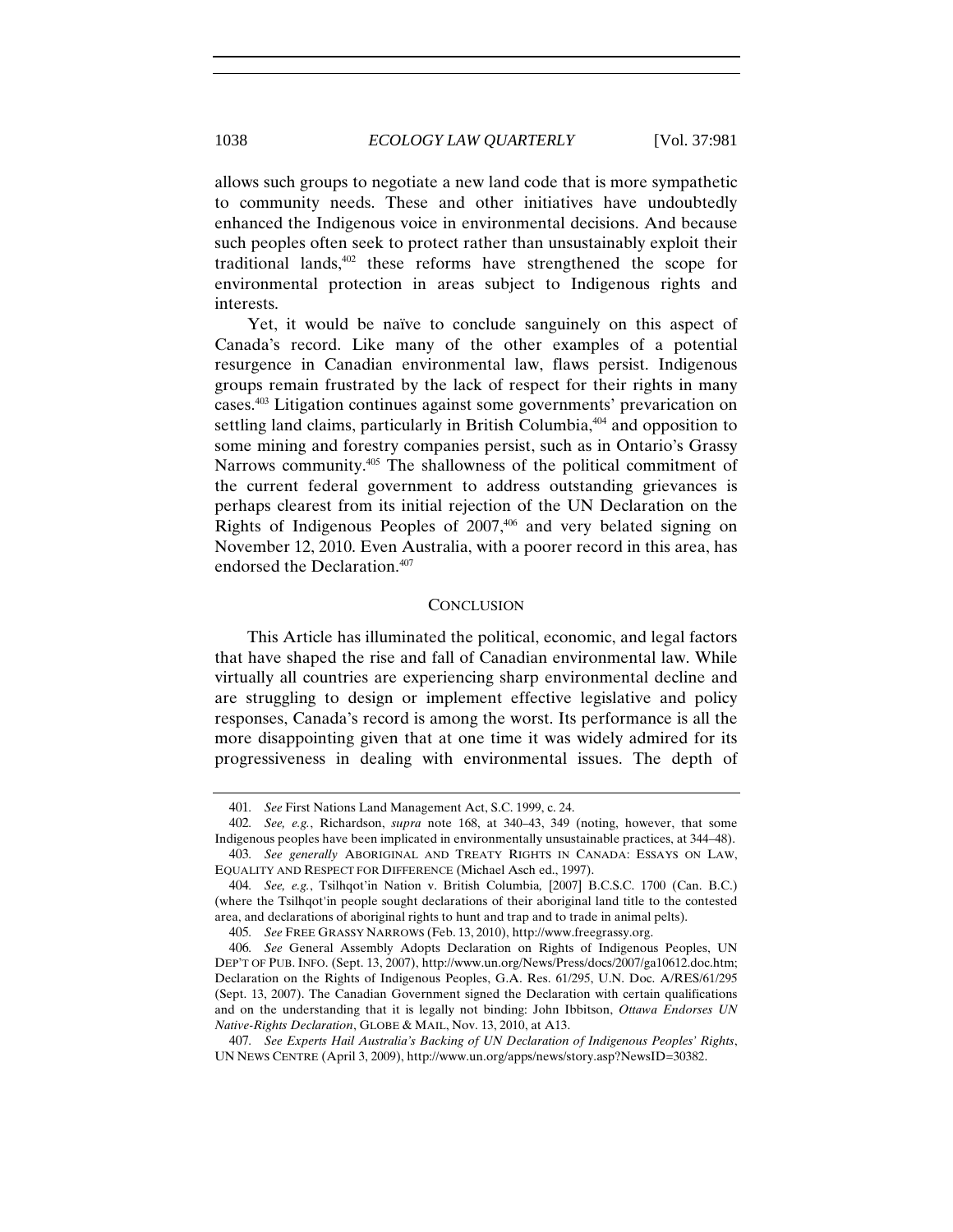decline in Canada would be more obvious were it not for the country's relatively small population and abundant natural resources. But its per capita "eco-footprint" is a high seven hectares per person, placing it seventh among all nations.<sup>408</sup> This is both unsustainable and inequitable.

Although an extensive literature has mapped the weaknesses of environmental law generally, to understand fully Canada's circumstances requires additional analysis of the interplay of specific domestic political, economic, and legal issues. Federal-provincial relations, the political influence of neo-liberalism, the economic primacy of extractive industries, and an electoral system that can be unresponsive to public environmental concerns are all salient factors that have hindered environmental law reform in Canada. While some of these factors are present in comparable jurisdictions, all are applicable to Canada. It is this combination of circumstances that ultimately explains why Canada is a laggard. Some recent innovations, such as in the areas of Indigenous rights, municipal governance, and institutionalization of sustainability, give hope that some of the factors that have hindered reform may be losing sway. But it is premature to rejoice.

Ultimately, what is most frustrating about Canada's poor environmental record is not that it has failed to be an innovator, but that it has failed even to borrow sufficiently the many successful precedents in other countries. Improved legal tools to tackle problems such as climate change and loss of biodiversity are emerging. If Canada lacks the ingenuity to devise its own solutions, at the very least it should import solutions pioneered elsewhere. It has failed to do so. The real problem therefore is not the lack of legal tools but a domestic failure of policy imagination.409

The Article has identified some significant road-blocks to reform. International and domestic pressure for reform is bound to continue, given that widespread environmental degradation in Canada persists.<sup>410</sup> But even if Canada is able to remove some of the present hindrances, such as by adopting proportional representation and reducing its dependence on environmentally-burdensome extractive industries, it would probably only slow rather than halt environmental decline. More progressive environmental laws might ensue, building on the recent emerging "renaissance," but the underlying negative trends would probably persist. Sustainability in Canada, as elsewhere, will likely only arise if people are prepared to choose fundamentally different goals for their society, including a fundamentally different economic model in

<sup>408</sup>*. See* WORLD WILDLIFE FUND, LIVING PLANET REPORT 2008, at 14 (2009).

<sup>409.</sup> Winfield, *supra* note 175.

<sup>410.</sup> For a recent overview, see THOMAS GUNTON & K.S. CALBICK, THE MAPLE LEAF IN THE OECD: CANADA'S ENVIRONMENTAL PERFORMANCE 23 (2010).